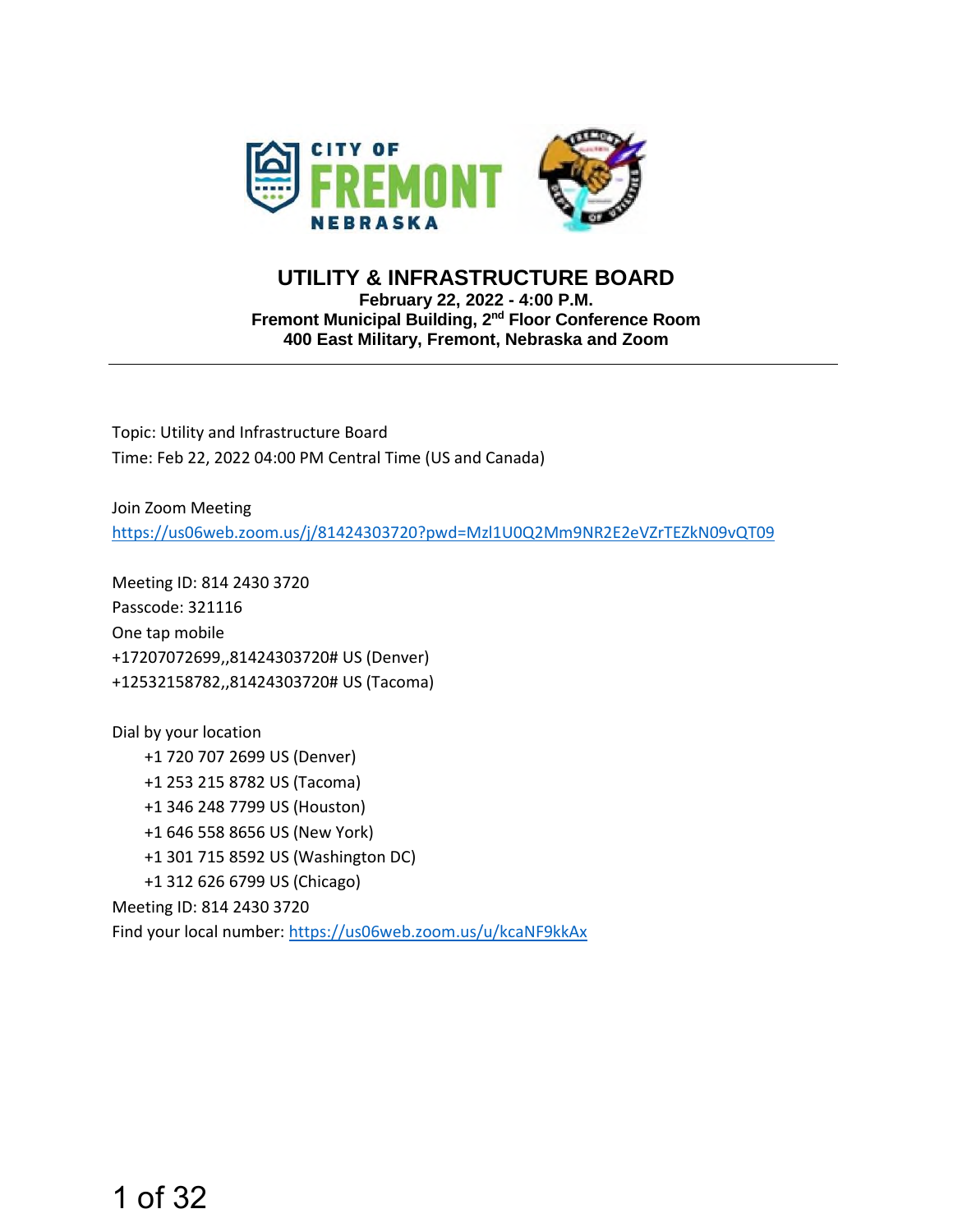#### **UTILITY & INFRASTRUCTURE BOARD February 22, 2022 - 4:00 P.M. Fremont Municipal Building, 2nd Floor Conference Room 400 East Military, Fremont, Nebraska and Zoom**

#### **REGULAR MEETING:**

- 1. Meeting called to order
- 2. Roll call

**CONSENT AGENDA:** *All items in the consent agenda are considered to be routine by the Utility and Infrastructure Board and will be enacted by one motion. There will be no separate discussion of these items unless a Board Member or a citizen so requests, in which event the item will be removed from the consent agenda and considered separately.*

- 3. Approve minutes of February 8, 2022.
- 4. Consider Accounts Payable through February 22, 2022.

#### **REGULAR AGENDA:**

- 5. Consider awarding the contract for the Rawhide Trail, Fremont Project to K2 Real Estate Development LLC, and approving final plans and specifications for the project
- 6. General Manager's Comments
	- a) Update on search for new General Manager
- 7. Adjournment

The agenda was posted at the Municipal Building on February 11, 2022. The agenda and enclosures are distributed to the Board and posted on the City of Fremont's website. The official current copy of the agenda is available at Municipal Building, 400 East Military, office of the City Administrator. A copy of the Open Meeting Law is posted in the 2<sup>nd</sup> floor conference room for review by the public. The Utility & Infrastructure Board reserves the right to adjust the order of items on this agenda.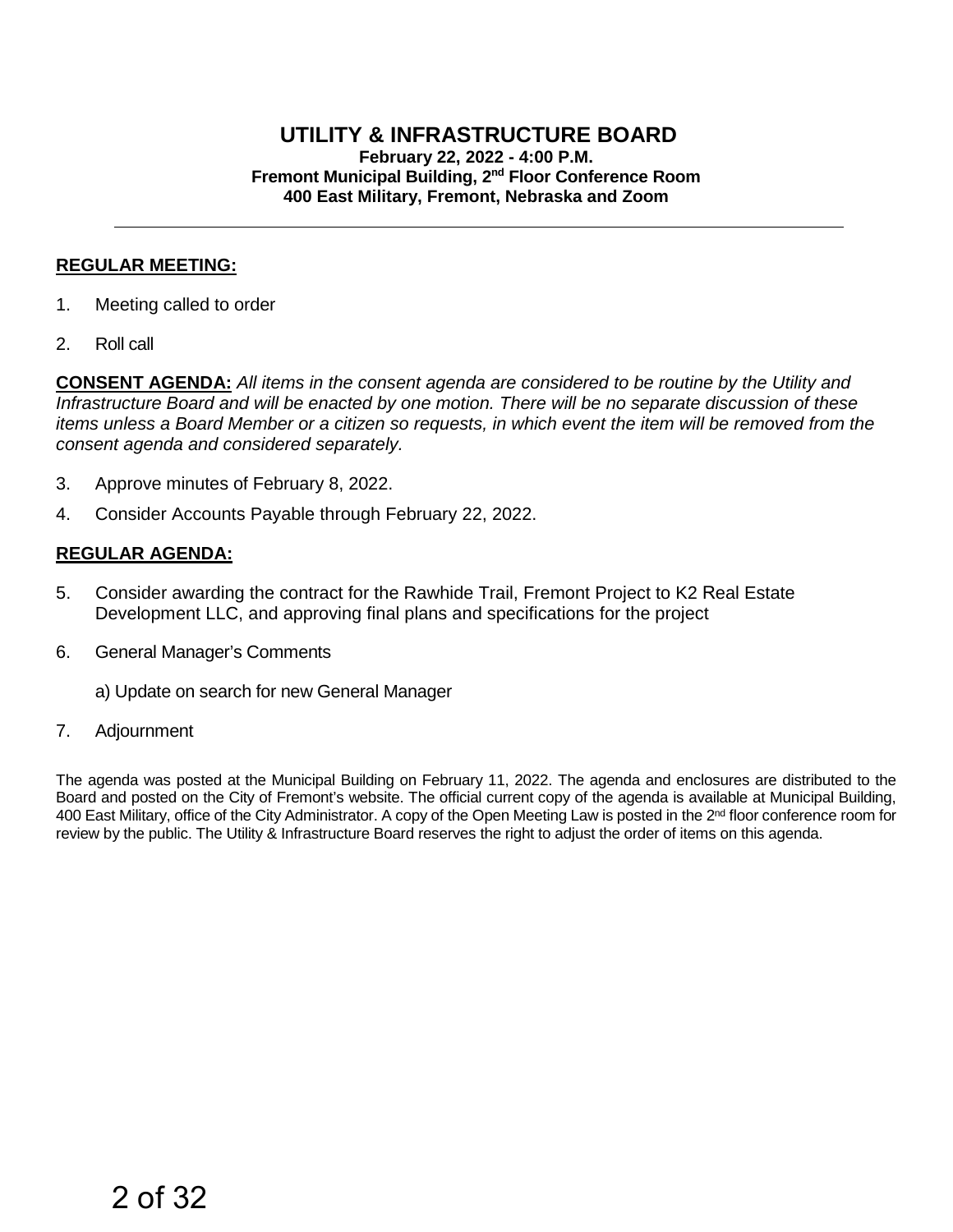#### **CITY OF FREMONT UTILITY AND INFRASTRUCTURE BOARD February 8, 2022 - 4:00 P.M.**

A meeting of the Utility and Infrastructure Board was held on February 8, 2022 at 4:00 p.m. in the 2<sup>nd</sup> floor meeting room at 400 East Military, Fremont, Nebraska and via Zoom. The meeting was preceded by publicized notice in the Fremont Tribune and the agenda displayed in the Municipal Building. The meeting was open to the public. A continually current copy of the agenda was available for public inspection at the office of the City Administrator, 400 East Military. The agenda was distributed to the Utility and Infrastructure Board on February 4, 2022 and posted, along with the supporting documents, on the City's website. A copy of the open meeting law is posted continually for public inspection.

#### **ROLL CALL**

Roll call showed Board Members Bolton, Sawtelle, Wiese present. 3 members present, 2 absent. Others in attendance included Jody Sanders, Interim City Administrator and Dir. Finance; Angie Olson, Exec. Assist; Troy Schaben, Interim Utilities Dir., Jeff Shanahan, Power Plant Supr.; Keith Kontor, Water/Wastewater Supr.; Dave Goedeken, Dir. Public Works and Steve Ray.

#### **CONSENT AGENDA**

Moved by Member Bolton and seconded by Member Wiese to approve items 3 and 4 (Minutes from January 25, 2022 and Accounts Payable through February 8, 2022). Ayes: Wiese, Sawtelle, Bolton. Motion carried 3-0.

#### **REGULAR AGENDA:**

**Consider Purchase of Additional Gas Capacity from Northern Natural Gas West Leg 2023 Expansion.** Schaben gave overview. Moved by Member Wiese and Seconded by Member Bolton to recommend City Council authorize Utility General Manager to sign precedent agreement with Northern Natural Gas for additional capacity. Ayes: Bolton, Sawtelle, Wiese. Motion carried 3-0.

**Consider One and Six-Year Street Improvement Plan, Make Recommendations, Recommend Approval of Plan.** Goedeken gave overview. Moved by Member Bolton and Seconded by Member Wiese to recommend City Council approve the One and Six-Year Street Improvement Plan. Ayes: Sawtelle, Wiese, Bolton. Motion carried 3-0.

**General Manger's Comments.** Schaben gave overview on ARPA funds status and potential projects.

#### **ADJOURNMENT**

Moved by Member Bolton and Seconded by Member Wiese to adjourn the meeting at 4:39pm. Ayes: Bolton, Wiese, Sawtelle. Motion carried 3-0.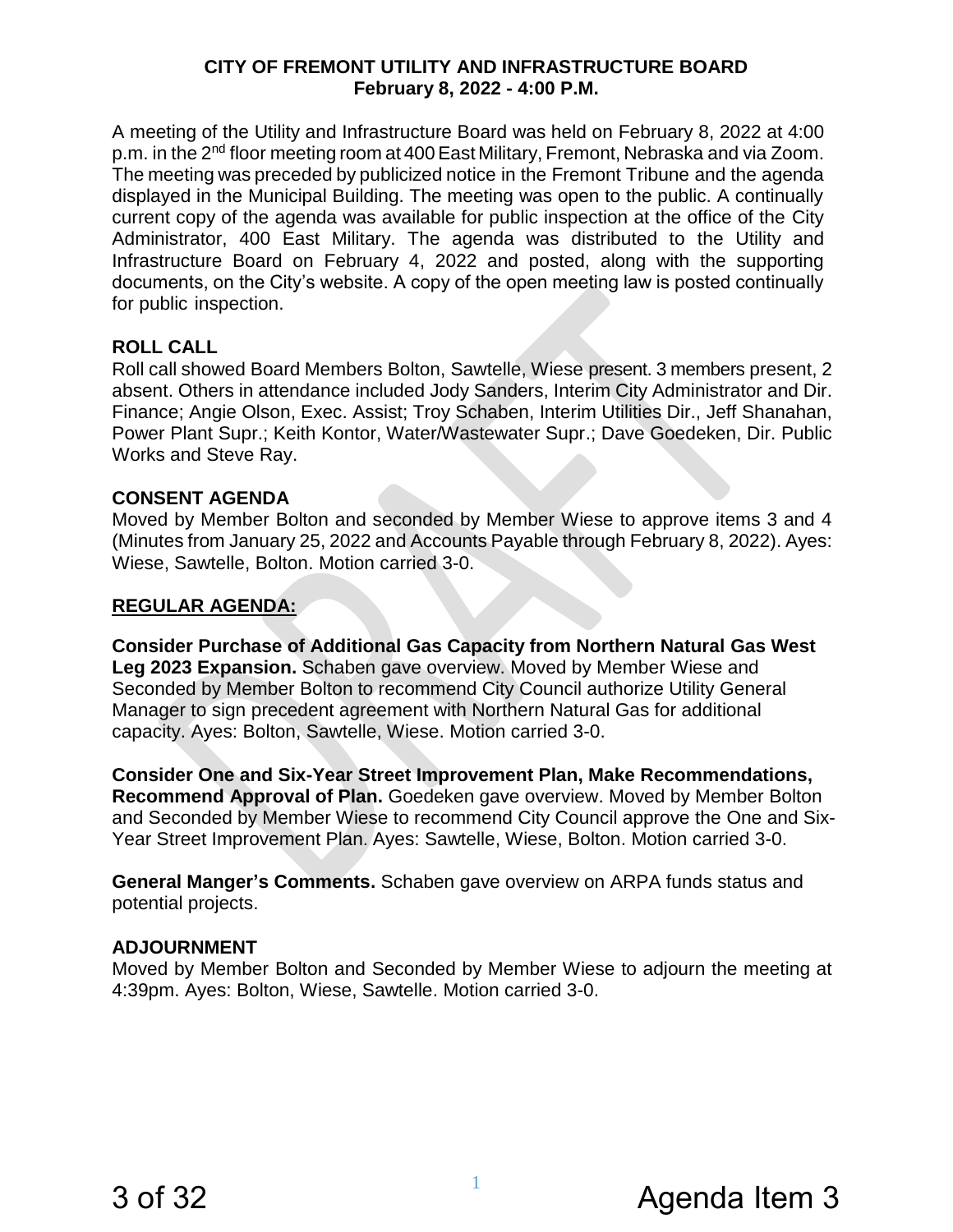#### STAFF REPORT

TO: Utility and Infrastructure Board (UIB)

FROM: Jody Sanders, Director of Finance

DATE: February 22, 2022

SUBJECT: Claims

Recommendation: Move to approve February 9 through February 22, 2022 claims, as well as subsequent claims due and payable before the next meeting of the UIB.

Background: Staff is requesting approval by the UIB to pay claims that will become due and payable (by virtue of contractual agreements or regulatory requirements) before the next UIB meeting. The amount due is not known as of this staff report, but the related vendors are listed below. These approved claims will still be presented as claims at the next UIB meeting and included in the total requested by Council for approval.

- Direct deposit of employee payrolls on March 3, 2022 and related withholdings remitted to pension plans, federal and state tax withholdings, and garnishments.
- Nebraska Department of Revenue all sales tax collected and use tax owed by the utility departments.
- Transmission and energy purchases payable to Southwest Power Pool, every Tuesday.
- Transmission and energy purchases payable to Omaha Public Power District, Department of Energy/WAPA, and Cottonwood Wind Project.
- Natural gas purchases from Northern Natural Gas/US Energy, BP, Cargill, Central Plains Energy Project (CPEP), and Public Energy Authority of Kentucky (PEAK).
- Coal purchases from Navajo Transitional Energy Co., Cloud Peak Energy Resources, and Peabody Coal, and freight charges to Union Pacific, as well as Pete Lien & Sons for lime and ADA Carbon Solutions for carbon, both for the Unit 8 scrubber.
- Progress payments to Emerson Process Management under the contract for the SCADA project.
- Bond principal and interest payments to BOK Financial NA.
- UPS weekly invoice for shipping costs, due within ten days or late fees are incurred.

There are a limited number of agencies that debit the City's bank account for credit card processing fees, kiosk fees, and bank analysis. These are based on a fee schedule.

**Fiscal Impact:** Utility funds claims total **\$4,820,657.04**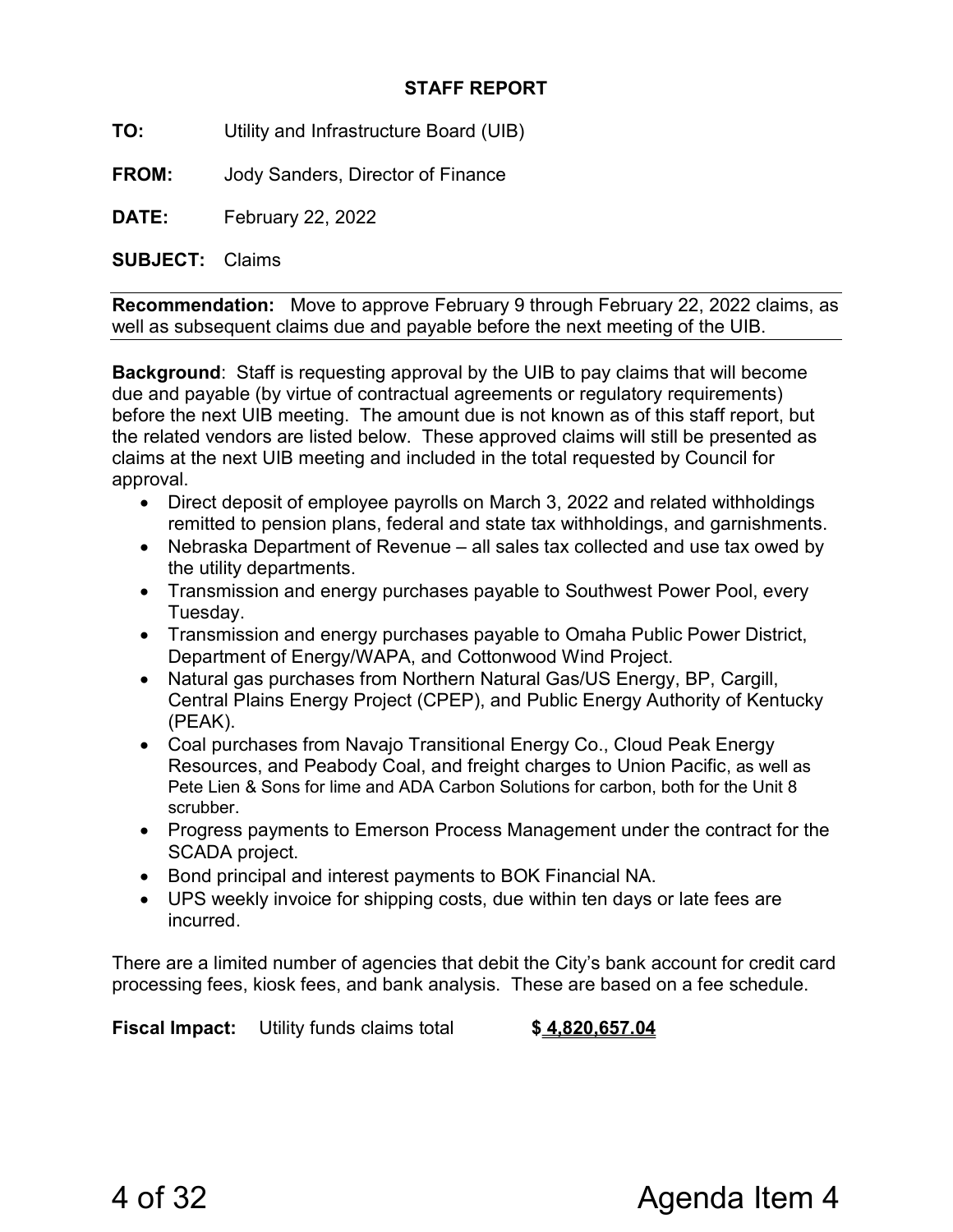| PREPARED 02/07/2022 8:31:05                                                                                                                                                                | EXPENDITURE APPROVAL LIST                                                                                                                                                     |
|--------------------------------------------------------------------------------------------------------------------------------------------------------------------------------------------|-------------------------------------------------------------------------------------------------------------------------------------------------------------------------------|
| PROGRAM: GM339L                                                                                                                                                                            | REPORT PARAMETER SELECTIONS                                                                                                                                                   |
| EAL DESCRIPTION: EAL: 02072022 ANDERSEND<br>PAYMENT TYPES<br>Checks $\ldots$ $\Upsilon$                                                                                                    |                                                                                                                                                                               |
|                                                                                                                                                                                            |                                                                                                                                                                               |
| VOUCHER SELECTION CRITERIA                                                                                                                                                                 |                                                                                                                                                                               |
| Voucher/discount due date $\ldots$ 02/07/2022<br>All banks A<br>REPORT SEQUENCE OPTIONS:                                                                                                   |                                                                                                                                                                               |
| Bank/Vendor<br>$Proj/Fund/Depth/Div/Elm/Obj$ .<br>This report is by: Vendor                                                                                                                | One vendor per page? $(Y, N)$ N<br>One vendor per page? $(Y,N)$ N<br>Fund/Dept/Div Validate cash on hand? (Y,N) N<br>Fund/Dept/Div/Element/Obj Validate cash on hand? (Y,N) N |
| Process by bank code? $(Y,N)$ Y<br>Print reports in vendor name sequence? $(Y,N)$ Y<br>Calendar year for 1099 withholding 2022<br>Disbursement year/per 2022/05<br>Payment date 02/07/2022 |                                                                                                                                                                               |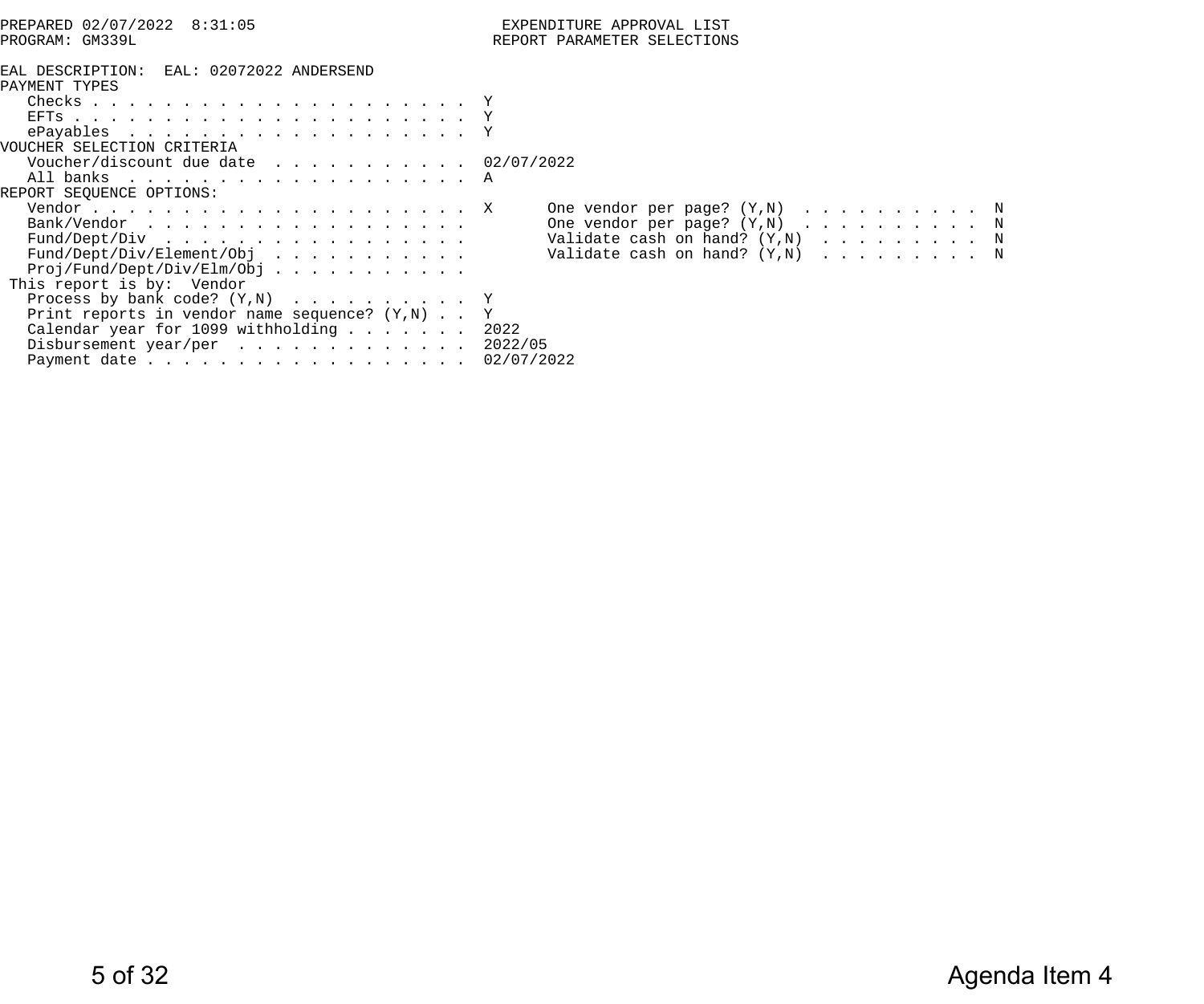PREPARED 02/07/2022, 8:31:05 EXPENDITURE APPROVAL LIST PAGE 1 AS OF: 02/07/2022 PAYMENT DATE: 02/07/2022

DEPARTMENT OF UTILITIES

| VEND NO<br>INVOICE | SEQ# | VENDOR NAME<br>VOUCHER P.O. |    | BNK CHECK/DUE | ACCOUNT                                            | ITEM                                        | CHECK  | EFT, EPAY OR<br>HAND-ISSUED |
|--------------------|------|-----------------------------|----|---------------|----------------------------------------------------|---------------------------------------------|--------|-----------------------------|
| NO.                |      | NO.                         | NO | DATE          | NO.                                                | DESCRIPTION                                 | AMOUNT | AMOUNT                      |
| 0003109            | 00   | UPS                         |    |               |                                                    |                                             |        |                             |
| 5E9752062          |      |                             |    | 00 02/07/2022 |                                                    | 051-5001-940.60-79 02/05/22 Serv Chrg Share | 9.75   |                             |
| 5E9752062          |      |                             |    | 00 02/07/2022 |                                                    | 051-5001-940.60-79 02/05/22 Serv Chrg Share | 9.75   |                             |
| 5E9752062          |      |                             |    |               | 00 02/07/2022   053-6105-502.50-23   Water Samples |                                             | 94.36  |                             |
|                    |      |                             |    |               |                                                    | VENDOR TOTAL *                              | 113.86 |                             |
|                    |      |                             |    |               |                                                    | TOTAL EXPENDITURES ****                     | 113.86 |                             |
|                    |      |                             |    |               | GRAND TOTAL                                        | ********************                        |        | 113.86                      |
|                    |      |                             |    |               |                                                    |                                             |        |                             |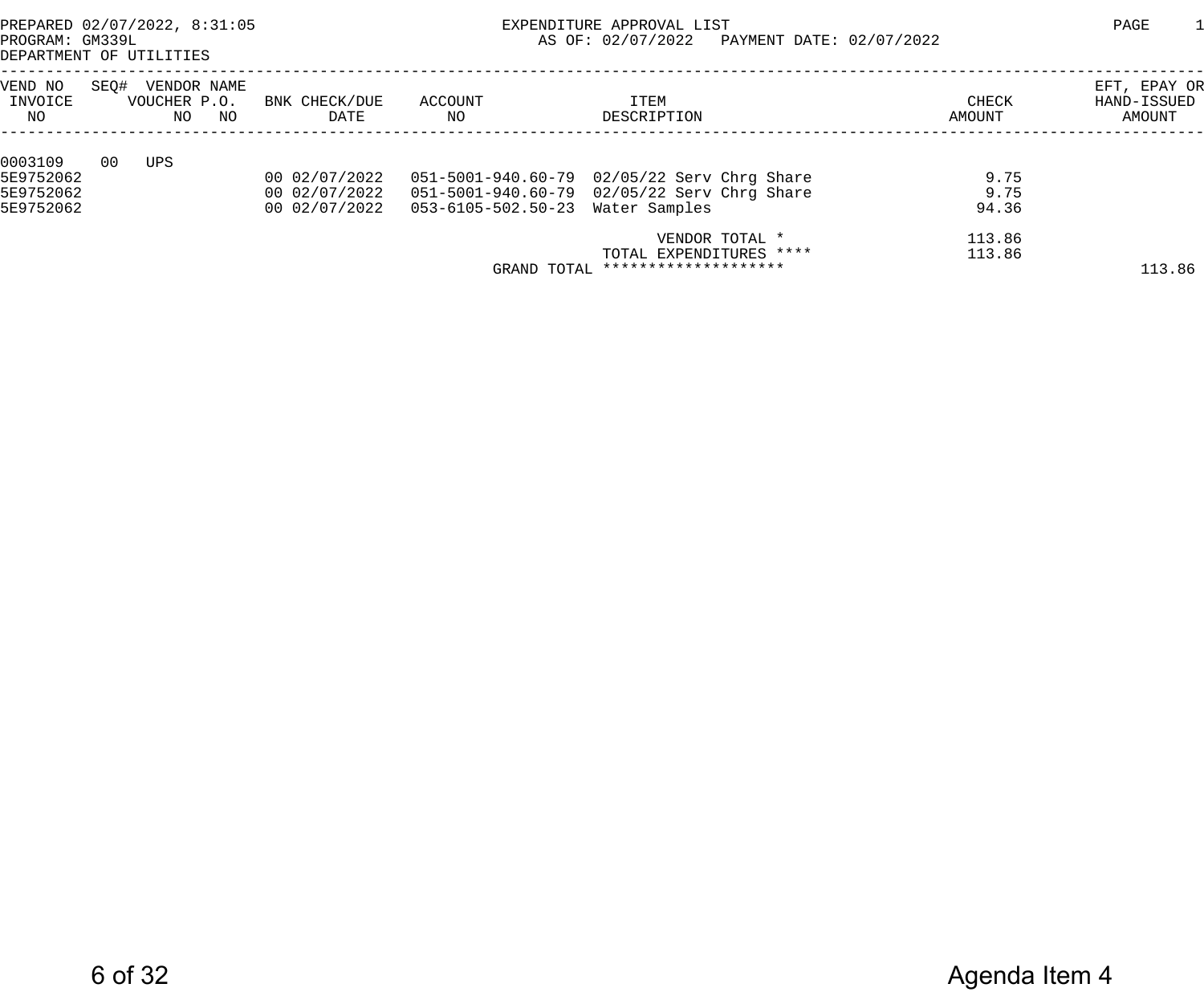#### DEPARTMENT OF UTILITIESELECTRONIC WITHDRAWAL LIST

#### FOR CITY COUNCIL MEETING: 2/22/22

| A,              |                    | WITHDRAWAL |                    |                         | <b>WITHDRAWAL</b> |
|-----------------|--------------------|------------|--------------------|-------------------------|-------------------|
| <b>GROUP NO</b> | <b>VENDOR NAME</b> | DATE       | ACCOUNT NO         | <b>ITEM DESCRIPTION</b> | AMOUNT            |
| 6144            | VANTIV             | 02/07/22   | 051-5001-903-60-77 | KIOSK CREDIT CARD FEES  | 17.80             |
|                 |                    |            |                    | TOTAL EXPENDITURES      | 17.80             |

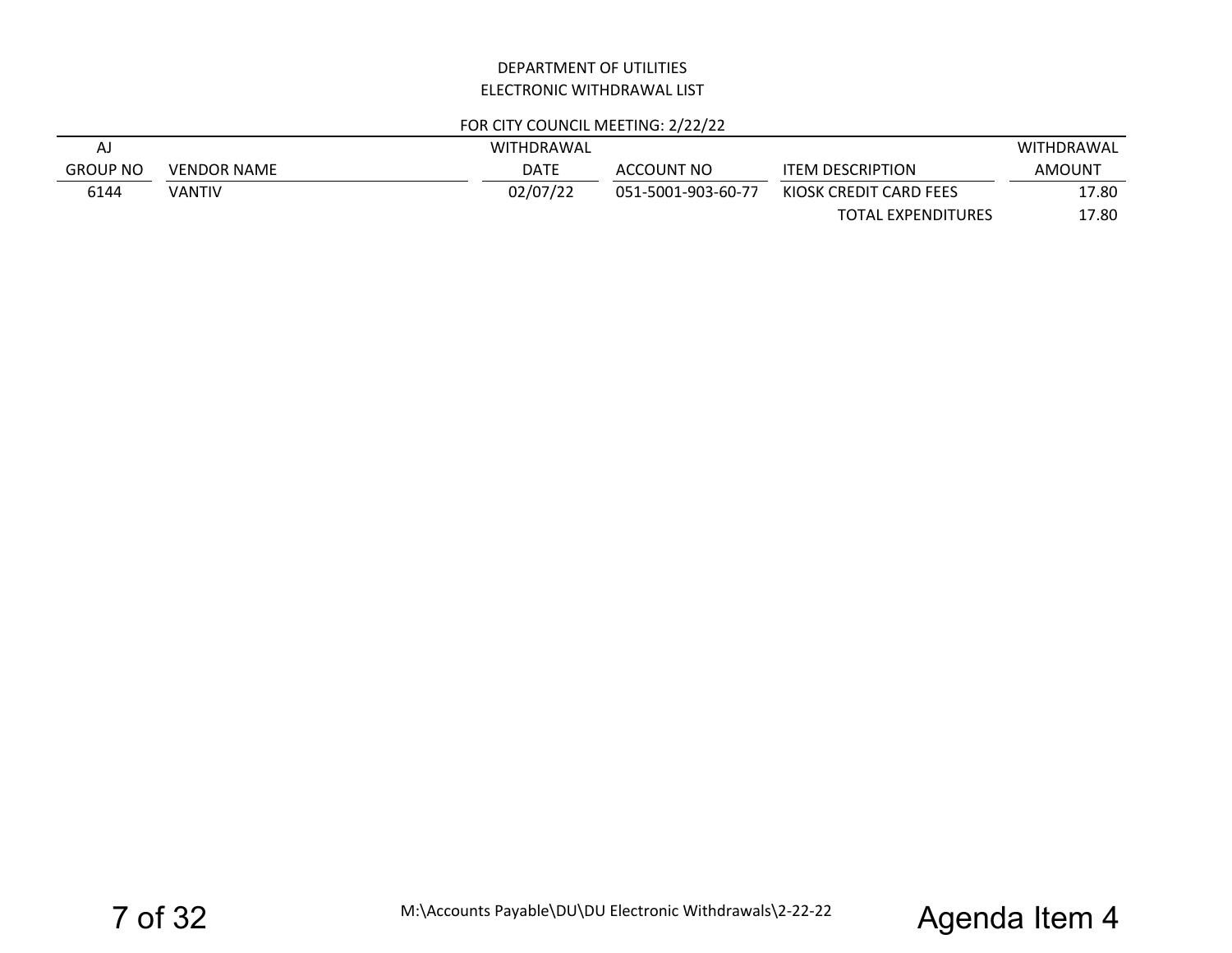| PREPARED 02/14/2022 9:05:07                                                                                                                                                                | EXPENDITURE APPROVAL LIST                                                                                                                                                      |
|--------------------------------------------------------------------------------------------------------------------------------------------------------------------------------------------|--------------------------------------------------------------------------------------------------------------------------------------------------------------------------------|
| PROGRAM: GM339L                                                                                                                                                                            | REPORT PARAMETER SELECTIONS                                                                                                                                                    |
| EAL DESCRIPTION: EAL: 02142022 ANDERSEND<br>PAYMENT TYPES<br>Checks $\ldots$ $\Upsilon$                                                                                                    |                                                                                                                                                                                |
|                                                                                                                                                                                            |                                                                                                                                                                                |
| VOUCHER SELECTION CRITERIA                                                                                                                                                                 |                                                                                                                                                                                |
| Voucher/discount due date $\ldots$ 02/14/2022<br>All banks A<br>REPORT SEQUENCE OPTIONS:                                                                                                   |                                                                                                                                                                                |
| Bank/Vendor<br>$Proj/Fund/Depth/Div/Elm/Obj$ .<br>This report is by: Vendor                                                                                                                | One vendor per page? $(Y, N)$ N<br>One vendor per page? $(Y, N)$ N<br>Fund/Dept/Div Validate cash on hand? (Y,N) N<br>Fund/Dept/Div/Element/Obj Validate cash on hand? (Y,N) N |
| Process by bank code? $(Y,N)$ Y<br>Print reports in vendor name sequence? $(Y,N)$ Y<br>Calendar year for 1099 withholding 2022<br>Disbursement year/per 2022/05<br>Payment date 02/14/2022 |                                                                                                                                                                                |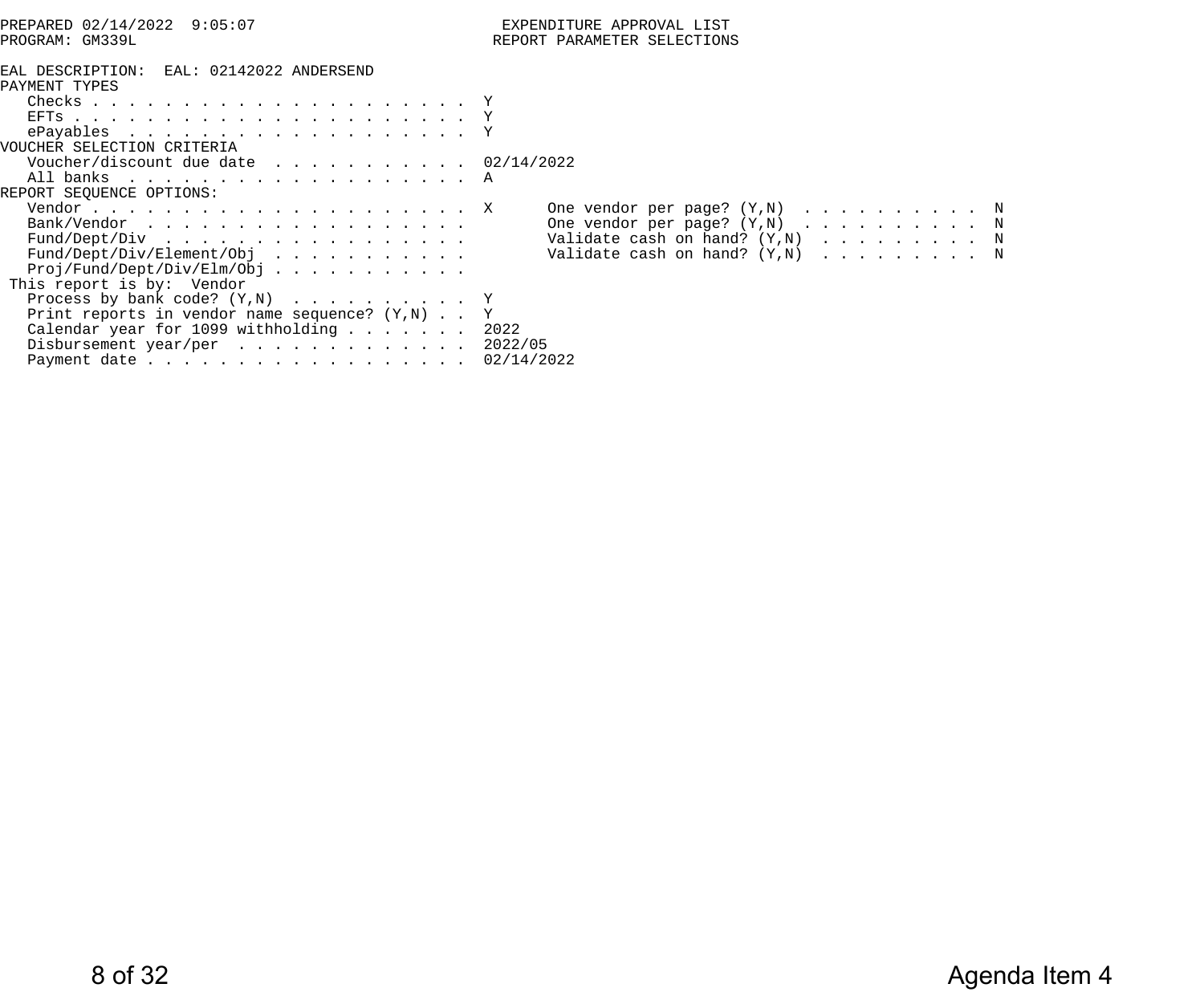PREPARED 02/14/2022, 9:05:07 EXPENDITURE APPROVAL LIST PAGE 1 AS OF: 02/14/2022 PAYMENT DATE: 02/14/2022

DEPARTMENT OF UTILITIES

| VEND NO<br>SEQ#<br>INVOICE<br>NO                 | VENDOR NAME<br>VOUCHER P.O.<br>ΝO<br>NO | BNK CHECK/DUE<br>DATE                                            | ACCOUNT<br>NO.                                                                               | ITEM<br>DESCRIPTION                                                                      |       | CHECK<br>AMOUNT                 | EFT, EPAY OR<br>HAND-ISSUED<br>AMOUNT |
|--------------------------------------------------|-----------------------------------------|------------------------------------------------------------------|----------------------------------------------------------------------------------------------|------------------------------------------------------------------------------------------|-------|---------------------------------|---------------------------------------|
| 0005202<br>00<br>2201BP2018B                     |                                         | PUBLIC ENERGY AUTHORITY OF KY*WIRE*<br>00 02/14/2022             | 057-8205-807.50-02 Jan 2022                                                                  |                                                                                          | 2018B | 281,790.00                      | Natural gas purchase                  |
| 0004760<br>00                                    |                                         | SOUTHWEST POWER POOL INC                                         |                                                                                              | VENDOR TOTAL *                                                                           |       | 281,790.00                      |                                       |
| TRN20220131FREM                                  |                                         | 00 02/14/2022                                                    | $051 - 5105 - 555.50 - 00$                                                                   | Jan 2022 Transmission                                                                    |       | $EFT$ :                         | 28,467.84                             |
| 00<br>0003109                                    | UPS                                     |                                                                  |                                                                                              | VENDOR TOTAL *                                                                           |       | .00                             | 28,467.84                             |
| 5E9752072<br>5E9752072<br>5E9752072<br>5E9752072 |                                         | 00 02/14/2022<br>00 02/14/2022<br>00 02/14/2022<br>00 02/14/2022 | 051-5001-940.60-79<br>051-5001-940.60-79<br>$051 - 5105 - 502.60 - 79$<br>051-5205-580.60-79 | $02/12/22$ Serv Chrg Share<br>$02/12/22$ Serv Chrg Share<br>PCO<br>Skarshaug Testing Lab |       | 9.75<br>9.75<br>18.96<br>387.11 |                                       |
|                                                  |                                         |                                                                  |                                                                                              | VENDOR TOTAL *<br>EFT/EPAY TOTAL ***                                                     |       | 425.57                          | 28,467.84                             |
|                                                  |                                         |                                                                  | GRAND TOTAL                                                                                  | TOTAL EXPENDITURES ****<br>********************                                          |       | 282, 215.57                     | 28,467.84<br>310,683.41               |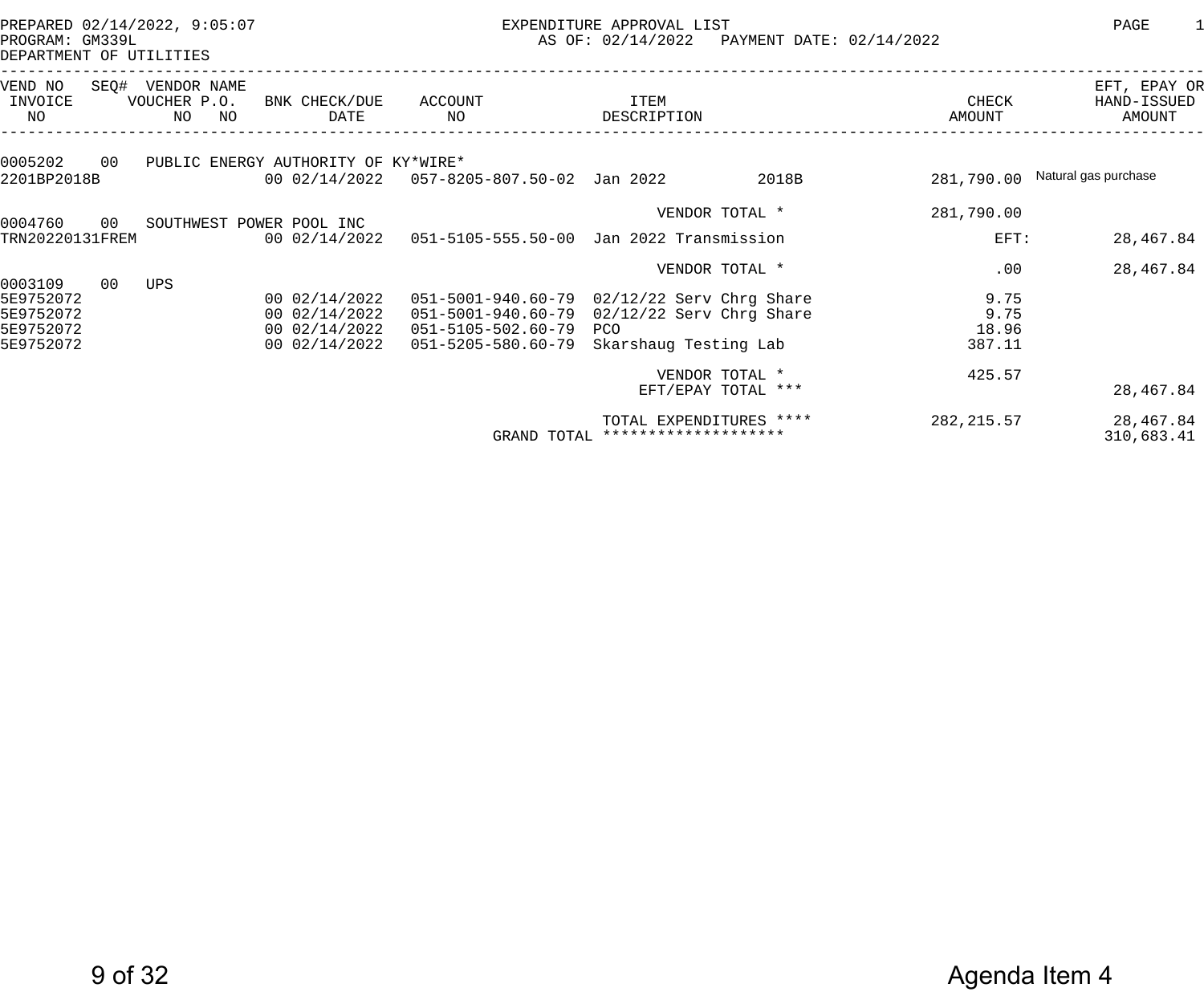| PREPARED 02/16/2022 10:02:49                                                                                                                                                                | EXPENDITURE APPROVAL LIST                                                                                                                                                      |
|---------------------------------------------------------------------------------------------------------------------------------------------------------------------------------------------|--------------------------------------------------------------------------------------------------------------------------------------------------------------------------------|
| PROGRAM: GM339L                                                                                                                                                                             | REPORT PARAMETER SELECTIONS                                                                                                                                                    |
| EAL DESCRIPTION: EAL: 02162022 ANDERSEND<br>PAYMENT TYPES                                                                                                                                   |                                                                                                                                                                                |
|                                                                                                                                                                                             |                                                                                                                                                                                |
| VOUCHER SELECTION CRITERIA<br>Voucher/discount due date 02/17/2022<br>All banks A<br>REPORT SEQUENCE OPTIONS:                                                                               |                                                                                                                                                                                |
| Bank/Vendor<br>$Proj/Fund/Depth/Jiv/Elm/Obj$ .<br>This report is by: Vendor                                                                                                                 | One vendor per page? $(Y, N)$ N<br>One vendor per page? $(Y, N)$ N<br>Fund/Dept/Div Validate cash on hand? (Y,N) N<br>Fund/Dept/Div/Element/Obj Validate cash on hand? (Y,N) N |
| Process by bank code? $(Y, N)$ Y<br>Print reports in vendor name sequence? $(Y,N)$ Y<br>Calendar year for 1099 withholding 2022<br>Disbursement year/per 2022/05<br>Payment date 02/17/2022 |                                                                                                                                                                                |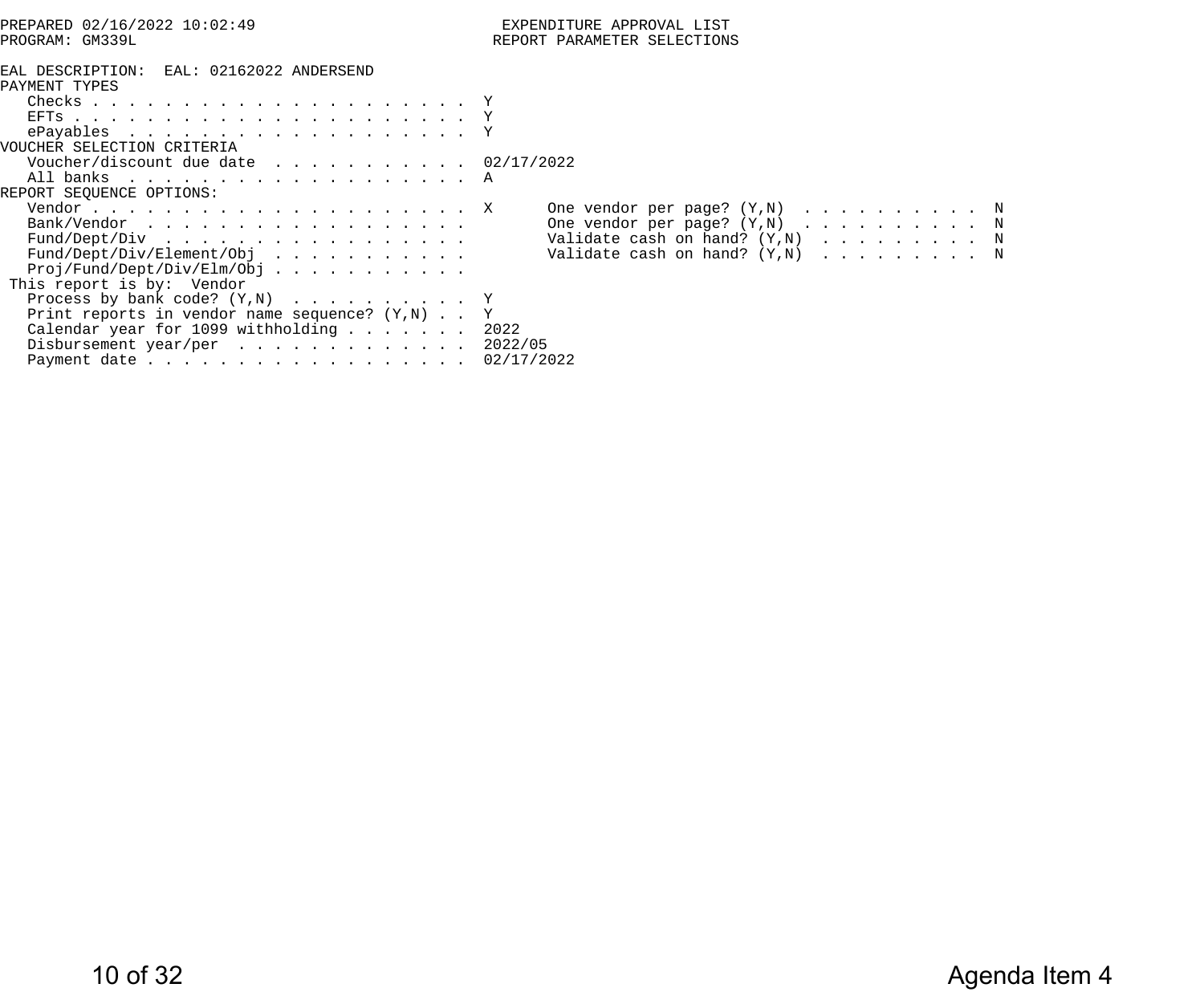PREPARED 02/16/2022,10:02:49 EXPENDITURE APPROVAL LIST PAGE 1 AS OF: 02/17/2022 PAYMENT DATE: 02/17/2022

DEPARTMENT OF UTILITIES

|    | VENDOR NAME<br>ΝO<br>NO. | BNK CHECK/DUE<br>DATE          | ACCOUNT<br>NO                                                       | ITEM<br>DESCRIPTION                             | CHECK<br>AMOUNT                                                                                                                                                             | EFT, EPAY OR<br>HAND-ISSUED<br>AMOUNT    |
|----|--------------------------|--------------------------------|---------------------------------------------------------------------|-------------------------------------------------|-----------------------------------------------------------------------------------------------------------------------------------------------------------------------------|------------------------------------------|
| 00 | CEI                      |                                |                                                                     |                                                 |                                                                                                                                                                             | 88,863.05                                |
|    |                          |                                |                                                                     |                                                 |                                                                                                                                                                             |                                          |
|    |                          |                                |                                                                     |                                                 |                                                                                                                                                                             | 88,863.05                                |
| 00 |                          |                                |                                                                     |                                                 |                                                                                                                                                                             |                                          |
|    | PR0203                   | 00 02/17/2022                  |                                                                     | PAYROLL SUMMARY                                 | 1,823.75                                                                                                                                                                    |                                          |
|    | PR0217                   | 00 02/17/2022                  | $051 - 0000 - 241.00 - 00$                                          | PAYROLL SUMMARY                                 | 1,795.84                                                                                                                                                                    |                                          |
|    |                          |                                |                                                                     |                                                 |                                                                                                                                                                             |                                          |
|    |                          |                                |                                                                     |                                                 |                                                                                                                                                                             |                                          |
|    | PR0217                   | 00 02/17/2022                  |                                                                     |                                                 | 177,583.55                                                                                                                                                                  |                                          |
|    |                          |                                |                                                                     |                                                 |                                                                                                                                                                             |                                          |
|    |                          |                                |                                                                     | EFT/EPAY TOTAL ***                              |                                                                                                                                                                             | 88,863.05                                |
|    |                          |                                |                                                                     | TOTAL EXPENDITURES ****<br>******************** | 181,203.14                                                                                                                                                                  | 88,863.05<br>270,066.19                  |
|    | 00                       | SEQ#<br>VOUCHER P.O.<br>PR0217 | 00 02/17/2022<br>IBEW LOCAL UNION 1536<br>PAYROLL EFT<br>DEDUCTIONS |                                                 | 051-0000-241.00-00 PAYROLL SUMMARY<br>VENDOR TOTAL *<br>$051 - 0000 - 241.00 - 00$<br>VENDOR TOTAL *<br>051-0000-241.00-00 PAYROLL SUMMARY<br>VENDOR TOTAL *<br>GRAND TOTAL | $EFT$ :<br>.00<br>3,619.59<br>177,583.55 |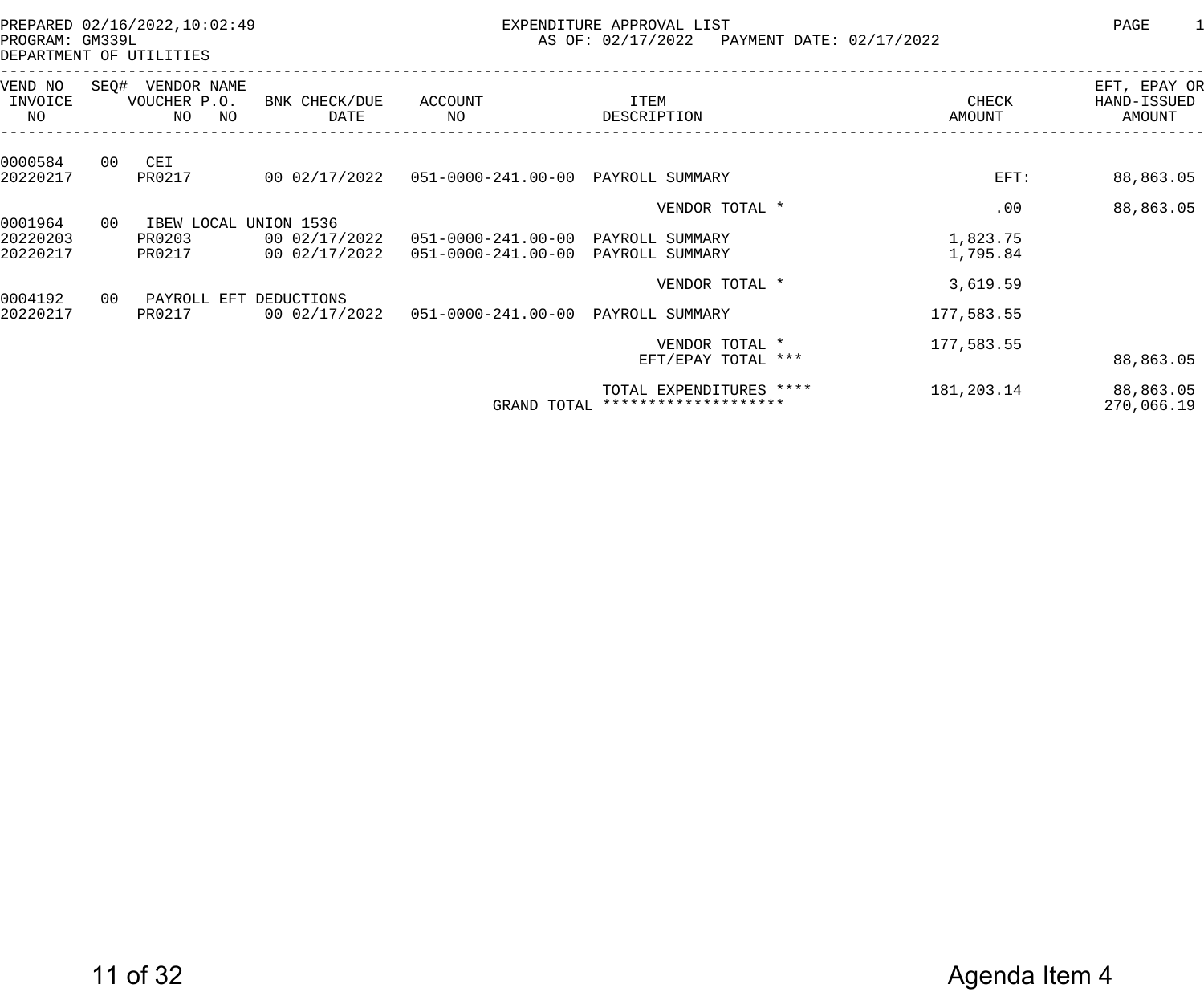|          |        | Program PR530L                     |
|----------|--------|------------------------------------|
|          |        |                                    |
| Security | Amount |                                    |
|          | Social | Direct Deposit Reqister<br>Deposit |

Final Total 287,894.93 Count 164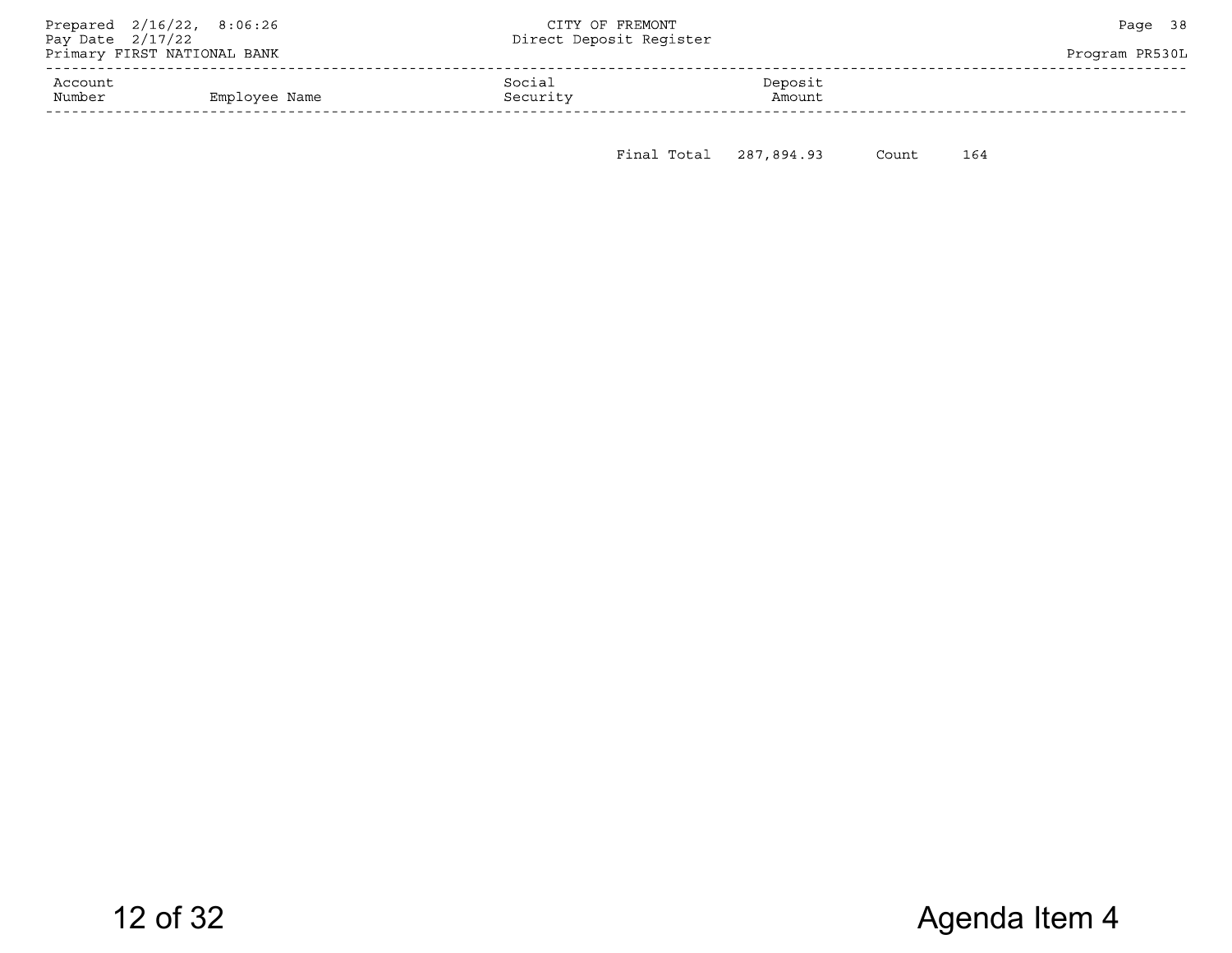| PREPARED 02/17/2022 9:39:16                                                                                                                                                                 | EXPENDITURE APPROVAL LIST                                                                                                                                                     |
|---------------------------------------------------------------------------------------------------------------------------------------------------------------------------------------------|-------------------------------------------------------------------------------------------------------------------------------------------------------------------------------|
| PROGRAM: GM339L                                                                                                                                                                             | REPORT PARAMETER SELECTIONS                                                                                                                                                   |
| EAL DESCRIPTION: EAL: 02172022 ANDERSEND<br>PAYMENT TYPES                                                                                                                                   |                                                                                                                                                                               |
| VOUCHER SELECTION CRITERIA                                                                                                                                                                  |                                                                                                                                                                               |
| Voucher/discount due date 02/23/2022<br>All banks A<br>REPORT SEQUENCE OPTIONS:                                                                                                             |                                                                                                                                                                               |
| Bank/Vendor<br>$Proj/Fund/Depth/Jiv/Elm/Obj$ .<br>This report is by: Vendor                                                                                                                 | One vendor per page? $(Y, N)$ N<br>One vendor per page? $(Y,N)$ N<br>Fund/Dept/Div Validate cash on hand? (Y,N) N<br>Fund/Dept/Div/Element/Obj Validate cash on hand? (Y,N) N |
| Process by bank code? $(Y, N)$ Y<br>Print reports in vendor name sequence? $(Y,N)$ Y<br>Calendar year for 1099 withholding 2022<br>Disbursement year/per 2022/05<br>Payment date 02/23/2022 |                                                                                                                                                                               |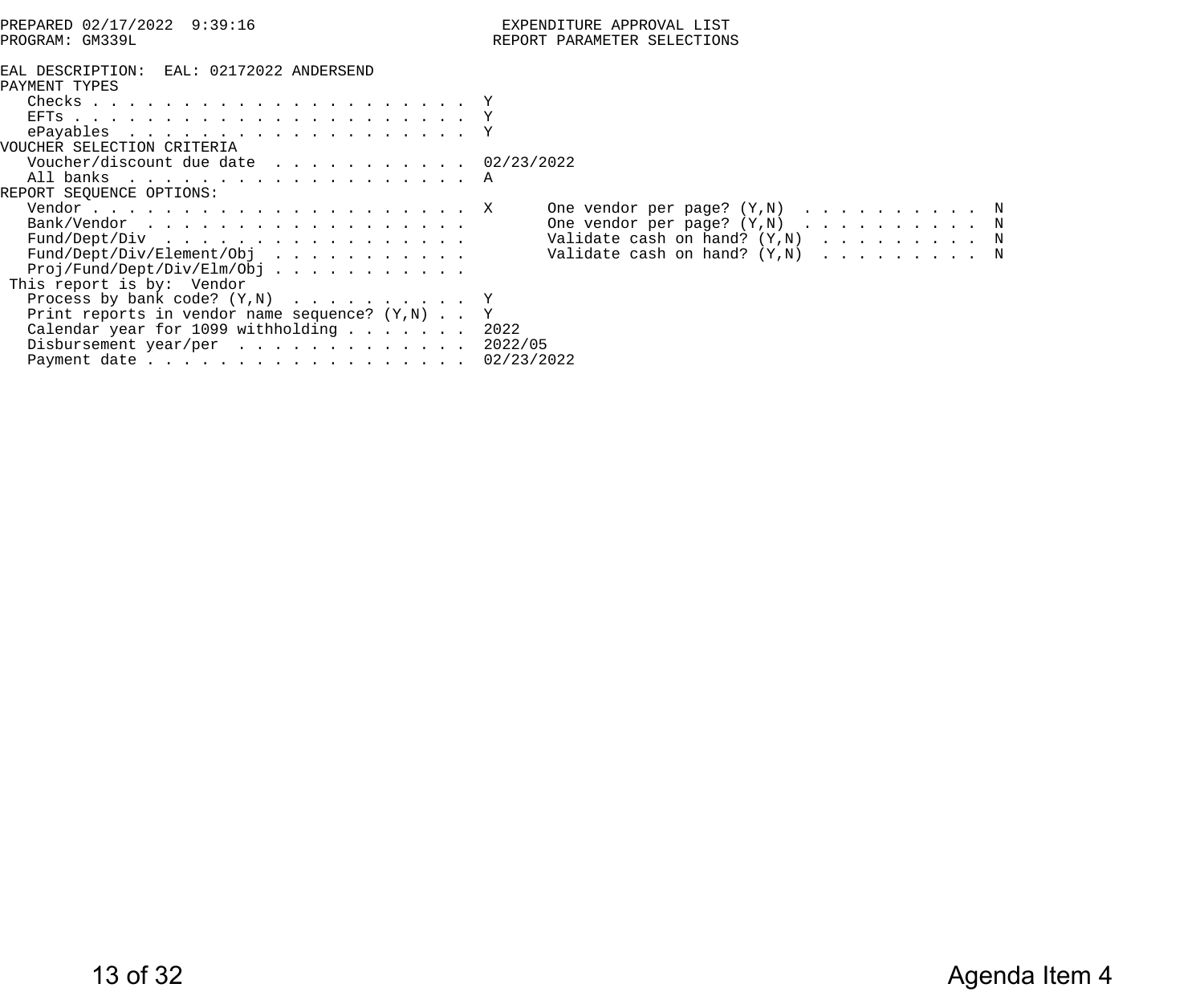PREPARED 02/17/2022, 9:39:16 EXPENDITURE APPROVAL LIST PAGE 1 AS OF: 02/23/2022 PAYMENT DATE: 02/23/2022

DEPARTMENT OF UTILITIES ------------------------------------------------------------------------------------------------------------------------------------ VEND NO SEQ# VENDOR NAME EFT, EPAY OR INVOICE VOUCHER P.O. BNK CHECK/DUE ACCOUNT ITEM CHECK HAND-ISSUED NO NO NO DATE NO DESCRIPTION AMOUNT AMOUNT

| 0000957               | 00 AAA GARAGE DOOR INC                |                                    |                                                    |                |  |          |        |
|-----------------------|---------------------------------------|------------------------------------|----------------------------------------------------|----------------|--|----------|--------|
| 20220509              | PI2111                                |                                    | 00 02/23/2022  051-5001-940.50-35  PO NUM 058396   |                |  | 178.00   |        |
| 20220509              | PI2112                                |                                    | 00 02/23/2022  051-5001-940.60-61  PO NUM 058396   |                |  | 468.75   |        |
| 19388125              | PI2216                                |                                    | 00 02/23/2022  051-5001-940.50-35  PO NUM 058438   |                |  | 164.00   |        |
| 19388125              | PI2217                                |                                    | 00 02/23/2022  051-5001-940.60-61  PO NUM 058438   |                |  | 687.50   |        |
|                       |                                       |                                    |                                                    |                |  |          |        |
| 0000959               | 00 ACE HARDWARE                       |                                    |                                                    | VENDOR TOTAL * |  | 1,498.25 |        |
| 126327/3              | PI2093                                |                                    | 00 02/23/2022  051-5001-940.50-35  PO NUM 057418   |                |  | 25.66    |        |
| 126451/3              | PI2257                                |                                    | 00 02/23/2022  051-5105-502.50-35  PO NUM 057418   |                |  | 24.59    |        |
|                       |                                       |                                    |                                                    |                |  |          |        |
| 0003812               |                                       | 00 AGORA ENVIRONMENTAL CONSULTING  |                                                    | VENDOR TOTAL * |  | 50.25    |        |
| 17328                 | PI2195                                |                                    | 00 02/23/2022  051-5105-502.60-61  PO NUM 054126   |                |  | $EFT$ :  | 502.50 |
|                       |                                       |                                    |                                                    |                |  |          |        |
| 0004276               | 00 AIRGAS USA LLC                     |                                    |                                                    | VENDOR TOTAL * |  | .00      | 502.50 |
| 9119257099            | PI2109                                |                                    | 00 02/23/2022  051-5105-502.50-35  PO NUM 058226   |                |  | EFT:     | 386.40 |
|                       |                                       |                                    |                                                    |                |  |          |        |
| 0005389               |                                       | 00 ALBERTSON BROTHERS GLASS LLC    |                                                    | VENDOR TOTAL * |  | .00      | 386.40 |
| 54677                 | PI2211                                |                                    | 00 02/23/2022  051-5105-502.50-35  PO  NUM  058243 |                |  | 1,153.79 |        |
| 54677                 | PI2212                                |                                    | 00 02/23/2022  051-5105-502.60-59  PO NUM 058243   |                |  | 421.60   |        |
| 54677                 | PI2213                                |                                    | 00 02/23/2022  051-5105-502.60-79  PO NUM 058243   |                |  | 250.00   |        |
|                       |                                       |                                    |                                                    |                |  |          |        |
|                       | 0005327 00 ALS GROUP USA CORP         |                                    |                                                    | VENDOR TOTAL * |  | 1,825.39 |        |
|                       | 36-54-571413-1 PI2206                 |                                    | 00 02/23/2022  055-7105-502.50-35  PO NUM 057634   |                |  | $EFT$ :  | 140.92 |
| 36-54-571413-1 PI2207 |                                       |                                    | 00 02/23/2022  055-7105-502.60-54  PO NUM 057634   |                |  | $EFT$ :  | 328.82 |
| 36-54-571413-1 PI2208 |                                       |                                    | 00 02/23/2022  055-7105-502.60-76  PO NUM 057634   |                |  | EFT:     | 125.26 |
|                       |                                       |                                    |                                                    |                |  |          |        |
|                       |                                       |                                    |                                                    | VENDOR TOTAL * |  | .00      | 595.00 |
| 0002714<br>2212692    | 00 AMERICAN TEST CENTER INC<br>PI2214 | 00 02/23/2022                      | 051-5001-940.60-59 PO NUM 058433                   |                |  | 390.00   |        |
|                       |                                       |                                    |                                                    |                |  |          |        |
| 0004587               |                                       |                                    |                                                    | VENDOR TOTAL * |  | 390.00   |        |
| S100013429-001 PI2258 |                                       | 00 AMERICAN UNDERGROUND SUPPLY LLC | 00 02/23/2022  055-7105-502.50-35  PO NUM 057419   |                |  | 89.52    |        |
|                       |                                       |                                    |                                                    |                |  |          |        |
|                       |                                       |                                    |                                                    | VENDOR TOTAL * |  | 89.52    |        |
| 0004160               | 00 AMETEK DREXELBROOK                 |                                    |                                                    |                |  |          |        |
| 80145367              | PI2193                                |                                    | 00 02/23/2022  051-0000-153.00-00  PO NUM 058201   |                |  | 2,351.46 |        |
|                       |                                       |                                    |                                                    | VENDOR TOTAL * |  | 2,351.46 |        |
| 0000583               | 00 ANCHOR SCIENTIFIC INC              |                                    |                                                    |                |  |          |        |
| 256823                | PI2194                                |                                    | 00 02/23/2022  051-0000-155.00-00  PO NUM 058392   |                |  | 336.43   |        |
|                       |                                       |                                    |                                                    | VENDOR TOTAL * |  | 336.43   |        |
| 0005284               | 00 APPLICANT ONE INC                  |                                    |                                                    |                |  |          |        |
| 4391                  | PI2105                                |                                    | 00 02/23/2022  051-5001-926.60-65  PO NUM 057746   |                |  | 400.00   |        |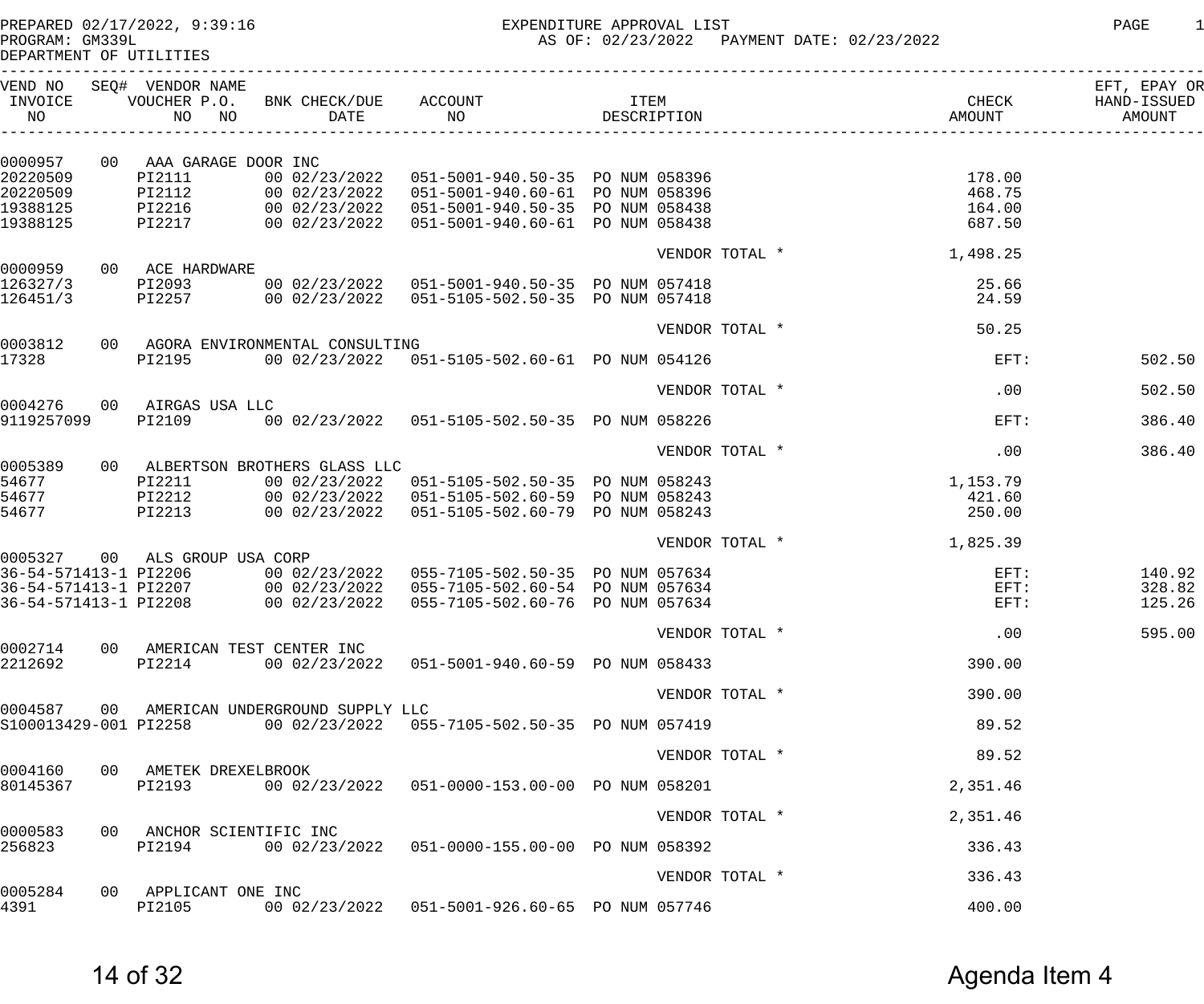------------------------------------------------------------------------------------------------------------------------------------

DEPARTMENT OF UTILITIES

| VEND NO<br>INVOICE<br>NO     |    | SEQ# VENDOR NAME<br>VOUCHER P.O.<br>NO NO | BNK CHECK/DUE<br>DATE                  | ACCOUNT<br>NO                                    | ITEM<br>DESCRIPTION                                                 | CHECK<br>AMOUNT | EFT, EPAY OR<br>HAND-ISSUED<br>AMOUNT |
|------------------------------|----|-------------------------------------------|----------------------------------------|--------------------------------------------------|---------------------------------------------------------------------|-----------------|---------------------------------------|
| 0005284                      |    | 00 APPLICANT ONE INC                      |                                        |                                                  |                                                                     |                 |                                       |
| 4391                         |    | PI2106                                    | 00 02/23/2022                          | 051-5001-926.60-78 PO NUM 057746                 |                                                                     | 1,592.00        |                                       |
| 4205                         |    | PI2272                                    | 00 02/23/2022                          | 051-5001-926.60-65 PO NUM 057746                 |                                                                     | 400.00          |                                       |
| 4205                         |    | PI2273                                    | 00 02/23/2022                          | 051-5001-926.60-78 PO NUM 057746                 |                                                                     | 398.00          |                                       |
| 4300                         |    | PI2274                                    |                                        | 00 02/23/2022  051-5001-926.60-65  PO NUM 057746 |                                                                     | 400.00          |                                       |
| 4300                         |    | PI2275                                    |                                        | 00 02/23/2022  051-5001-926.60-78  PO NUM 057746 |                                                                     | 796.00          |                                       |
|                              |    |                                           |                                        |                                                  | VENDOR TOTAL *                                                      | 3,986.00        |                                       |
| 0002869                      |    | 00 AQUA-CHEM INC                          |                                        |                                                  |                                                                     |                 |                                       |
| 00198435                     |    | PI2270                                    |                                        | 00 02/23/2022  053-6105-502.50-52  PO NUM 057551 |                                                                     | 1,320.00        |                                       |
| 00198434                     |    | PI2271                                    |                                        | 00 02/23/2022  053-6105-502.50-52  PO NUM 057552 |                                                                     | 2,705.56        |                                       |
|                              |    |                                           |                                        |                                                  | VENDOR TOTAL *                                                      | 4,025.56        |                                       |
| 0004904<br>1122008841        |    | PI2088                                    | 00 ATLAS COPCO COMPRESSORS LLC         | 00 02/23/2022  051-0000-153.00-00  PO NUM 058313 |                                                                     | $EFT$ :         | 143.09                                |
|                              |    |                                           |                                        |                                                  |                                                                     |                 |                                       |
|                              |    |                                           |                                        |                                                  | VENDOR TOTAL *                                                      | .00             | 143.09                                |
| 0002637                      |    |                                           | 00 BABCOCK & WILCOX CO (DIAMOND POWER) |                                                  |                                                                     |                 |                                       |
| 588547                       |    | PI2090                                    |                                        | 00 02/23/2022  051-0000-153.00-00  PO NUM 058386 |                                                                     | 757.04          |                                       |
|                              |    |                                           |                                        |                                                  | VENDOR TOTAL *                                                      | 757.04          |                                       |
| 0002531                      |    | 00 BABCOCK & WILCOX COMPANY               |                                        |                                                  |                                                                     |                 |                                       |
| BA60394772                   |    | PI2085                                    |                                        | 00 02/23/2022  051-0000-153.00-00  PO NUM 058070 |                                                                     | $EFT$ :         | 7,004.22                              |
|                              |    |                                           |                                        |                                                  | VENDOR TOTAL *                                                      | .00             | 7,004.22                              |
| 9999999                      |    | 00 BARRIOS, ELIZABETH J                   |                                        |                                                  |                                                                     |                 |                                       |
| 000083843                    |    | UT                                        |                                        | 00 02/23/2022  051-0000-143.00-00  MANUAL CHECK  |                                                                     | 150.46          |                                       |
|                              |    |                                           |                                        |                                                  | VENDOR TOTAL *                                                      | 150.46          |                                       |
| 0004000                      |    |                                           | 00 BERENS-TATE CONSULTING GROUP INC    |                                                  |                                                                     |                 |                                       |
| 123121                       |    | PI2290                                    |                                        | 00 02/23/2022  051-5001-928.02-00  PO NUM 058471 |                                                                     | 550.50          |                                       |
| 123121                       |    | PI2291                                    |                                        | 00 02/23/2022  055-7001-928.02-00  PO# 058471    |                                                                     | 2,449.50        |                                       |
|                              |    |                                           |                                        |                                                  | VENDOR TOTAL *                                                      | 3,000.00        |                                       |
| 0002977                      | 00 | BEST CARE EAP                             |                                        |                                                  |                                                                     |                 |                                       |
| 020422                       |    | PI2115                                    | 00 02/23/2022                          | 051-5001-922.60-62 PO NUM 058407                 |                                                                     | 438.00          |                                       |
|                              |    |                                           |                                        |                                                  | VENDOR TOTAL *                                                      | 438.00          |                                       |
| 0004657                      | 00 | BGNE INC                                  |                                        |                                                  |                                                                     |                 |                                       |
| PI0096785                    |    | PI2110                                    | 00 02/23/2022                          | 051-5001-940.50-35 PO NUM 058309                 |                                                                     | 1,512.42        |                                       |
|                              |    |                                           |                                        |                                                  | VENDOR TOTAL *                                                      | 1,512.42        |                                       |
| 0005278                      | 00 | BOKF NA                                   |                                        |                                                  |                                                                     |                 |                                       |
| FNFRMNTCUR16                 |    |                                           | 00 02/23/2022                          |                                                  | 053-6001-927.27-04 Rev Refund Bond S 2016                           | $EFT$ :         | 3,461.14                              |
| FNFRMNTCUR16                 |    |                                           | 00 02/23/2022                          |                                                  | 053-6001-928.02-00 Rev Refund Bond S 2016                           | $EFT$ :         | 116.54                                |
| FNFRMNTCUR16<br>FNFRMNTCUR16 |    |                                           | 00 02/23/2022<br>00 02/23/2022         | 055-7001-928.02-00                               | 055-7001-927.27-04 Rev Refund Bond S 2016<br>Rev Refund Bond S 2016 | $EFT$ :<br>EFT: | 3,963.86<br>133.46                    |
|                              |    |                                           |                                        |                                                  |                                                                     |                 |                                       |
|                              |    |                                           |                                        |                                                  | VENDOR TOTAL *                                                      | .00             | 7,675.00                              |
| 0003545                      | 00 | BOMGAARS SUPPLY INC                       |                                        |                                                  |                                                                     |                 |                                       |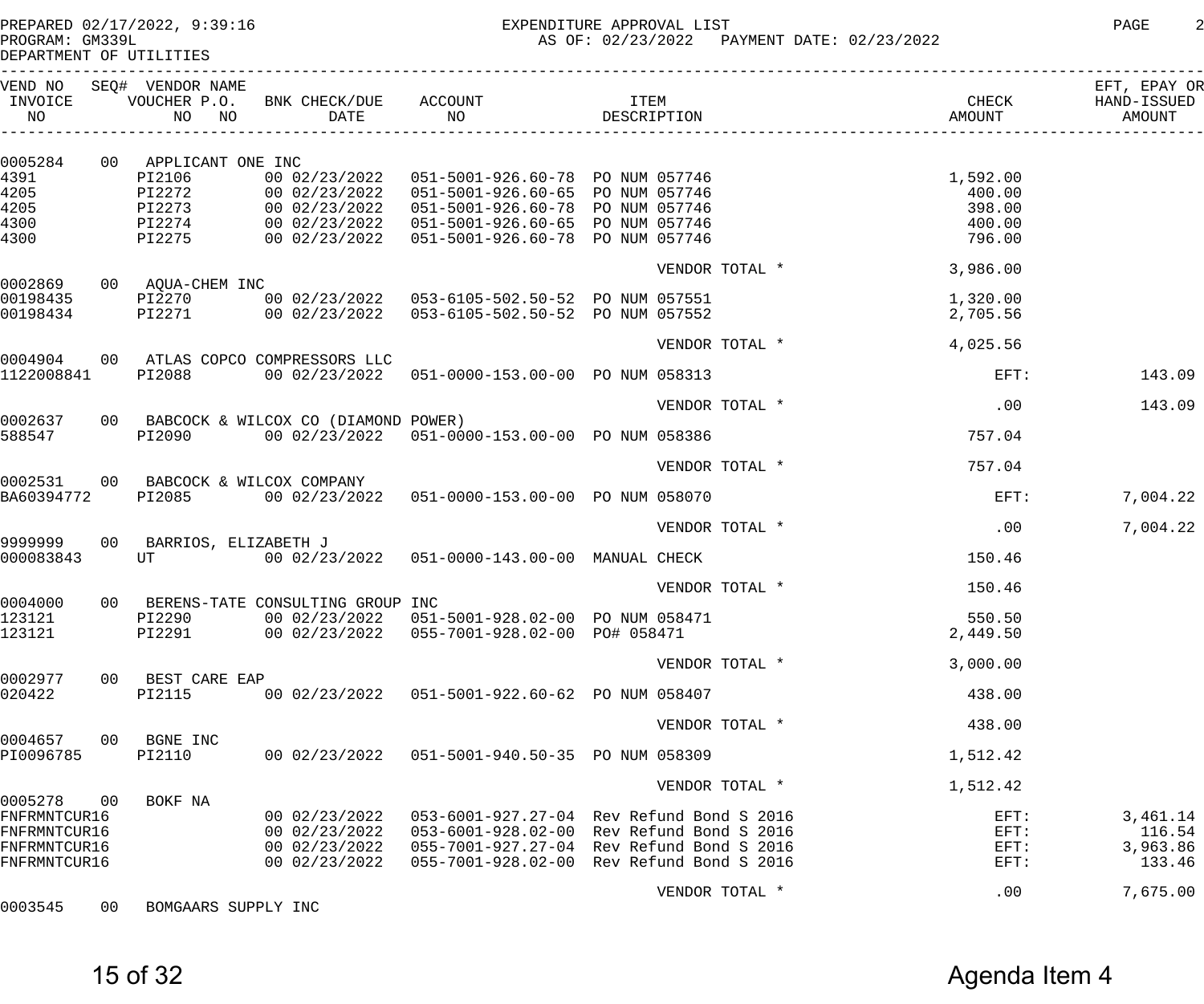# PREPARED 02/17/2022, 9:39:16 EXPENDITURE APPROVAL LIST PAGE 3

AS OF: 02/23/2022 PAYMENT DATE: 02/23/2022

DEPARTMENT OF UTILITIES

| VEND NO<br>INVOICE<br>NO |    | SEQ# VENDOR NAME<br>VOUCHER P.O.<br>NO<br>NO | BNK CHECK/DUE<br>DATE                          | ACCOUNT<br>NO                                    | <b>ITEM</b><br>DESCRIPTION |                | CHECK<br>AMOUNT | EFT, EPAY OR<br>HAND-ISSUED<br>AMOUNT |
|--------------------------|----|----------------------------------------------|------------------------------------------------|--------------------------------------------------|----------------------------|----------------|-----------------|---------------------------------------|
|                          |    |                                              |                                                |                                                  |                            |                |                 |                                       |
| 0003545                  |    | 00 BOMGAARS SUPPLY INC                       |                                                |                                                  |                            |                |                 |                                       |
| 16720587                 |    | PI2094                                       | 00 02/23/2022                                  | 051-5105-502.50-35 PO NUM 057422                 |                            |                | 41.52           |                                       |
| 16721850                 |    | PI2197                                       |                                                | 00 02/23/2022  053-6105-502.50-35  PO NUM 057422 |                            |                | 40.65           |                                       |
| 16721697                 |    | PI2196                                       | 00 02/23/2022                                  | 055-7105-502.50-35 PO NUM 057422                 |                            |                | 26.97           |                                       |
|                          |    |                                              |                                                |                                                  |                            |                |                 |                                       |
| 0002902                  |    |                                              |                                                |                                                  |                            | VENDOR TOTAL * | 109.14          |                                       |
| 923637006                |    | PI2082                                       | 00 BORDER STATES / KRIZ-DAVIS<br>00 02/23/2022 |                                                  |                            |                |                 |                                       |
|                          |    |                                              |                                                | 051-0000-154.00-00 PO NUM 057863                 |                            |                | $EFT$ :         | 6,575.62                              |
| 923652047                |    | PI2083                                       | 00 02/23/2022                                  | 051-0000-154.00-00 PO NUM 058032                 |                            |                | $EFT$ :         | 2,006.26                              |
| 923652048                |    | PI2084                                       | 00 02/23/2022                                  | 051-0000-154.00-00 PO NUM 058039                 |                            |                | $EFT$ :         | 1,003.12                              |
| 923652050                |    | PI2086                                       | 00 02/23/2022                                  | 051-0000-154.00-00 PO NUM 058162                 |                            |                | $EFT$ :         | 256.05                                |
| 923637005                |    | PI2087                                       | 00 02/23/2022                                  | 051-0000-154.00-00 PO NUM 058311                 |                            |                | $EFT$ :         | 23.21                                 |
| 923652049                |    | PI2091                                       | 00 02/23/2022                                  | 051-0000-154.00-00 PO NUM 058390                 |                            |                | $EFT$ :         | 153.65                                |
| 923630571                |    | PI2097                                       | 00 02/23/2022                                  | 051-5105-502.50-35 PO NUM 057423                 |                            |                | $EFT$ :         | 16.25                                 |
| 923612576                |    | PI2095                                       | 00 02/23/2022                                  | 051-5205-580.50-35 PO NUM 057423                 |                            |                | $EFT$ :         | 103.19                                |
| 923621793                |    | PI2096                                       | 00 02/23/2022                                  | 051-5205-580.50-35 PO NUM 057423                 |                            |                | $EFT$ :         | 166.93                                |
| 923667247                |    | PI2209                                       | 00 02/23/2022                                  | 051-5205-580.60-62 PO NUM 058100                 |                            |                | $EFT$ :         | 805.00                                |
|                          |    |                                              |                                                |                                                  |                            |                |                 |                                       |
| 0004597                  |    |                                              | 00 BP CANADA ENERGY MARKETING *WIRE*           |                                                  |                            | VENDOR TOTAL * |                 | .00<br>11,109.28                      |
| 21197580 JAN'22          |    |                                              |                                                | 00 02/23/2022 057-8205-807.50-02                 |                            |                | 1,714,817.16    | Natural gas purchase                  |
|                          |    |                                              |                                                |                                                  |                            | VENDOR TOTAL * | 1,714,817.16    |                                       |
| 0004518                  |    | 00 CAPPEL AUTO SUPPLY INC                    |                                                |                                                  |                            |                |                 |                                       |
| 057970                   |    | PI2199                                       | 00 02/23/2022                                  | 051-5001-940.50-35 PO NUM 057424                 |                            |                | 231.27          |                                       |
| 058087                   |    | PI2200                                       | 00 02/23/2022                                  | 051-5001-940.50-35 PO NUM 057424                 |                            |                | 212.21          |                                       |
| 058259                   |    | PI2201                                       | 00 02/23/2022                                  | 051-5001-940.50-35 PO NUM 057424                 |                            |                | 186.36          |                                       |
|                          |    |                                              |                                                |                                                  |                            |                |                 |                                       |
| 058357                   |    | PI2202                                       | 00 02/23/2022                                  | 051-5001-940.50-35 PO NUM 057424                 |                            |                | 110.60          |                                       |
| 058497                   |    | PI2260                                       | 00 02/23/2022                                  | 051-5001-940.50-35 PO NUM 057424                 |                            |                | 249.31          |                                       |
| 058630                   |    | PI2261                                       | 00 02/23/2022                                  | 051-5001-940.50-35 PO NUM 057424                 |                            |                | 238.31          |                                       |
| 058634                   |    | PI2099                                       | 00 02/23/2022                                  | 051-5205-580.50-35 PO NUM 057424                 |                            |                | 50.05           |                                       |
| 058637                   |    | PI2100                                       | 00 02/23/2022                                  | 051-5205-580.50-35 PO NUM 057424                 |                            |                | 204.33          |                                       |
| 056649                   |    | PI2198                                       | 00 02/23/2022                                  | 051-5205-580.50-48 PO NUM 057424                 |                            |                | 154.07          |                                       |
| 058440                   |    | PI2259                                       | 00 02/23/2022                                  | 051-5205-580.50-48 PO NUM 057424                 |                            |                | 159.85          |                                       |
| 058710                   |    | PI2283                                       | 00 02/23/2022                                  | 053-6205-583.50-48 PO NUM 058374                 |                            |                | 981.23          |                                       |
| 058553                   |    | PI2098                                       |                                                | 00 02/23/2022  055-7105-502.50-35  PO NUM 057424 |                            |                | 226.20          |                                       |
| 058754                   |    | PI2101                                       | 00 02/23/2022                                  | 055-7105-502.50-35 PO NUM 057424                 |                            |                | 129.91          |                                       |
|                          |    |                                              |                                                |                                                  |                            |                |                 |                                       |
| 0003817                  |    | 00 CED AUTOMATION OMAHA                      |                                                |                                                  |                            | VENDOR TOTAL * | 3,133.70        |                                       |
|                          |    | PI2107                                       |                                                |                                                  |                            |                |                 |                                       |
| 5411-1047250             |    |                                              | 00 02/23/2022                                  | 051-5105-502.50-35 PO NUM 058057                 |                            |                | 110.01          |                                       |
| 5411-1050672             |    | PI2255                                       | 00 02/23/2022                                  | 051-5105-502.60-65 PO NUM 055375                 |                            |                | 1,744.10        |                                       |
| 5411-1050867             |    | PI2286                                       |                                                | 00 02/23/2022  051-5105-502.50-35  PO NUM 058440 |                            |                | 539.45          |                                       |
| 5411-1043271             |    | PI2249                                       | 00 02/23/2022                                  | 055-0000-154.00-00 PO NUM 057495                 |                            |                | 1,236.00        |                                       |
|                          |    |                                              |                                                |                                                  |                            | VENDOR TOTAL * | 3,629.56        |                                       |
| 0002951                  |    | 00 CENTRAL STATES GROUP                      |                                                |                                                  |                            |                |                 |                                       |
| 1434160-00               |    | PI2252                                       | 00 02/23/2022                                  | 051-0000-153.00-00 PO NUM 058193                 |                            |                | 736.81          |                                       |
|                          |    |                                              |                                                |                                                  |                            |                |                 |                                       |
| 0002675                  | 00 | CENTURYLINK                                  |                                                |                                                  |                            | VENDOR TOTAL * | 736.81          |                                       |
|                          |    |                                              |                                                |                                                  |                            |                |                 |                                       |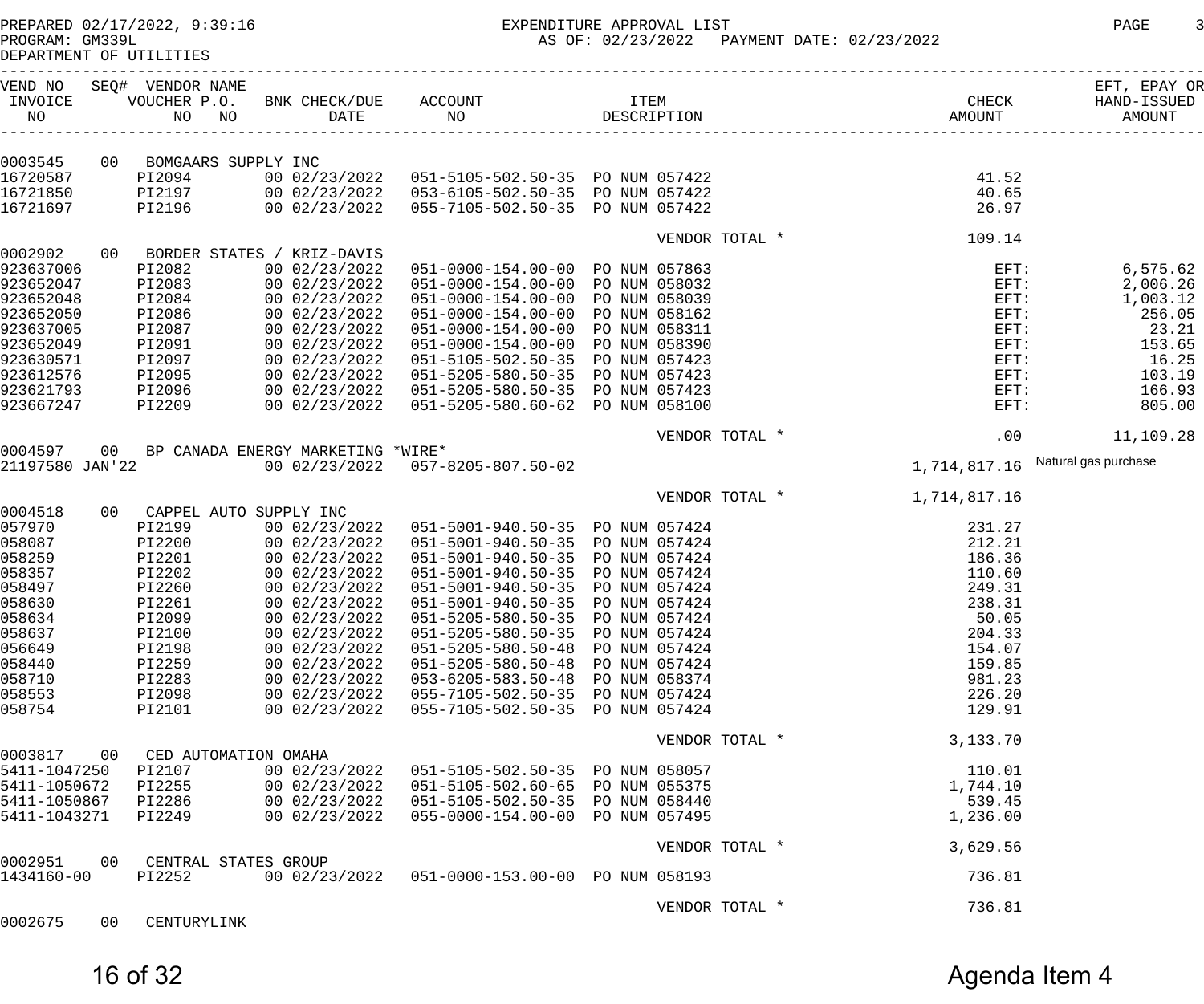PREPARED 02/17/2022, 9:39:16 EXPENDITURE APPROVAL LIST PAGE 4 AS OF: 02/23/2022 PAYMENT DATE: 02/23/2022

| IPROGRAM • GMSSSH |  |                         |
|-------------------|--|-------------------------|
|                   |  | DEPARTMENT OF UTILITIES |

| INVOICE<br>NO          | VEND NO SEQ# VENDOR NAME         |                                                                                                                                                                                                                                  |                | CHECK                                                                                                                                                                                                                                   | EFT, EPAY OR<br>HAND-ISSUED<br>AMOUNT |
|------------------------|----------------------------------|----------------------------------------------------------------------------------------------------------------------------------------------------------------------------------------------------------------------------------|----------------|-----------------------------------------------------------------------------------------------------------------------------------------------------------------------------------------------------------------------------------------|---------------------------------------|
|                        |                                  |                                                                                                                                                                                                                                  |                |                                                                                                                                                                                                                                         |                                       |
|                        | 0002675 00 CENTURYLINK           |                                                                                                                                                                                                                                  |                |                                                                                                                                                                                                                                         |                                       |
|                        |                                  |                                                                                                                                                                                                                                  |                | 4027216169 0222PI2102 00 02/23/2022 051-5001-922.50-53 PO NUM 057425<br>4027216223 0222PI2103 00 02/23/2022 051-5001-922.50-53 PO NUM 057425 139.98<br>4027219747 0222PI2104 00 02/23/2022 051-5001-922.50-53 PO NUM 057425 58.10<br>40 |                                       |
|                        |                                  |                                                                                                                                                                                                                                  |                |                                                                                                                                                                                                                                         |                                       |
|                        |                                  |                                                                                                                                                                                                                                  |                |                                                                                                                                                                                                                                         |                                       |
|                        |                                  |                                                                                                                                                                                                                                  |                |                                                                                                                                                                                                                                         |                                       |
|                        |                                  |                                                                                                                                                                                                                                  |                |                                                                                                                                                                                                                                         |                                       |
|                        |                                  |                                                                                                                                                                                                                                  |                | VENDOR TOTAL * 1,517.83                                                                                                                                                                                                                 |                                       |
|                        | 9999999 00 CHMELKA, JOEY M       |                                                                                                                                                                                                                                  |                |                                                                                                                                                                                                                                         |                                       |
| 000084563              | UT                               | 00 02/23/2022  051-0000-143.00-00 MANUAL CHECK                                                                                                                                                                                   |                | 80.15                                                                                                                                                                                                                                   |                                       |
|                        |                                  |                                                                                                                                                                                                                                  |                | VENDOR TOTAL *<br>80.15                                                                                                                                                                                                                 |                                       |
|                        | 0004889 00 COMFORT INN - KEARNEY |                                                                                                                                                                                                                                  |                |                                                                                                                                                                                                                                         |                                       |
| 791980591<br>791980592 |                                  | PI2276 00 02/23/2022 057-8205-870.60-62 PO NUM 058198<br>PI2277 00 02/23/2022 057-8205-870.60-62 PO NUM 058198<br>PI2278 00 02/23/2022 057-8205-870.60-62 PO NUM 058198<br>PI2279 00 02/23/2022 057-8205-870.60-62 PO NUM 058198 |                | 332.25<br>332.25                                                                                                                                                                                                                        |                                       |
| 791980637              |                                  |                                                                                                                                                                                                                                  |                | 332.25                                                                                                                                                                                                                                  |                                       |
| 791980638              |                                  |                                                                                                                                                                                                                                  |                | 332.25                                                                                                                                                                                                                                  |                                       |
|                        |                                  |                                                                                                                                                                                                                                  |                |                                                                                                                                                                                                                                         |                                       |
|                        |                                  |                                                                                                                                                                                                                                  |                | VENDOR TOTAL * 1,329.00                                                                                                                                                                                                                 |                                       |
| 0005100                | 00 COTTONWOOD WIND PROJECT LLC   |                                                                                                                                                                                                                                  |                |                                                                                                                                                                                                                                         |                                       |
| 693938 JAN 22          |                                  | 00 02/23/2022  051-5105-555.50-00                                                                                                                                                                                                |                | EFT:<br>Wind energy purchased                                                                                                                                                                                                           | 382, 239.53                           |
|                        |                                  |                                                                                                                                                                                                                                  | VENDOR TOTAL * | .00                                                                                                                                                                                                                                     | 382, 239.53                           |
| 0001643                | 00 CULLIGAN OF OMAHA             |                                                                                                                                                                                                                                  |                |                                                                                                                                                                                                                                         |                                       |
| 1023502                |                                  | PI2092 00 02/23/2022 055-7105-502.60-76 PO NUM 057310                                                                                                                                                                            |                | 26.00                                                                                                                                                                                                                                   |                                       |
| 1023325                |                                  | PI2326 00 02/23/2022 055-7105-502.50-95 PO NUM 057310                                                                                                                                                                            |                | 49.75                                                                                                                                                                                                                                   |                                       |
|                        |                                  |                                                                                                                                                                                                                                  |                | VENDOR TOTAL *<br>75.75                                                                                                                                                                                                                 |                                       |
| 0005024                | 00 CUMMINS SALES AND SERVICE     |                                                                                                                                                                                                                                  |                |                                                                                                                                                                                                                                         |                                       |
| J3-43377               | PI2210                           | 00 02/23/2022  051-5105-502.50-35  PO NUM 058230                                                                                                                                                                                 |                | 2,155.11                                                                                                                                                                                                                                |                                       |
|                        |                                  |                                                                                                                                                                                                                                  |                | 2,155.11<br>VENDOR TOTAL *                                                                                                                                                                                                              |                                       |
| 9999999                | 00 DAILY, BRANDY L               |                                                                                                                                                                                                                                  |                |                                                                                                                                                                                                                                         |                                       |
| 000082689              | UT                               | 00 02/23/2022  051-0000-143.00-00  MANUAL CHECK                                                                                                                                                                                  |                | 32.12                                                                                                                                                                                                                                   |                                       |
|                        |                                  |                                                                                                                                                                                                                                  | VENDOR TOTAL * | 32.12                                                                                                                                                                                                                                   |                                       |
| 0004626                | 00 DELUXE                        |                                                                                                                                                                                                                                  |                |                                                                                                                                                                                                                                         |                                       |
| 02050812928            | PI2108                           | 00 02/23/2022  051-5001-903.50-31  PO NUM 058202                                                                                                                                                                                 |                | 277.13                                                                                                                                                                                                                                  |                                       |
|                        |                                  |                                                                                                                                                                                                                                  | VENDOR TOTAL * | 277.13                                                                                                                                                                                                                                  |                                       |
| 0003185<br>00          | DEPARTMENT OF ENERGY             |                                                                                                                                                                                                                                  |                |                                                                                                                                                                                                                                         |                                       |
| BFPB002860122          |                                  | 00 02/23/2022  051-5105-555.50-00  Jan 2022                                                                                                                                                                                      |                | EFT:<br>Hydro power purchased                                                                                                                                                                                                           | 54,914.86                             |
|                        |                                  |                                                                                                                                                                                                                                  | VENDOR TOTAL * | .00                                                                                                                                                                                                                                     | 54,914.86                             |
| 9999999                | 00<br>DIERMAN, DERRICK           |                                                                                                                                                                                                                                  |                |                                                                                                                                                                                                                                         |                                       |
| 000070673              | UT                               | 00 02/23/2022  051-0000-143.00-00  MANUAL CHECK                                                                                                                                                                                  |                | 134.13                                                                                                                                                                                                                                  |                                       |
|                        |                                  |                                                                                                                                                                                                                                  | VENDOR TOTAL * | 134.13                                                                                                                                                                                                                                  |                                       |
| 0004876                | 00<br>DITCH WITCH UNDERCON       |                                                                                                                                                                                                                                  |                |                                                                                                                                                                                                                                         |                                       |
| W05699                 | PI2113                           | 00 02/23/2022  051-5205-580.50-48  PO NUM 058401                                                                                                                                                                                 |                | EFT:                                                                                                                                                                                                                                    | 64.26                                 |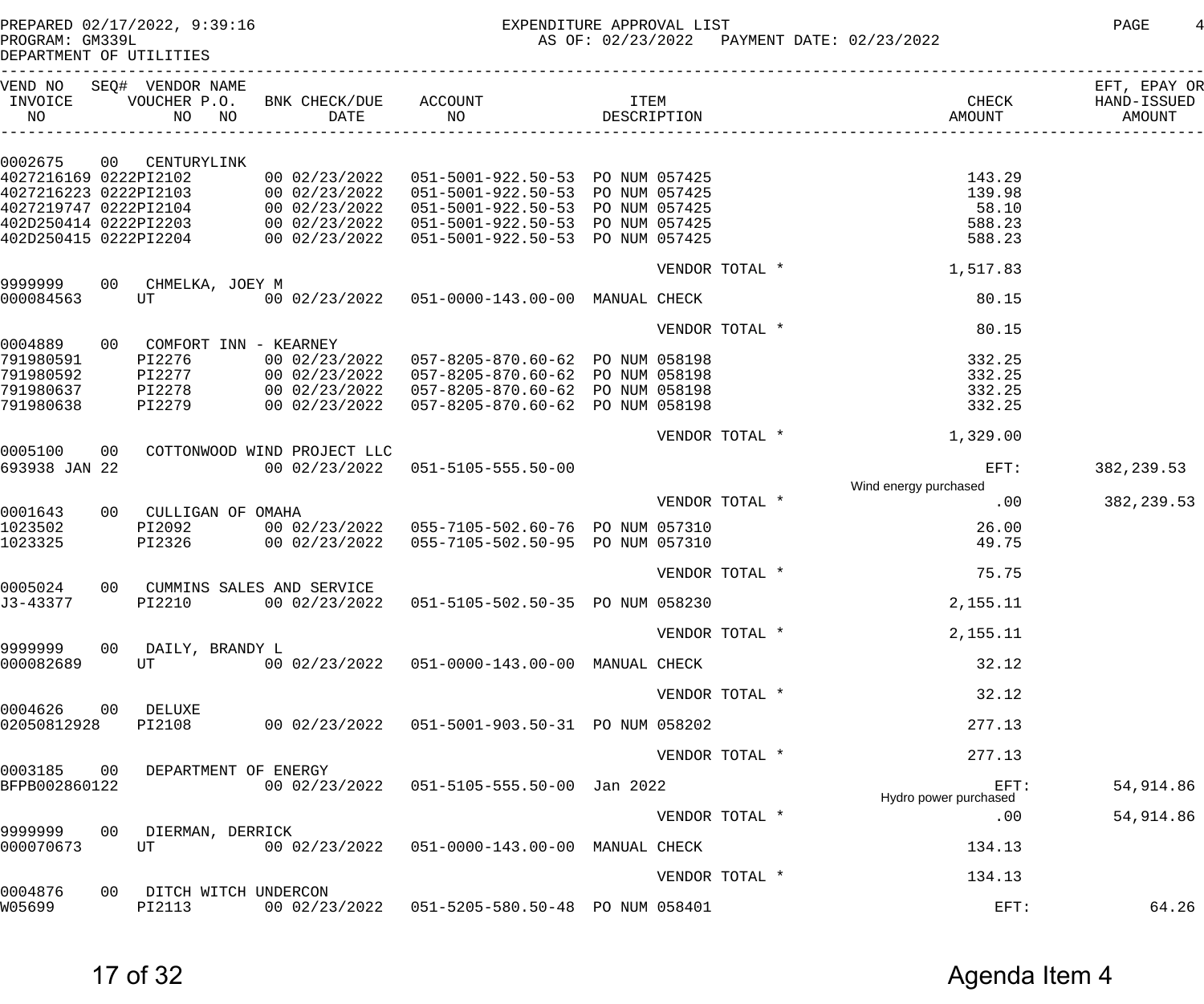PREPARED 02/17/2022, 9:39:16 EXPENDITURE APPROVAL LIST PAGE 5

AS OF: 02/23/2022 PAYMENT DATE: 02/23/2022

| PROGRAM: GM33YL         |  |
|-------------------------|--|
| DEPARTMENT OF UTILITIES |  |

| VEND NO<br>INVOICE<br>NO |    | SEQ# VENDOR NAME<br>VOUCHER P.O.<br>NO<br>NO | BNK CHECK/DUE<br>DATE                        | ACCOUNT<br>NO                                    | <b>ITEM</b><br>DESCRIPTION |                |  |                    | CHECK<br>AMOUNT | EFT, EPAY OR<br>HAND-ISSUED<br>AMOUNT |
|--------------------------|----|----------------------------------------------|----------------------------------------------|--------------------------------------------------|----------------------------|----------------|--|--------------------|-----------------|---------------------------------------|
| 0004876                  |    | 00 DITCH WITCH UNDERCON                      |                                              |                                                  |                            |                |  |                    |                 |                                       |
| W05699                   |    | PI2114                                       |                                              | 00 02/23/2022  051-5205-580.60-59  PO NUM 058401 |                            |                |  |                    | $EFT$ :         | 215.35                                |
|                          |    |                                              |                                              |                                                  |                            | VENDOR TOTAL * |  |                    | .00             | 279.61                                |
| 0003091<br>848066-1      |    | 00 DUTTON-LAINSON CO<br>PI2250               |                                              | 00 02/23/2022  051-0000-154.00-00  PO NUM 057601 |                            |                |  |                    | EFT:            | 589.21                                |
| 854145-1                 |    | PI2253                                       |                                              | 00 02/23/2022  051-0000-154.00-00  PO NUM 058391 |                            |                |  |                    | EFT:            | 346.54                                |
|                          |    |                                              |                                              |                                                  |                            | VENDOR TOTAL * |  |                    | .00             | 935.75                                |
| 0005208<br>46323         |    | 00 DVORAK LAW GROUP LLC<br>PI2218            |                                              | 00 02/23/2022  051-5001-926.60-56  PO NUM 058446 |                            |                |  |                    | 100.00          |                                       |
|                          |    |                                              |                                              |                                                  |                            | VENDOR TOTAL * |  |                    | 100.00          |                                       |
| 0004605                  |    | 00 DXP ENTERPRISES INC                       |                                              |                                                  |                            |                |  |                    |                 |                                       |
| 52662349                 |    | PI2089                                       |                                              | 00 02/23/2022  051-0000-154.00-00  PO NUM 058336 |                            |                |  |                    | EFT:            | 93.60                                 |
| 0003087                  |    |                                              |                                              |                                                  |                            | VENDOR TOTAL * |  |                    | .00             | 93.60                                 |
| 8422048-1                |    | 00 EAKES OFFICE SOLUTIONS<br>PI2118          | 00 02/23/2022                                | 051-0000-154.00-00 PO NUM 058346                 |                            |                |  |                    | 250.92          |                                       |
| 8301306-0                |    | PI2121                                       | 00 02/23/2022                                | 051-5001-940.50-35 PO NUM 056998                 |                            |                |  |                    | 1,819.88        |                                       |
| 8432599-0                |    | PI2281                                       | 00 02/23/2022                                | 051-5001-920.50-40 PO NUM 058307                 |                            |                |  |                    | 49.32           |                                       |
| 8432599-0                |    | PI2282                                       | 00 02/23/2022                                | 051-5001-920.50-61 PO NUM 058307                 |                            |                |  |                    | 166.87          |                                       |
| 8427660-0                |    | PI2153                                       | 00 02/23/2022                                | 051-5105-502.50-40 PO NUM 058399                 |                            |                |  |                    | 417.44          |                                       |
| 0004551                  |    |                                              | 00 ELEMETAL FABRICATION & MACHINE            |                                                  |                            | VENDOR TOTAL * |  |                    | 2,704.43        |                                       |
| 23110                    |    | PI2117                                       | 00 02/23/2022                                | 051-0000-153.00-00 PO NUM 058337                 |                            |                |  |                    | $EFT$ :         | 550.19                                |
| 23207                    |    | PI2205                                       | 00 02/23/2022                                | 051-5001-940.50-35 PO NUM 057430                 |                            |                |  |                    | EFT:            | 216.01                                |
| 23057                    |    | PI2122                                       | 00 02/23/2022                                | 051-5105-502.50-35 PO NUM 057430                 |                            |                |  |                    | EFT:            | 117.23                                |
| 23107                    |    | PI2123                                       | 00 02/23/2022                                | 051-5205-580.50-48 PO NUM 057430                 |                            |                |  |                    | $EFT$ :         | 238.72                                |
| 23167                    |    | PI2124                                       | 00 02/23/2022                                | 051-5205-580.50-35 PO NUM 057430                 |                            |                |  |                    | $EFT$ :         | 231.98                                |
|                          |    |                                              |                                              |                                                  |                            | VENDOR TOTAL * |  |                    | .00             | 1,354.13                              |
| 0001091<br>16307         | 00 | EMANUEL PRINTING INC<br>PI2149               | 00 02/23/2022                                | 051-5001-903.50-31 PO NUM 058310                 |                            |                |  |                    | 225.18          |                                       |
| 16308                    |    | PI2150                                       | 00 02/23/2022                                | 051-5001-903.50-31 PO NUM 058310                 |                            |                |  |                    | 300.51          |                                       |
|                          |    |                                              |                                              |                                                  |                            | VENDOR TOTAL * |  |                    | 525.69          |                                       |
| 0004154<br>10045587 #7   | 00 | PI2256                                       | ERIKSEN CONSTRUCTION CO INC<br>00 02/23/2022 | 055-7105-502.60-58 PO NUM 057261                 |                            |                |  | 2021 WWTP Upgrades | EFT:            | 1,442,358.00                          |
|                          |    |                                              |                                              |                                                  |                            | VENDOR TOTAL * |  | CCR 2021-083       | .00             | 1,442,358.00                          |
| 0004426<br>1580414       | 00 | FAIRBANKS SCALES INC<br>PI2215               | 00 02/23/2022                                | 051-5105-502.60-61 PO NUM 058436                 |                            |                |  |                    | 742.58          |                                       |
|                          |    |                                              |                                              |                                                  |                            |                |  |                    |                 |                                       |
| 0002050                  | 00 | FASTENAL CO                                  |                                              |                                                  |                            | VENDOR TOTAL * |  |                    | 742.58          |                                       |
| NEFRE188418              |    | PI2116                                       | 00 02/23/2022                                | 051-0000-154.00-00 PO NUM 058280                 |                            |                |  |                    | EFT:            | 239.32                                |
| NEFRE188659              |    | PI2145                                       | 00 02/23/2022                                | 051-5001-940.50-35 PO NUM 058280                 |                            |                |  |                    | $EFT$ :         | 213.08                                |
| NEFRE188570              |    | PI2125                                       | 00 02/23/2022                                | 051-5105-502.50-35 PO NUM 057431                 |                            |                |  |                    | EFT:            | 28.46                                 |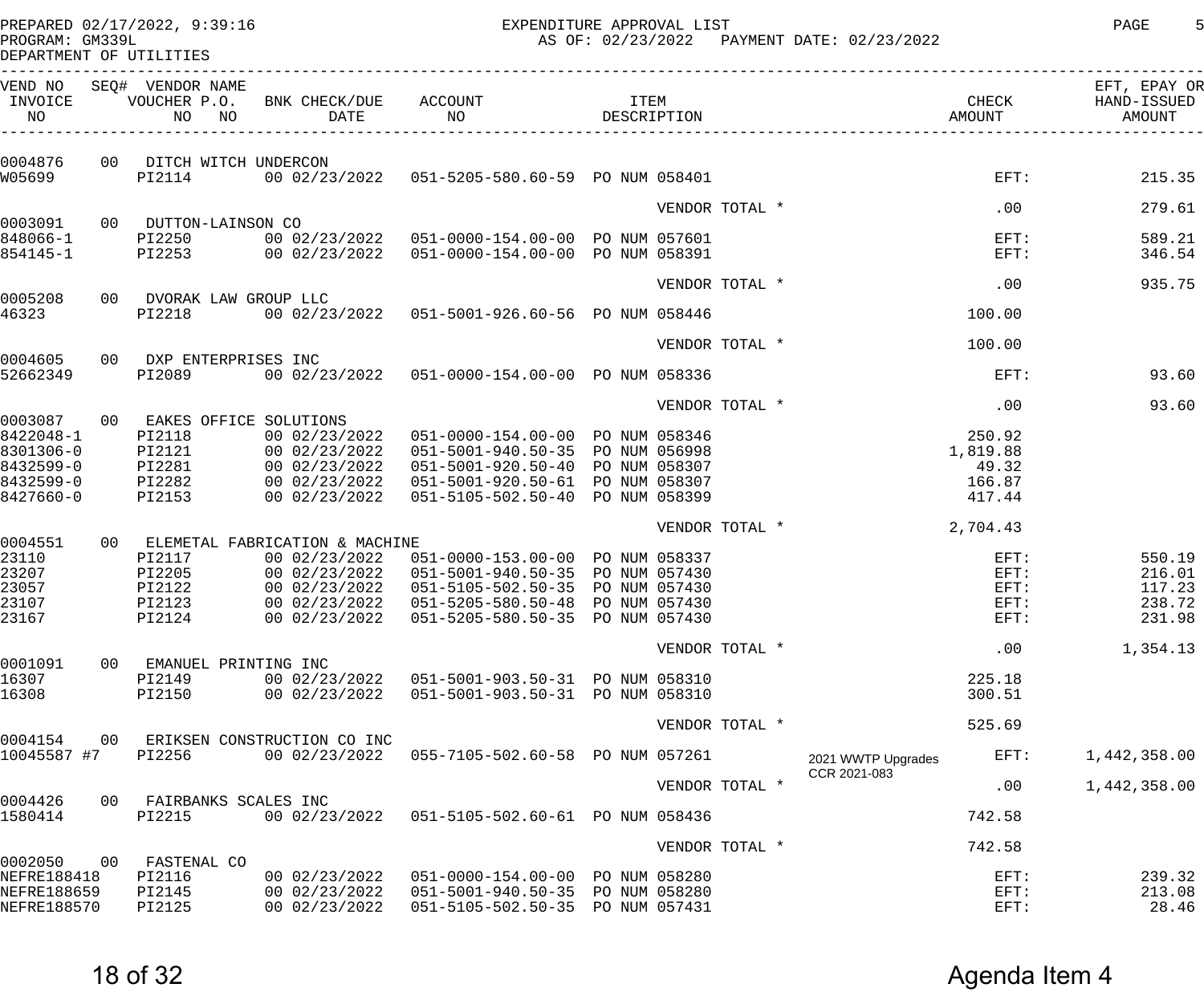| PROGRAM: GM339L                                  |    | DEPARTMENT OF UTILITIES                               |                                                                                                          |                                                                                                                                              | PREPARED 02/17/2022, 9:39:16 EXPENDITURE APPROVAL LIST<br>AS OF: 02/23/2022  PAYMENT DATE: 02/23/2022 |                |                                       |                                       |  |  |
|--------------------------------------------------|----|-------------------------------------------------------|----------------------------------------------------------------------------------------------------------|----------------------------------------------------------------------------------------------------------------------------------------------|-------------------------------------------------------------------------------------------------------|----------------|---------------------------------------|---------------------------------------|--|--|
| INVOICE<br>NO                                    |    | VEND NO SEQ# VENDOR NAME                              |                                                                                                          | VOUCHER P.O. BNK CHECK/DUE ACCOUNT TEM ITEM<br>NO NO DATE NO DO DESCRIPTION                                                                  |                                                                                                       |                | CHECK<br>AMOUNT                       | EFT, EPAY OR<br>HAND-ISSUED<br>AMOUNT |  |  |
| 0002050                                          |    | 00 FASTENAL CO                                        |                                                                                                          |                                                                                                                                              |                                                                                                       |                |                                       |                                       |  |  |
|                                                  |    |                                                       |                                                                                                          |                                                                                                                                              |                                                                                                       | VENDOR TOTAL * | .00                                   | 480.86                                |  |  |
| 0004993<br>39883                                 |    | PI2126                                                | 00 FIKES COMMERCIAL HYGIENE LLC                                                                          | 00 02/23/2022  051-5001-932.60-61  PO NUM 057432                                                                                             |                                                                                                       |                | $\texttt{EFT}$ :                      | 164.78                                |  |  |
|                                                  |    |                                                       |                                                                                                          |                                                                                                                                              |                                                                                                       | VENDOR TOTAL * | .00                                   | 164.78                                |  |  |
| 0001132<br>371759 02                             |    | 00 FREMONT WINNELSON CO<br>PI2127                     |                                                                                                          | 00 02/23/2022  051-5105-502.50-35  PO NUM 057434                                                                                             |                                                                                                       |                | 171.20                                |                                       |  |  |
|                                                  |    |                                                       |                                                                                                          |                                                                                                                                              |                                                                                                       | VENDOR TOTAL * | 171.20                                |                                       |  |  |
| 9999999<br>000083737                             |    | 00 GAHR, KATIE L<br>UT <b>Service Service Service</b> |                                                                                                          | 00 02/23/2022  051-0000-143.00-00  MANUAL CHECK                                                                                              |                                                                                                       |                | 5.31                                  |                                       |  |  |
|                                                  |    |                                                       |                                                                                                          |                                                                                                                                              |                                                                                                       | VENDOR TOTAL * | 5.31                                  |                                       |  |  |
| 0004381<br>221183<br>221183                      |    | 00 GENERATORTECH INC<br>PI2225                        |                                                                                                          | 00 02/23/2022  051-5105-502.60-57  PO NUM 056936<br>PI2226 00 02/23/2022 051-5105-502.60-76 PO NUM 056936                                    |                                                                                                       |                | 2,453.23<br>490.64                    |                                       |  |  |
| 221183                                           |    | PI2227                                                |                                                                                                          | 00 02/23/2022  051-5105-502.60-79  PO NUM 056936                                                                                             |                                                                                                       |                | 171.73                                |                                       |  |  |
| 0004677                                          |    | 00 GOVCONNECTION INC                                  |                                                                                                          |                                                                                                                                              |                                                                                                       | VENDOR TOTAL * | 3,115.60                              |                                       |  |  |
| 72330008                                         |    | PI2144                                                |                                                                                                          | 00 02/23/2022  051-5001-922.60-65  PO NUM 058105                                                                                             |                                                                                                       |                | $EFT$ :                               | 867.60                                |  |  |
|                                                  |    |                                                       |                                                                                                          |                                                                                                                                              |                                                                                                       | VENDOR TOTAL * | .00                                   | 867.60                                |  |  |
| 613875-00<br>215247-00<br>215247-00<br>613875-00 |    | PI2219<br>PI2242<br>PI2243<br>PI2244                  | 0000602 00 GROEBNER & ASSOCIATES INC<br>00 02/23/2022<br>00 02/23/2022<br>00 02/23/2022<br>00 02/23/2022 | 057-0000-154.00-00 PO NUM 058328<br>057-8205-870.50-35 PO NUM 058328<br>057-8205-870.60-79 PO NUM 058328<br>057-8205-870.50-35 PO NUM 058328 |                                                                                                       |                | $EFT$ :<br>$EFT$ :<br>$EFT$ :<br>EFT: | 4,569.90<br>86.91<br>21.42<br>307.57  |  |  |
|                                                  |    |                                                       |                                                                                                          |                                                                                                                                              |                                                                                                       | VENDOR TOTAL * | .00                                   | 4,985.80                              |  |  |
| 0004011<br>7562<br>7562                          |    | PI2239<br>PI2240                                      | 00 GURNEY & ASSOCIATES INC, BERT<br>00 02/23/2022                                                        | 00 02/23/2022  053-6105-502.50-35  PO NUM 058300<br>053-6105-502.60-79 PO NUM 058300                                                         |                                                                                                       |                | 178.84<br>16.05                       |                                       |  |  |
|                                                  |    |                                                       |                                                                                                          |                                                                                                                                              |                                                                                                       | VENDOR TOTAL * | 194.89                                |                                       |  |  |
| 0003155<br>12868525<br>12869519                  |    | 00 HACH COMPANY<br>PI2235<br>PI2237                   | 00 02/23/2022                                                                                            | 00 02/23/2022  051-5105-502.50-52  PO NUM 057882<br>051-5105-502.50-52 PO NUM 058178                                                         |                                                                                                       |                | 197.92<br>140.45                      |                                       |  |  |
|                                                  |    |                                                       |                                                                                                          |                                                                                                                                              |                                                                                                       | VENDOR TOTAL * | 338.37                                |                                       |  |  |
| 0005324<br>FR3490<br>FR3490<br>FR3490<br>FR3436  | 00 | PI2287<br>PI2288<br>PI2289<br>PI2128                  | HANSEN TIRE & TRUCK REPAIR LLC<br>00 02/23/2022<br>00 02/23/2022<br>00 02/23/2022<br>00 02/23/2022       | 051-5001-940.50-48 PO NUM 058449<br>051-5001-940.60-59 PO NUM 058449<br>051-5001-940.60-61 PO NUM 058449<br>053-6205-583.50-48 PO NUM 057438 |                                                                                                       |                | 1,013.76<br>65.10<br>90.49<br>2.29    |                                       |  |  |

FR3436 PI2129 00 02/23/2022 053-6205-583.60-59 PO NUM 057438 21.70 FR3496 PI2228 00 02/23/2022 053-6205-583.50-48 PO NUM 057438 2.29

053-6205-583.60-59 PO NUM 057438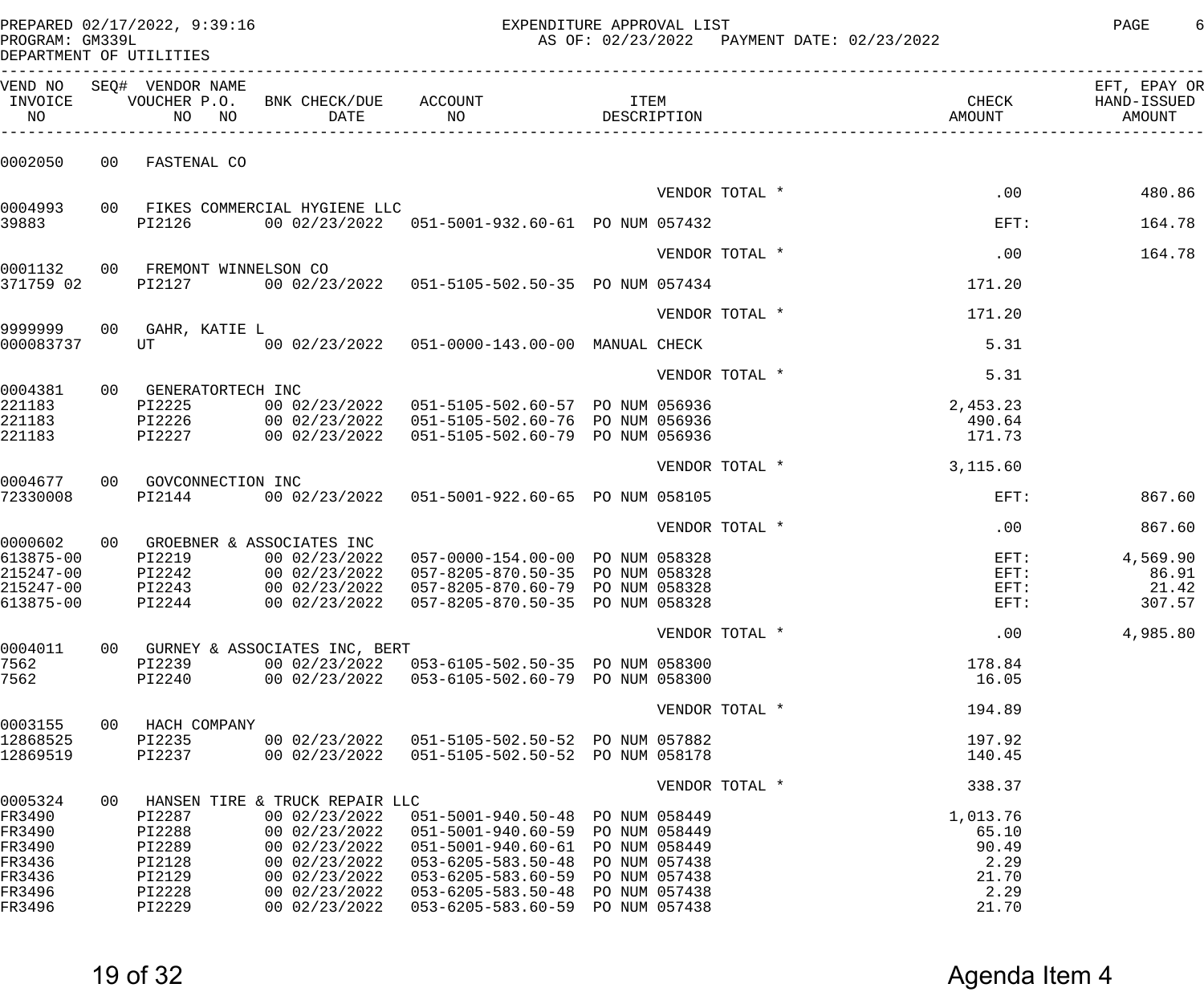PREPARED 02/17/2022, 9:39:16 EXPENDITURE APPROVAL LIST PAGE 7 AS OF: 02/23/2022 PAYMENT DATE: 02/23/2022

DEPARTMENT OF UTILITIES

| VEND NO<br>INVOICE<br>NO | SEQ# VENDOR NAME<br>NO<br>NO   | VOUCHER P.O. BNK CHECK/DUE ACCOUNT | DATE NO                                                                                                                                                                 | <b>ITEM</b><br>DESCRIPTION | <b>AMOUNT</b>                                                                                                     | CHECK              | EFT, EPAY OR<br>HAND-ISSUED<br>AMOUNT |
|--------------------------|--------------------------------|------------------------------------|-------------------------------------------------------------------------------------------------------------------------------------------------------------------------|----------------------------|-------------------------------------------------------------------------------------------------------------------|--------------------|---------------------------------------|
| 0005324                  |                                | 00 HANSEN TIRE & TRUCK REPAIR LLC  |                                                                                                                                                                         |                            |                                                                                                                   |                    |                                       |
|                          |                                |                                    |                                                                                                                                                                         |                            | VENDOR TOTAL $*$ 1, 217.33                                                                                        |                    |                                       |
|                          | 0002794 00 HDR ENGINEERING INC |                                    |                                                                                                                                                                         |                            |                                                                                                                   |                    |                                       |
| 1200405200<br>1200392760 | PI2119                         |                                    | 00 02/23/2022  051-5105-502.60-61  PO NUM 051910                                                                                                                        |                            |                                                                                                                   | $EFT$ :<br>$EFT$ : | 1,361.90                              |
| 1200405777               |                                |                                    |                                                                                                                                                                         |                            |                                                                                                                   | $EFT$ :            | 6,501.90<br>5,418.25                  |
| 1200408569               |                                |                                    | PI2233 00 02/23/2022 051-5105-502.60-57 PO NUM 057745<br>PI2234 00 02/23/2022 051-5105-502.60-57 PO NUM 057745<br>PI2254 00 02/23/2022 055-7105-502.60-61 PO NUM 044217 |                            | 00 02/23/2022  055-7105-502.60-61  PO NUM 044217  Engineering 2021 WWTP Improvements<br>CCR 2020-128 and 2020-129 | $EFT$ :            | 78,460.10                             |
|                          |                                |                                    |                                                                                                                                                                         |                            | VENDOR TOTAL *                                                                                                    | .00                | 91,742.15                             |
| 0003327                  | 00 HOLIDAY INN - KEARNEY       |                                    |                                                                                                                                                                         |                            |                                                                                                                   |                    |                                       |
| 366368                   | PI2146                         |                                    | 00 02/23/2022  055-7105-502.60-62  PO NUM 058282                                                                                                                        |                            |                                                                                                                   | 112.95             |                                       |
| 366372                   |                                |                                    | PI2147 00 02/23/2022 055-7105-502.60-62 PO NUM 058282<br>PI2148 00 02/23/2022 055-7105-502.60-62 PO NUM 058282                                                          |                            |                                                                                                                   | 112.95             |                                       |
| 366373                   |                                |                                    |                                                                                                                                                                         |                            |                                                                                                                   | 112.95             |                                       |
|                          |                                |                                    |                                                                                                                                                                         |                            | VENDOR TOTAL *                                                                                                    | 338.85             |                                       |
| 0004036                  |                                | 00 INDUSTRIAL DESIGN SOLUTIONS INC |                                                                                                                                                                         |                            |                                                                                                                   |                    |                                       |
| 1857                     | PI2231                         |                                    | 00 02/23/2022  051-5105-502.60-61  PO NUM 057697                                                                                                                        |                            |                                                                                                                   | 740.00             |                                       |
|                          |                                |                                    |                                                                                                                                                                         |                            | VENDOR TOTAL *                                                                                                    | 740.00             |                                       |
| 0004450                  | 00 JK ENERGY CONSULTING LLC    |                                    |                                                                                                                                                                         |                            |                                                                                                                   |                    |                                       |
| 1761                     | PI2224                         |                                    | 00 02/23/2022  051-5105-502.60-61  PO NUM 056416                                                                                                                        |                            |                                                                                                                   | 479.50             |                                       |
|                          |                                |                                    |                                                                                                                                                                         |                            | VENDOR TOTAL *                                                                                                    | 479.50             |                                       |
| 9999999                  | 00 JONES, TAYLOR J             |                                    |                                                                                                                                                                         |                            |                                                                                                                   |                    |                                       |
| 000084395                | UT                             |                                    | 00 02/23/2022  051-0000-143.00-00  MANUAL CHECK                                                                                                                         |                            |                                                                                                                   | 200.00             |                                       |
|                          |                                |                                    |                                                                                                                                                                         |                            | VENDOR TOTAL *                                                                                                    | 200.00             |                                       |
| 0004502                  |                                | 00 KEEP FREMONT BEAUTIFUL INC      |                                                                                                                                                                         |                            |                                                                                                                   |                    |                                       |
| 02152022                 | PI2328                         |                                    | 00 02/23/2022  051-5001-919.60-65  PO NUM 058176                                                                                                                        |                            |                                                                                                                   | 6,000.00           |                                       |
|                          |                                |                                    |                                                                                                                                                                         |                            | VENDOR TOTAL *                                                                                                    | 6,000.00           |                                       |
| 9999999                  | 00 KLOCKMAN, MARLA J           |                                    |                                                                                                                                                                         |                            |                                                                                                                   |                    |                                       |
| 000084627                | UT                             |                                    | 00 02/23/2022  051-0000-143.00-00  MANUAL CHECK                                                                                                                         |                            |                                                                                                                   | 156.51             |                                       |
|                          |                                |                                    |                                                                                                                                                                         |                            | VENDOR TOTAL *                                                                                                    | 156.51             |                                       |
| 0005347                  |                                | 00 LIFEHOUSE - CARE CORPS INC      |                                                                                                                                                                         |                            |                                                                                                                   |                    |                                       |
| 000082703                | UT                             |                                    | 00 02/23/2022   051-0000-143.00-00   Energy Assistance Refund                                                                                                           |                            |                                                                                                                   | 200.00             |                                       |
|                          |                                |                                    |                                                                                                                                                                         |                            | VENDOR TOTAL *                                                                                                    | 200.00             |                                       |
| 9999999<br>000082609     | 00 LOPEZ, ISAAC L<br>UT        |                                    | 00 02/23/2022  051-0000-143.00-00  MANUAL CHECK                                                                                                                         |                            |                                                                                                                   | 142.06             |                                       |
|                          |                                |                                    |                                                                                                                                                                         |                            |                                                                                                                   |                    |                                       |
| 0000866                  | 00 LUTZ DAILY & BRAIN LLC      |                                    |                                                                                                                                                                         |                            | VENDOR TOTAL *                                                                                                    | 142.06             |                                       |
| 0000001/10122 PI2280     |                                |                                    | 00 02/23/2022  051-5105-502.60-59  PO NUM 058275                                                                                                                        |                            |                                                                                                                   | 1,100.00           |                                       |
|                          |                                |                                    |                                                                                                                                                                         |                            |                                                                                                                   |                    |                                       |
| 0002945                  |                                | 00 LYMAN RICHEY SAND & GRAVEL      |                                                                                                                                                                         |                            | VENDOR TOTAL *                                                                                                    | 1,100.00           |                                       |
| 299750                   | PI2230                         |                                    | 00 02/23/2022  053-6205-583.50-35  PO NUM 057441                                                                                                                        |                            |                                                                                                                   | 41.20              |                                       |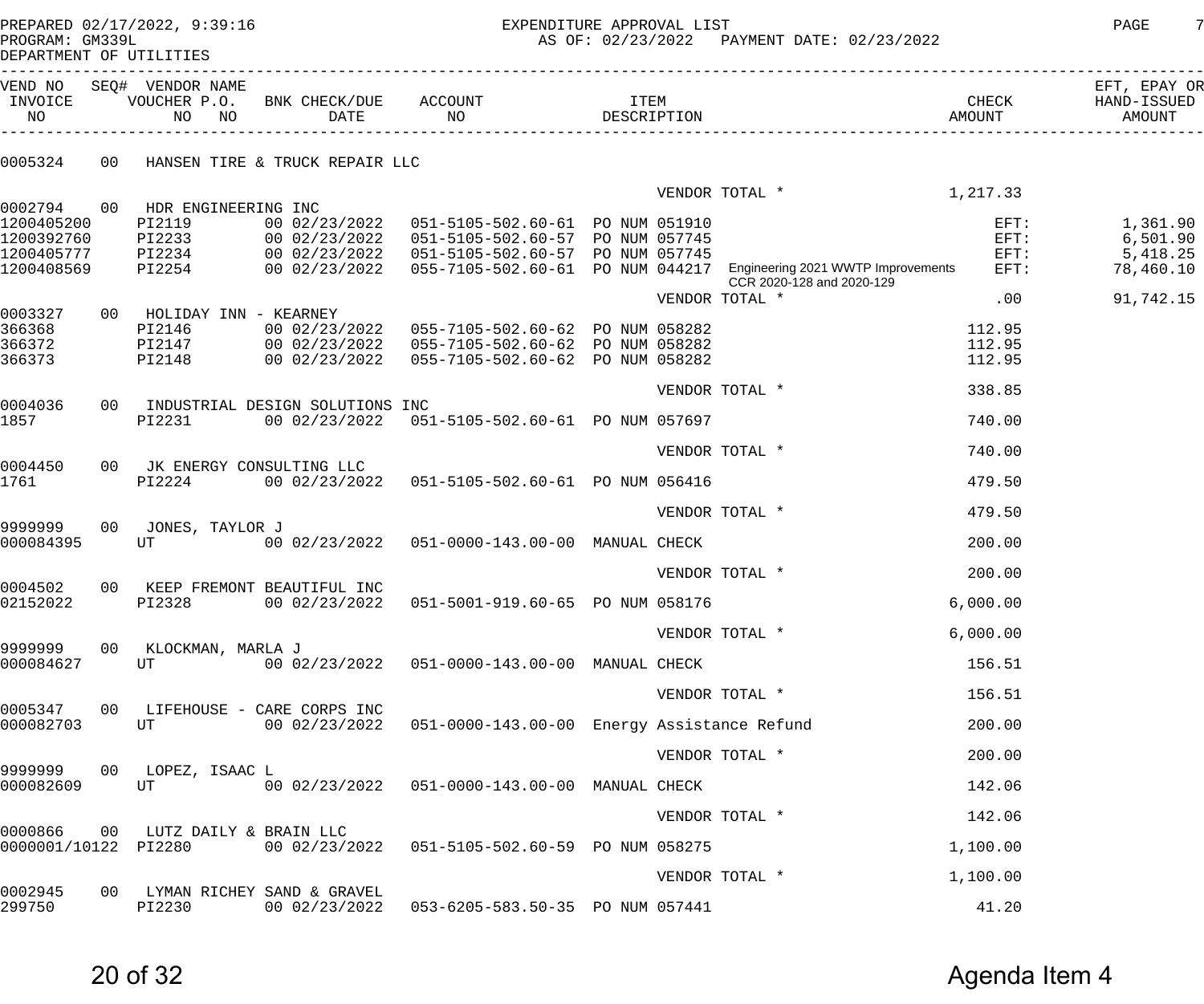# PREPARED 02/17/2022, 9:39:16 EXPENDITURE APPROVAL LIST PAGE 8

AS OF: 02/23/2022 PAYMENT DATE: 02/23/2022

DEPARTMENT OF UTILITIES

| INVOICE<br>NO         |    | VEND NO SEQ# VENDOR NAME<br>NO NO | VOUCHER P.O. BNK CHECK/DUE ACCOUNT |                                                                      |                | CHECK              | EFT, EPAY OR<br>HAND-ISSUED<br>AMOUNT |
|-----------------------|----|-----------------------------------|------------------------------------|----------------------------------------------------------------------|----------------|--------------------|---------------------------------------|
| 0002945               |    | 00 LYMAN RICHEY SAND & GRAVEL     |                                    |                                                                      |                |                    |                                       |
|                       |    |                                   |                                    |                                                                      | VENDOR TOTAL * | 41.20              |                                       |
| 0002052               |    | 00 MATHESON LINWELD               |                                    |                                                                      |                |                    |                                       |
| 51915311              |    | PI2132                            |                                    | 00 02/23/2022  051-5001-940.60-76  PO NUM 057442                     |                | $EFT$ :            | 92.55                                 |
| 0024991683            |    | PI2130                            | 00 02/23/2022                      | 051-5105-502.50-35 PO NUM 057442                                     |                | $EFT$ :            | 171.06                                |
| 0025048962            |    | PI2142                            | 00 02/23/2022                      | 051-5105-502.50-35 PO NUM 057698                                     |                | $EFT$ :            | 269.00                                |
| 51917749              |    | PI2143                            | 00 02/23/2022                      | 051-5105-502.60-76 PO NUM 057698                                     |                | $EFT$ :            | 71.32                                 |
| 51910761              |    | PI2222                            | 00 02/23/2022                      | 051-5105-502.60-76 PO NUM 054755                                     |                | $EFT$ :            | 175.48                                |
| 0025067492            |    | PI2232                            | 00 02/23/2022                      | 051-5105-502.50-35 PO NUM 057698                                     |                | $EFT$ :            | 134.50                                |
| 51915311              |    | PI2133                            | 00 02/23/2022                      | 051-5205-580.60-76 PO NUM 057442<br>055-7105-502.60-76 PO NUM 057442 |                | $EFT$ :            | 186.62                                |
| 51915201<br>51915311  |    | ------<br>PI2131<br>PI2134        | 00 02/23/2022<br>00 02/23/2022     | 057-8205-870.60-76 PO NUM 057442                                     |                | $EFT$ :<br>$EFT$ : | 51.95<br>67.34                        |
|                       |    |                                   |                                    |                                                                      |                |                    |                                       |
|                       |    |                                   |                                    |                                                                      | VENDOR TOTAL * | .00                | 1,219.82                              |
| 0005172               |    |                                   | 00 MAX D DESIGNS PRINTING & MORE   |                                                                      |                |                    |                                       |
| $22 - 0170$           |    | PI2151                            |                                    | 00 02/23/2022  051-5001-903.50-31  PO NUM 058339                     |                | 45.00              |                                       |
| $22 - 0161$           |    | PI2152                            |                                    | 00 02/23/2022  051-5001-926.50-31  PO NUM 058347                     |                | 95.00              |                                       |
|                       |    |                                   |                                    |                                                                      | VENDOR TOTAL * | 140.00             |                                       |
| 0001229               |    | 00 MENARDS - FREMONT              |                                    |                                                                      |                |                    |                                       |
| 22965                 |    | PI2139                            | 00 02/23/2022                      | 051-5001-940.50-35 PO NUM 057443                                     |                | 106.18             |                                       |
| 22993                 |    | PI2140                            | 00 02/23/2022                      | 051-5001-940.50-35 PO NUM 057443                                     |                | 134.36             |                                       |
| 23240                 |    | PI2262                            | 00 02/23/2022                      | 051-5001-940.50-35 PO NUM 057443                                     |                | 94.96              |                                       |
| 22920                 |    | PI2136                            | 00 02/23/2022                      | 051-5105-502.50-35 PO NUM 057443                                     |                | 123.50             |                                       |
| 23278                 |    | PI2263                            | 00 02/23/2022                      | 051-5205-580.50-35 PO NUM 057443                                     |                | 235.38<br>12.82    |                                       |
| 23004<br>22918        |    | PI2141<br>PI2120                  | 00 02/23/2022<br>00 02/23/2022     | 053-6105-502.50-35 PO NUM 057443<br>053-6205-583.50-35 PO NUM 054758 |                | 21.39              |                                       |
| 22136                 |    | PI2135                            | 00 02/23/2022                      | 055-7105-502.50-35 PO NUM 057443                                     |                | 74.64              |                                       |
| 22922                 |    | PI2137                            | 00 02/23/2022                      | 055-7105-502.50-35 PO NUM 057443                                     |                | 27.57              |                                       |
| 22961                 |    | PI2138                            | 00 02/23/2022                      | 055-7105-502.50-35 PO NUM 057443                                     |                | 24.67              |                                       |
|                       |    |                                   |                                    |                                                                      |                |                    |                                       |
|                       |    |                                   |                                    |                                                                      | VENDOR TOTAL * | 855.47             |                                       |
| 0003008               |    | 00 MIDWEST LABORATORIES INC       |                                    |                                                                      |                |                    |                                       |
| 1075501               |    | PI2166                            | 00 02/23/2022                      | 055-7105-502.60-54 PO NUM 057446                                     |                | 342.50             |                                       |
|                       |    |                                   |                                    |                                                                      | VENDOR TOTAL * | 342.50             |                                       |
| 0001486               |    | 00 MOTION INDUSTRIES INC          |                                    |                                                                      |                |                    |                                       |
| NE01-0000581727PI2245 |    |                                   |                                    | 00 02/23/2022  051-5105-502.50-35  PO NUM 058352                     |                | 876.88             |                                       |
|                       |    |                                   |                                    |                                                                      | VENDOR TOTAL * | 876.88             |                                       |
| 0002536               |    | 00 MSA SAFETY SALES LLC           |                                    |                                                                      |                |                    |                                       |
| 962269431             |    | PI2223                            |                                    | 00 02/23/2022  055-7105-502.50-35  PO NUM 056033                     |                | $EFT$ :            | 600.00                                |
|                       |    |                                   |                                    |                                                                      | VENDOR TOTAL * | .00                | 600.00                                |
| 0002985               | 00 |                                   | MSC INDUSTRIAL SUPPLY CO INC       |                                                                      |                |                    |                                       |
| 25212994              |    | PI2157                            |                                    | 00 02/23/2022  051-0000-154.00-00  PO NUM 057977                     |                | $EFT$ :            | 336.15                                |
| 27878164              |    | PI2161                            | 00 02/23/2022                      | 051-0000-154.00-00 PO NUM 058397                                     |                | $EFT$ :            | 136.71                                |
| 28604514              |    | PI2220                            |                                    | 00 02/23/2022  051-0000-154.00-00  PO NUM 058397                     |                | $EFT$ :            | 213.14                                |
| 28135334              |    | PI2221                            |                                    | 00 02/23/2022  051-0000-153.00-00  PO NUM 058398                     |                | $EFT$ :            | 177.07                                |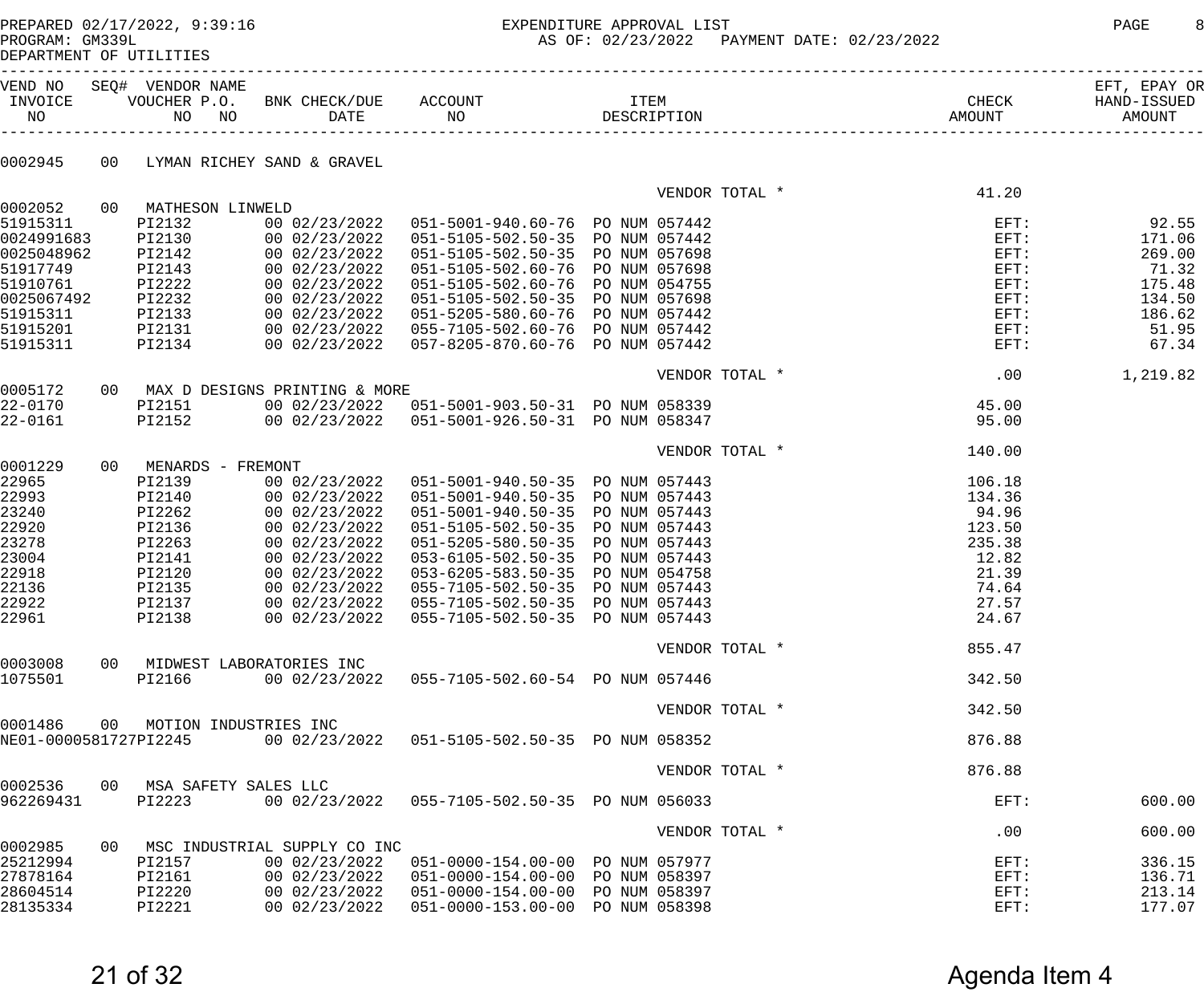DEPARTMENT OF UTILITIES

| INVOICE<br>NO         | VEND NO SEQ# VENDOR NAME                          |                                                |                                                                                                                                                                                                                                            |                                                                                                                                                                                                                                          | CHECK    | EFT, EPAY OR<br>HAND-ISSUED<br>AMOUNT |
|-----------------------|---------------------------------------------------|------------------------------------------------|--------------------------------------------------------------------------------------------------------------------------------------------------------------------------------------------------------------------------------------------|------------------------------------------------------------------------------------------------------------------------------------------------------------------------------------------------------------------------------------------|----------|---------------------------------------|
|                       |                                                   |                                                |                                                                                                                                                                                                                                            |                                                                                                                                                                                                                                          |          |                                       |
| 0002985               |                                                   | 00 MSC INDUSTRIAL SUPPLY CO INC                |                                                                                                                                                                                                                                            |                                                                                                                                                                                                                                          |          |                                       |
| 30597444              | PI2251                                            |                                                |                                                                                                                                                                                                                                            |                                                                                                                                                                                                                                          |          | 254.44                                |
| 29453094              |                                                   |                                                |                                                                                                                                                                                                                                            |                                                                                                                                                                                                                                          |          | 296.73                                |
| 84258624              |                                                   |                                                |                                                                                                                                                                                                                                            |                                                                                                                                                                                                                                          |          | 389.50                                |
| 28135334              |                                                   |                                                |                                                                                                                                                                                                                                            |                                                                                                                                                                                                                                          |          | 347.77                                |
| 25418394              |                                                   |                                                |                                                                                                                                                                                                                                            |                                                                                                                                                                                                                                          |          | 31.12                                 |
|                       |                                                   |                                                |                                                                                                                                                                                                                                            |                                                                                                                                                                                                                                          |          | 241.77                                |
| 25418394              |                                                   |                                                |                                                                                                                                                                                                                                            |                                                                                                                                                                                                                                          |          |                                       |
| 28222594              |                                                   |                                                | P12231 00 02/23/2022 051-0000-154.00-00 PO NOM 057977<br>P12236 00 02/23/2022 051-5001-940.50-35 PO NUM 058017<br>P12175 00 02/23/2022 051-5105-502.50-35 PO NUM 057989<br>P12188 00 02/23/2022 051-5105-502.50-35 PO NUM 058398<br>P12188 | AL SOPPLY CO INC<br>00 02/23/2022 051-0000-154.00-00 PO NUM 057977<br>00 02/23/2022 051-5001-940.50-35 PO NUM 058017<br>00 02/23/2022 051-5105-502.50-35 PO NUM 057989 EFT:<br>00 02/23/2022 051-5105-502.50-35 PO NUM 058398 EFT:<br>00 |          | 1,287.56                              |
|                       |                                                   |                                                |                                                                                                                                                                                                                                            | VENDOR TOTAL * .00                                                                                                                                                                                                                       |          | 3,711.96                              |
|                       | 0005004 00 NALCO COMPANY LLC<br>6670201443 PI2284 |                                                | 00 02/23/2022  055-7105-502.60-59  PO NUM 058387                                                                                                                                                                                           |                                                                                                                                                                                                                                          | 620.00   |                                       |
|                       |                                                   |                                                |                                                                                                                                                                                                                                            |                                                                                                                                                                                                                                          |          |                                       |
|                       |                                                   |                                                |                                                                                                                                                                                                                                            | VENDOR TOTAL *                                                                                                                                                                                                                           | 620.00   |                                       |
|                       |                                                   | 0003057 00 NEBR DEPT OF ENVIRONMENT AND ENERGY |                                                                                                                                                                                                                                            |                                                                                                                                                                                                                                          |          |                                       |
| 0463/2022             |                                                   |                                                | PI2247      00 02/23/2022   055-7105-502.60-77  PO NUM 058415<br>PI2248      00 02/23/2022   055-7105-502.60-77  PO NUM 058415                                                                                                             |                                                                                                                                                                                                                                          | 150.00   |                                       |
| 2898/2022             |                                                   |                                                |                                                                                                                                                                                                                                            |                                                                                                                                                                                                                                          | 150.00   |                                       |
|                       |                                                   |                                                |                                                                                                                                                                                                                                            | VENDOR TOTAL *                                                                                                                                                                                                                           | 300.00   |                                       |
| 0003053               |                                                   | 00 NEBRASKA HEALTH & HUMAN SERV-LIHEAP         |                                                                                                                                                                                                                                            |                                                                                                                                                                                                                                          |          |                                       |
| 000063439             |                                                   |                                                |                                                                                                                                                                                                                                            |                                                                                                                                                                                                                                          |          |                                       |
| 000082703             |                                                   |                                                |                                                                                                                                                                                                                                            |                                                                                                                                                                                                                                          |          |                                       |
| 000084395             |                                                   |                                                |                                                                                                                                                                                                                                            | UT 00 02/23/2022 051-0000-143.00-00 Energy Assistance Refund 1,393.43<br>UT 00 02/23/2022 051-0000-143.00-00 Energy Assistance Refund 316.24<br>UT 00 02/23/2022 051-0000-143.00-00 Energy Assistance Refund 137.83                      |          |                                       |
|                       |                                                   |                                                |                                                                                                                                                                                                                                            |                                                                                                                                                                                                                                          |          |                                       |
|                       |                                                   |                                                |                                                                                                                                                                                                                                            | VENDOR TOTAL * 1,847.50                                                                                                                                                                                                                  |          |                                       |
| 0002054               | 00 NORTHWEST ELECTRIC LLC                         |                                                |                                                                                                                                                                                                                                            |                                                                                                                                                                                                                                          |          |                                       |
| 713597                |                                                   |                                                |                                                                                                                                                                                                                                            |                                                                                                                                                                                                                                          |          |                                       |
| 713597                |                                                   |                                                | PI2181 00 02/23/2022 055-7105-502.60-59 PO NUM 058290                                                                                                                                                                                      |                                                                                                                                                                                                                                          | 2,340.00 |                                       |
|                       |                                                   |                                                |                                                                                                                                                                                                                                            | VENDOR TOTAL * 3,270.17                                                                                                                                                                                                                  |          |                                       |
| 0001020               | 00 O'REILLY AUTOMOTIVE INC                        |                                                |                                                                                                                                                                                                                                            |                                                                                                                                                                                                                                          |          |                                       |
|                       |                                                   |                                                | 0397-479580 PI2265 00 02/23/2022 051-5001-940.50-35 PO NUM 057448                                                                                                                                                                          |                                                                                                                                                                                                                                          | 104.97   |                                       |
| 0397-480656           | PI2267                                            | 00 02/23/2022                                  | 051-5001-940.50-35 PO NUM 057448                                                                                                                                                                                                           |                                                                                                                                                                                                                                          | 133.65   |                                       |
|                       |                                                   |                                                |                                                                                                                                                                                                                                            |                                                                                                                                                                                                                                          |          |                                       |
| 0397-484095           | PI2269                                            | 00 02/23/2022                                  | 051-5001-940.50-35 PO NUM 057448                                                                                                                                                                                                           |                                                                                                                                                                                                                                          | 150.34   |                                       |
| 0397-480393           | PI2167                                            | 00 02/23/2022                                  | 051-5205-580.50-48 PO NUM 057448                                                                                                                                                                                                           |                                                                                                                                                                                                                                          | 89.13    |                                       |
| 0397-479402           | PI2264                                            | 00 02/23/2022                                  | 051-5205-580.50-35 PO NUM 057448                                                                                                                                                                                                           |                                                                                                                                                                                                                                          | 22.90    |                                       |
| 0397-482577           | PI2268                                            | 00 02/23/2022                                  | 051-5205-580.50-35 PO NUM 057448                                                                                                                                                                                                           |                                                                                                                                                                                                                                          | 50.27    |                                       |
| 0397-479581           | PI2266                                            | 00 02/23/2022                                  | 053-6205-583.50-48 PO NUM 057448                                                                                                                                                                                                           |                                                                                                                                                                                                                                          | 116.89   |                                       |
|                       |                                                   |                                                |                                                                                                                                                                                                                                            | VENDOR TOTAL *                                                                                                                                                                                                                           | 668.15   |                                       |
| 0005052               |                                                   | 00 OLD DOMINION FREIGHT LINE INC               |                                                                                                                                                                                                                                            |                                                                                                                                                                                                                                          |          |                                       |
| 27506730335           | PI2285                                            |                                                | 00 02/23/2022  051-5105-502.60-79  PO NUM 058419                                                                                                                                                                                           |                                                                                                                                                                                                                                          | 207.59   |                                       |
|                       |                                                   |                                                |                                                                                                                                                                                                                                            |                                                                                                                                                                                                                                          |          |                                       |
| 0002946               |                                                   | 00 OMAHA PUBLIC POWER DISTRICT                 |                                                                                                                                                                                                                                            | VENDOR TOTAL *                                                                                                                                                                                                                           | 207.59   |                                       |
| 2462853776 0222       |                                                   |                                                | 00 02/23/2022   051-5105-502.60-65   SPP Marketing Agency Serv                                                                                                                                                                             |                                                                                                                                                                                                                                          | $EFT$ :  | 5,423.00                              |
| 1115740525 0222       |                                                   |                                                | 00 02/23/2022  051-5305-560.60-76  Feb 2022 Interconnection                                                                                                                                                                                |                                                                                                                                                                                                                                          | $EFT$ :  | 4,602.01                              |
| 7281943133 0222PI2325 |                                                   | 00 02/23/2022                                  | 055-7105-502.60-71 PO NUM 057309                                                                                                                                                                                                           |                                                                                                                                                                                                                                          |          | 33.00                                 |
|                       |                                                   |                                                |                                                                                                                                                                                                                                            |                                                                                                                                                                                                                                          | $EFT$ :  |                                       |
| 0128000051 0222PI2327 |                                                   | 00 02/23/2022                                  | 057-8205-870.60-61 PO NUM 057314                                                                                                                                                                                                           |                                                                                                                                                                                                                                          | EFT:     | 157.75                                |
|                       |                                                   |                                                |                                                                                                                                                                                                                                            | VENDOR TOTAL *                                                                                                                                                                                                                           | .00      | 10,215.76                             |

0004671 00 ONE CALL CONCEPTS INC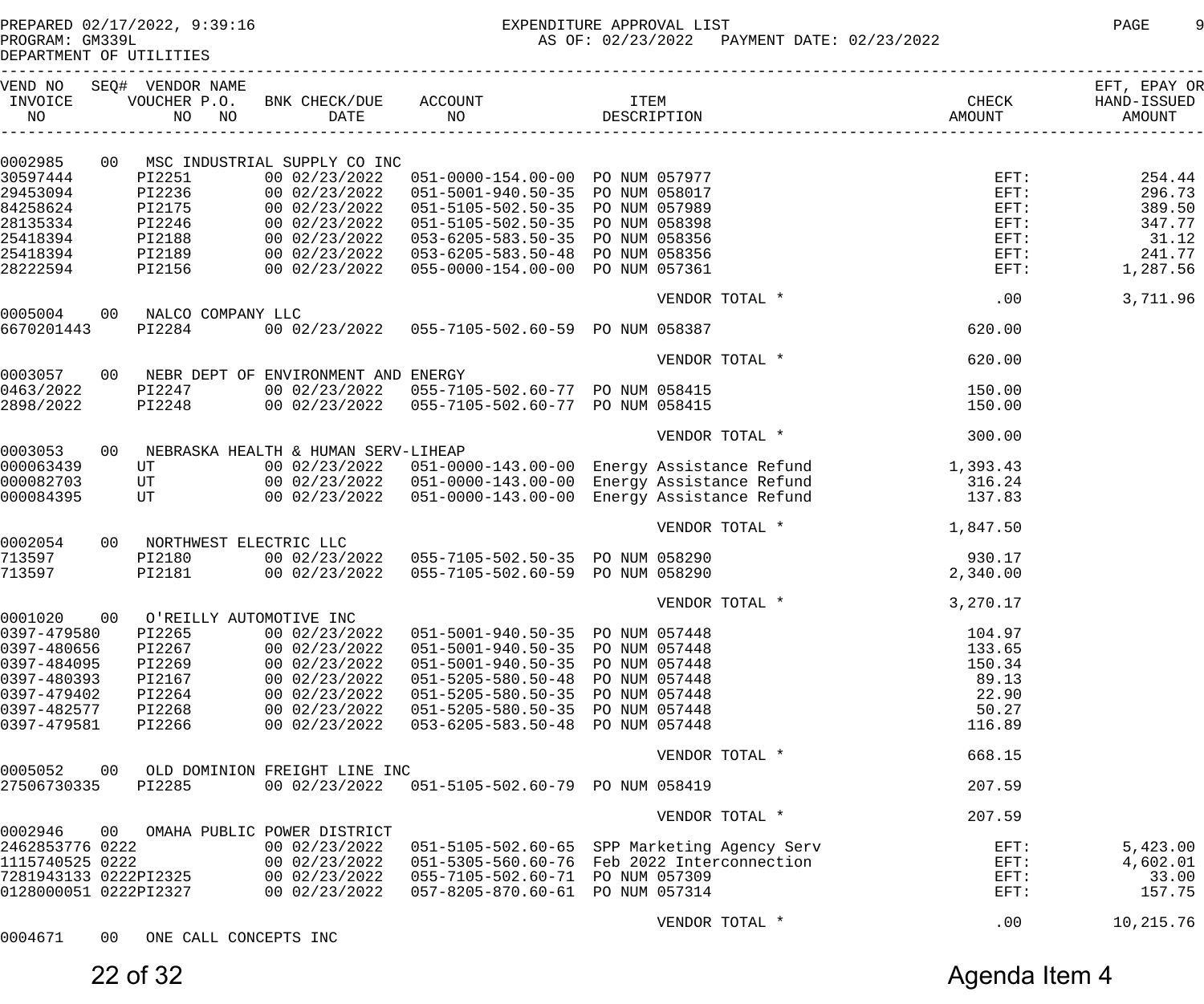PREPARED 02/17/2022, 9:39:16 EXPENDITURE APPROVAL LIST PAGE 10 AS OF: 02/23/2022 PAYMENT DATE: 02/23/2022

DEPARTMENT OF UTILITIES

| INVOICE<br>NO                | VEND NO SEQ# VENDOR NAME          |                                      | VOUCHER P.O. BNK CHECK/DUE ACCOUNT TEM ITEM<br>NO NO DATE NO DO DESCRIPTION |               |                | CHECK<br>AMOUNT<br>---------------------------- | EFT, EPAY OR<br>HAND-ISSUED<br>AMOUNT |
|------------------------------|-----------------------------------|--------------------------------------|-----------------------------------------------------------------------------|---------------|----------------|-------------------------------------------------|---------------------------------------|
|                              |                                   |                                      |                                                                             |               |                |                                                 |                                       |
| 2010140                      | 0004671 00 ONE CALL CONCEPTS INC  |                                      | PI2163 00 02/23/2022 051-5001-940.60-61 PO NUM 057335                       |               |                | 301.96                                          |                                       |
|                              |                                   |                                      |                                                                             |               | VENDOR TOTAL * | 301.96                                          |                                       |
| 125041                       | 0001268 00 P & H ELECTRIC INC     |                                      | PI2297 00 02/23/2022 051-5105-502.50-35 PO NUM 057450                       |               |                | 161.57                                          |                                       |
|                              |                                   |                                      |                                                                             |               |                |                                                 |                                       |
|                              |                                   | 0005257 00 PAPER TIGER SHREDDING INC |                                                                             |               | VENDOR TOTAL * | 161.57                                          |                                       |
| 157408                       |                                   |                                      | PI2164 00 02/23/2022 051-5001-932.60-61 PO NUM 057352                       |               |                | 84.00                                           |                                       |
|                              |                                   |                                      |                                                                             |               | VENDOR TOTAL * | 84.00                                           |                                       |
| 22415                        | 0005339 00 PATRIOT HEAVY HAUL LLC |                                      | PI2308 00 02/23/2022 051-5205-580.60-61 PO NUM 058344                       |               |                | 557.50                                          |                                       |
|                              |                                   |                                      |                                                                             |               | VENDOR TOTAL * |                                                 |                                       |
|                              | 9999999 00 PICORNIO, TOMAS        |                                      |                                                                             |               |                | 557.50                                          |                                       |
| 000079507                    |                                   |                                      | UT 600 02/23/2022 051-0000-143.00-00 MANUAL CHECK                           |               |                | 117.11                                          |                                       |
|                              |                                   |                                      |                                                                             |               | VENDOR TOTAL * | 117.11                                          |                                       |
|                              | 0004800 00 PINNACLE BANK - VISA   |                                      | PI2314 00 02/23/2022 051-5001-926.60-78 PO NUM 058447                       |               |                |                                                 |                                       |
| 22395752                     |                                   |                                      |                                                                             |               |                | 975.36<br>15.00                                 |                                       |
|                              |                                   |                                      |                                                                             |               |                | .37                                             |                                       |
|                              |                                   |                                      |                                                                             |               |                | 548.00                                          |                                       |
|                              |                                   |                                      |                                                                             |               |                | 38.00                                           |                                       |
|                              |                                   |                                      |                                                                             |               | VENDOR TOTAL * | 1,576.73                                        |                                       |
|                              | 0001627 00 PIPING RESOURCES INC   |                                      |                                                                             |               |                |                                                 |                                       |
|                              |                                   |                                      | 0650397-IN PI2158 00 02/23/2022 051-0000-153.00-00 PO NUM 058278            |               |                | $\texttt{EFT}$ :                                | 455.74                                |
|                              |                                   |                                      |                                                                             |               | VENDOR TOTAL * | .00                                             | 455.74                                |
| 0002793<br>00<br>105785      | PLIBRICO COMPANY LLC<br>PI2315    | 00 02/23/2022                        | 051-5001-932.50-35 PO NUM 058457                                            |               |                | $EFT$ :                                         | 23.69                                 |
| 105785                       | PI2316                            | 00 02/23/2022                        | 051-5001-932.60-61                                                          | PO NUM 058457 |                | EFT:                                            | 812.00                                |
| 105846                       | PI2317                            | 00 02/23/2022                        | $051 - 5001 - 932.50 - 35$                                                  | PO NUM 058457 |                | $EFT$ :                                         | 849.22                                |
| 105846                       | PI2318                            | 00 02/23/2022                        | $051 - 5001 - 932.60 - 61$                                                  | PO NUM 058457 |                | $EFT$ :                                         | 2,212.50                              |
| 105847                       | PI2319                            | 00 02/23/2022                        | $051 - 5001 - 932.50 - 35$                                                  | PO NUM 058457 |                | $EFT$ :                                         | 34.97                                 |
| 105847                       | PI2320                            | 00 02/23/2022                        | $051 - 5001 - 932.60 - 61$                                                  | PO NUM 058457 |                | $EFT$ :                                         | 1,035.00                              |
| 105916                       | PI2321                            | 00 02/23/2022                        | 051-5001-932.50-35 PO NUM 058457                                            |               |                | $EFT$ :                                         | 25.47                                 |
| 105916                       | PI2322                            | 00 02/23/2022                        | $051 - 5001 - 932.60 - 61$                                                  | PO NUM 058457 |                | $EFT$ :                                         | 685.00                                |
| 105881                       | PI2324                            | 00 02/23/2022                        | $051 - 5001 - 932.60 - 61$                                                  | PO NUM 058475 |                | $EFT$ :                                         | 2,588.00                              |
|                              |                                   |                                      |                                                                             |               | VENDOR TOTAL * | .00                                             | 8,265.85                              |
| 0005265<br>00<br>$22 - 0233$ | PORT-A-JOHNS<br>PI2165            | 00 02/23/2022                        | 051-5105-502.60-76 PO NUM 057399                                            |               |                | 385.20                                          |                                       |
|                              |                                   |                                      |                                                                             |               | VENDOR TOTAL * | 385.20                                          |                                       |
| 0005362<br>00                |                                   | POWER SERVICES GROUP INC             |                                                                             |               |                |                                                 |                                       |
| 20211234                     | PI2302                            | 00 02/23/2022                        | 051-5105-502.60-59 PO NUM 057733                                            |               |                | 15,227.10                                       |                                       |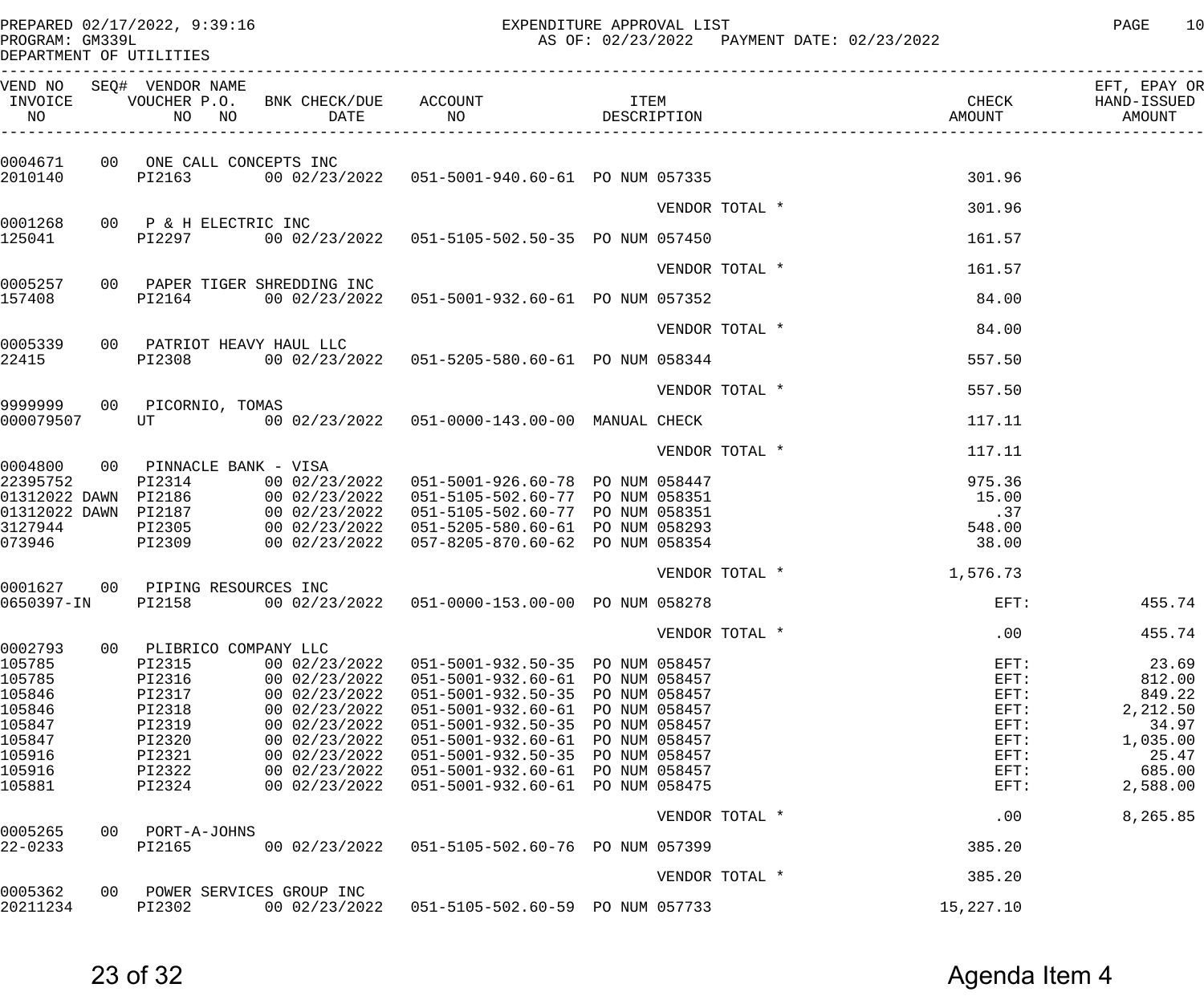| PREPARED 02/17/2022, 9:39:16<br>PROGRAM: GM339L<br>DEPARTMENT OF UTILITIES |    |                          |                                           | EXPENDITURE APPROVAL LIST<br>נם ניומל/ליומי באת גם ב<br>AS OF: 02/23/2022  PAYMENT DATE: 02/23/2022 | PAGE<br>11  |                      |                          |                                             |
|----------------------------------------------------------------------------|----|--------------------------|-------------------------------------------|-----------------------------------------------------------------------------------------------------|-------------|----------------------|--------------------------|---------------------------------------------|
| INVOICE<br>NO                                                              |    | VEND NO SEQ# VENDOR NAME | NO NO DATE NO                             | VOUCHER P.O. BNK CHECK/DUE ACCOUNT THEM                                                             | DESCRIPTION |                      | AMOUNT                   | EFT, EPAY OR<br>CHECK HAND-ISSUED<br>AMOUNT |
| 0005362                                                                    |    |                          | 00 POWER SERVICES GROUP INC               |                                                                                                     |             |                      |                          |                                             |
|                                                                            |    |                          |                                           |                                                                                                     |             |                      | VENDOR TOTAL * 15,227.10 |                                             |
| 0002834<br>153758                                                          |    | PI2303                   | 00 POWER SPECIALTIES INC                  |                                                                                                     |             |                      | $EFT$ :                  | 3,810.83                                    |
|                                                                            |    |                          |                                           |                                                                                                     |             | VENDOR TOTAL *       | .00                      | 3,810.83                                    |
| 0004740                                                                    |    | 00 PREMIER STAFFING INC  |                                           |                                                                                                     |             |                      |                          |                                             |
| 17151<br>17187                                                             |    | PI2168                   |                                           | PI2298 00 02/23/2022 051-5001-926.60-61 PO NUM 057453                                               |             |                      | 40.00<br>80.00           |                                             |
|                                                                            |    |                          |                                           |                                                                                                     |             | VENDOR TOTAL *       | 120.00                   |                                             |
| 0004696                                                                    |    | 00 PRIME SECURED INC     |                                           |                                                                                                     |             |                      |                          |                                             |
| 72944                                                                      |    | PI2304                   |                                           |                                                                                                     |             |                      | 1,808.31                 |                                             |
|                                                                            |    |                          |                                           |                                                                                                     |             | VENDOR TOTAL *       | 1,808.31                 |                                             |
| 0004413<br>32515225                                                        |    | PI2176                   | 00 RADWELL INTERNATIONAL INC              | 00 02/23/2022  055-7105-502.50-35  PO NUM 058161                                                    |             |                      | 31.89                    |                                             |
| 32516177                                                                   |    |                          | PI2177 00 02/23/2022                      | 055-7105-502.60-59 PO NUM 058161                                                                    |             |                      | 500.00                   |                                             |
|                                                                            |    |                          |                                           |                                                                                                     |             | VENDOR TOTAL *       | 531.89                   |                                             |
| 9999999                                                                    |    | 00 REAM, KRIS R          |                                           |                                                                                                     |             |                      |                          |                                             |
| 000082373                                                                  |    |                          |                                           | UT 600 02/23/2022 051-0000-143.00-00 MANUAL CHECK                                                   |             |                      | 24.19                    |                                             |
|                                                                            |    |                          |                                           |                                                                                                     |             | VENDOR TOTAL *       | 24.19                    |                                             |
| 0005395<br>69047                                                           |    | PI2310                   | 00 RENZE DISPLAY COMPANY<br>00 02/23/2022 | 051-5001-940.50-35 PO NUM 058408                                                                    |             |                      | 107.00                   |                                             |
|                                                                            |    |                          |                                           |                                                                                                     |             | VENDOR TOTAL *       | 107.00                   |                                             |
| 0003790                                                                    | 00 | RIEKES EQUIPMENT CO      |                                           |                                                                                                     |             |                      |                          |                                             |
| SW0099317-1<br>SW0099317-1                                                 |    | PI2311<br>PI2312         | 00 02/23/2022<br>00 02/23/2022            | 051-5001-940.50-48 PO NUM 058435<br>051-5001-940.60-59 PO NUM 058435                                |             |                      | $EFT$ :<br>EFT:          | 2,030.24<br>459.04                          |
| SW0099317-1                                                                |    | PI2313                   | 00 02/23/2022                             | 051-5001-940.60-79 PO NUM 058435                                                                    |             |                      | EFT:                     | 181.44                                      |
|                                                                            |    |                          |                                           |                                                                                                     |             | VENDOR TOTAL *       | .00                      | 2,670.72                                    |
| 9999999<br>000082155                                                       | 00 | UT                       | RIVERA ALVAREZ, GERARDO<br>00 02/23/2022  | 051-0000-143.00-00 MANUAL CHECK                                                                     |             |                      | 13.56                    |                                             |
|                                                                            |    |                          |                                           |                                                                                                     |             | $\tau$ $\tau$ $\tau$ | 12E                      |                                             |

| 2246                     |    | PI2174                                 | 00 02/23/2022                  | 051-5205-580.60-61                               | PO NUM 057632                  |                | 54,000.00 Install 69KV transmission | line damaged in 6/24/2021<br>windstorm. Emergency<br>declaration CCR 2021-091 |
|--------------------------|----|----------------------------------------|--------------------------------|--------------------------------------------------|--------------------------------|----------------|-------------------------------------|-------------------------------------------------------------------------------|
| 0002092                  | 00 |                                        | SCHMADER ELECTRIC CONST CO     |                                                  |                                | VENDOR TOTAL * | .00                                 | 1,223.16                                                                      |
| 1160447851<br>1160449118 |    | PI2159<br>PI2293                       | 00 02/23/2022<br>00 02/23/2022 | 051-0000-153.00-00<br>$051 - 0000 - 153.00 - 00$ | PO NUM 058353<br>PO NUM 058353 |                | $EFT$ :<br>$EFT$ :                  | 708.93<br>514.23                                                              |
| 0005176                  | 00 | SCHENCK PROCESS LLC                    |                                |                                                  |                                | VENDOR TOTAL * | 22.63                               |                                                                               |
| 9999999<br>000083999     | 00 | SARANTAKOS, MADISON<br>UT              | 00 02/23/2022                  | $051 - 0000 - 143.00 - 00$                       | MANUAL CHECK                   |                | 22.63                               |                                                                               |
|                          |    |                                        |                                |                                                  |                                | VENDOR TOTAL * | 13.56                               |                                                                               |
| ------<br>000082155      |    | without the visiting , chitester<br>UT | 00 02/23/2022                  | $051 - 0000 - 143.00 - 00$                       | MANUAL CHECK                   |                | 13.56                               |                                                                               |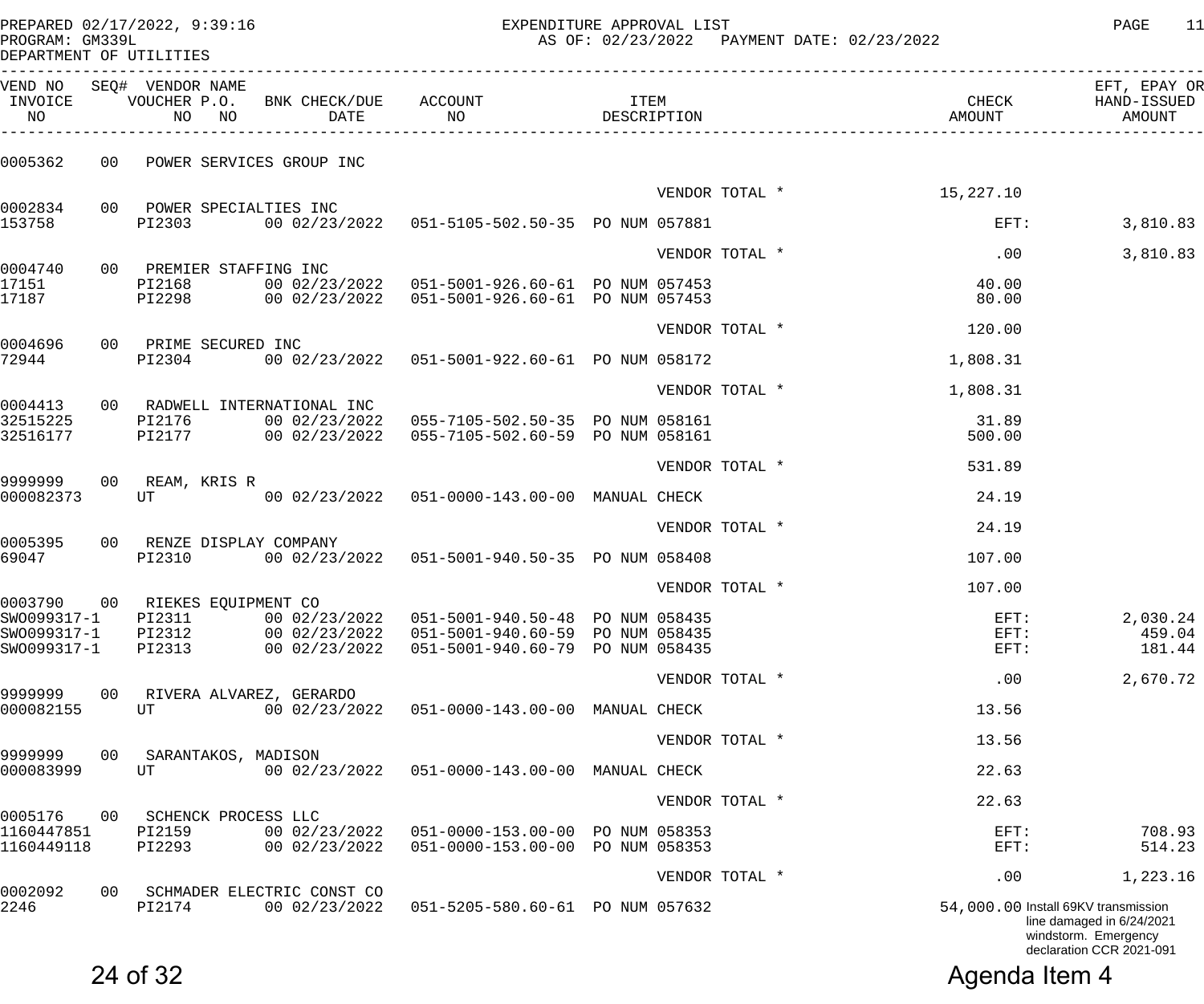PREPARED 02/17/2022, 9:39:16 EXPENDITURE APPROVAL LIST<br>PROCRAM: CM3391 AS OF: 02/23/2022 PAYMENT DATE: 02/23/2022

| PROGRAM: GM339L         |  |
|-------------------------|--|
| DEPARTMENT OF UTILITIES |  |

| INVOICE<br>NO        | VEND NO SEQ# VENDOR NAME<br>NO NO   | VOUCHER P.O. BNK CHECK/DUE ACCOUNT        | DATE NO                                                                                              | <b>ITEM</b><br>DESCRIPTION |                                               | CHECK<br>AMOUNT | EFT, EPAY OR<br>HAND-ISSUED<br>AMOUNT |
|----------------------|-------------------------------------|-------------------------------------------|------------------------------------------------------------------------------------------------------|----------------------------|-----------------------------------------------|-----------------|---------------------------------------|
| 0002092              |                                     | 00 SCHMADER ELECTRIC CONST CO             |                                                                                                      |                            |                                               |                 |                                       |
|                      |                                     |                                           |                                                                                                      |                            | VENDOR TOTAL *                                | 54,000.00       |                                       |
| 000082757            | 9999999 00 SHOPTAW, MARAYAN C<br>UT |                                           |                                                                                                      |                            |                                               | 70.65           |                                       |
|                      |                                     |                                           |                                                                                                      | VENDOR TOTAL *             |                                               | 70.65           |                                       |
| L-36567              | PI2323                              | 0004338 00 SOUTHEAST COMMUNITY COLLEGE    | 00 02/23/2022  055-7105-502.60-62  PO NUM 058462                                                     |                            |                                               | 342.00          |                                       |
|                      |                                     |                                           |                                                                                                      |                            |                                               |                 |                                       |
|                      |                                     | 0005345 00 SOUTHWEST POWER POOL INC - AFS |                                                                                                      | VENDOR TOTAL *             |                                               | 342.00          |                                       |
|                      |                                     |                                           | SPP09131 AG1 21 00 02/23/2022 051-5305-560.60-57 AG1-2021 AFS2                                       |                            | 2021-AG1-AFS-2 Study<br>2021-AGI1-AFS-1 Study | $EFT$ :         | 34,762.67                             |
|                      | 0005058 00 SOUTHWIRE COMPANY LLC    |                                           |                                                                                                      | VENDOR TOTAL *             |                                               | .00             | 34,762.67                             |
| 95078353             | PI2306                              |                                           | 00 02/23/2022  051-5205-580.50-42  PO NUM 058342                                                     |                            |                                               | 8,200.00        |                                       |
|                      |                                     |                                           |                                                                                                      | VENDOR TOTAL *             |                                               | 8,200.00        |                                       |
| 000063721            | 9999999 00 STACK, KATHRYN E<br>UT   |                                           | 00 02/23/2022  051-0000-143.00-00  MANUAL CHECK                                                      |                            |                                               | 163.79          |                                       |
|                      |                                     |                                           |                                                                                                      | VENDOR TOTAL *             |                                               | 163.79          |                                       |
| 0001137<br>5082091   | PI2238                              | 00 STEFFY CHRYSLER CENTER INC, GENE       | 00 02/23/2022  053-6205-583.50-48  PO NUM 058265                                                     |                            |                                               | 267.93          |                                       |
| 5082101              | PI2241                              |                                           | 00 02/23/2022  053-6205-583.50-48  PO NUM 058303                                                     |                            |                                               | 266.30          |                                       |
|                      |                                     |                                           |                                                                                                      | VENDOR TOTAL *             |                                               | 534.23          |                                       |
| 345410               | PI2301                              | 0005183 00 SUPERION LLC - CENTRALSQUARE   | 00 02/23/2022  051-5001-920.60-61  PO NUM 057626                                                     |                            |                                               | $EFT$ :         | 1,620.00                              |
|                      |                                     |                                           |                                                                                                      | VENDOR TOTAL *             |                                               | .00             | 1,620.00                              |
| 0004647              | 00 T SQUARE SUPPLY LLC              |                                           |                                                                                                      |                            |                                               |                 |                                       |
| 30439<br>30321       | PI2300<br>PI2299                    |                                           | 00 02/23/2022  051-5001-940.50-35  PO NUM 057459<br>00 02/23/2022  051-5105-502.50-35  PO NUM 057459 |                            |                                               | 77.28<br>270.13 |                                       |
| 30385                | PI2169                              |                                           | 00 02/23/2022  053-6105-502.50-35  PO NUM 057459                                                     |                            |                                               | 27.84           |                                       |
|                      |                                     |                                           |                                                                                                      | VENDOR TOTAL *             |                                               | 375.25          |                                       |
| 0005380<br>3377      | 00 THE BPAD GROUP INC<br>PI2190     |                                           | 00 02/23/2022  051-5001-926.60-61  PO NUM 058410                                                     |                            |                                               | 450.00          |                                       |
|                      |                                     |                                           |                                                                                                      | VENDOR TOTAL *             |                                               | 450.00          |                                       |
| 0004888<br>171828    | 00 THE FILTER SHOP INC<br>PI2185    |                                           | 00 02/23/2022  055-7105-502.50-35  PO NUM 058343                                                     |                            |                                               | 629.04          |                                       |
| 172058               | PI2307                              |                                           | 00 02/23/2022  055-7105-502.50-35  PO NUM 058343                                                     |                            |                                               | 282.24          |                                       |
|                      |                                     |                                           |                                                                                                      | VENDOR TOTAL *             |                                               | 911.28          |                                       |
| 9999999<br>000047585 | 00 THURLOW, KIM<br>UT               |                                           | 00 02/23/2022  051-0000-143.00-00  MANUAL CHECK                                                      |                            |                                               | 48.86           |                                       |
|                      |                                     |                                           |                                                                                                      | VENDOR TOTAL *             |                                               | 48.86           |                                       |
| 9999999              | 00 TORRES, ALBERTO                  |                                           |                                                                                                      |                            |                                               |                 |                                       |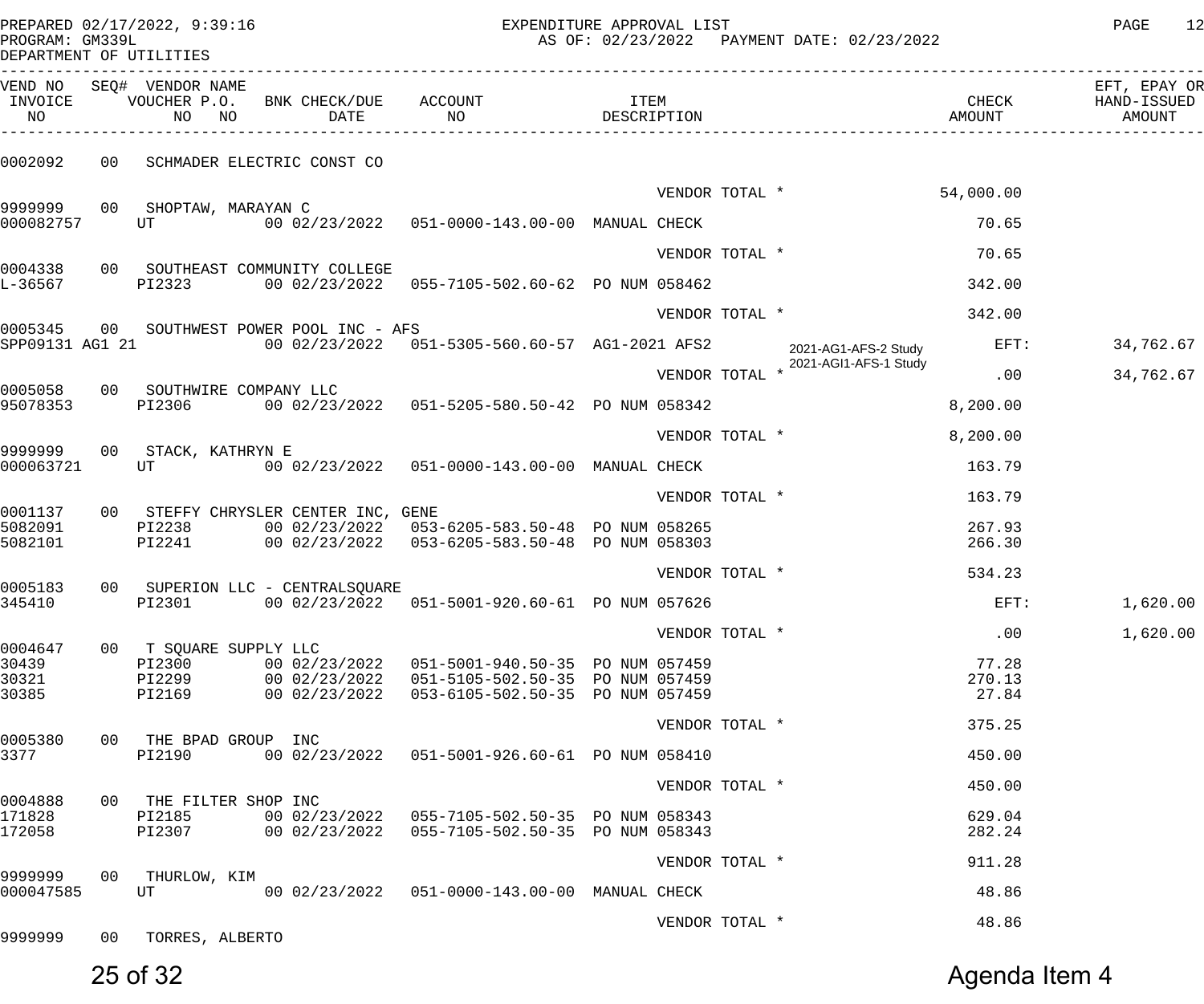PREPARED 02/17/2022, 9:39:16 EXPENDITURE APPROVAL LIST PAGE 13

AS OF: 02/23/2022 PAYMENT DATE: 02/23/2022

| PROGRAM: GM339L |                         |
|-----------------|-------------------------|
|                 | DEPARTMENT OF UTILITIES |

| VEND NO SEQ# VENDOR NAME<br>INVOICE<br>NO |                                   |                                        |                                                                                                                                                                                                             |                         |                | CHECK                   | EFT, EPAY OR<br>HAND-ISSUED<br>AMOUNT |
|-------------------------------------------|-----------------------------------|----------------------------------------|-------------------------------------------------------------------------------------------------------------------------------------------------------------------------------------------------------------|-------------------------|----------------|-------------------------|---------------------------------------|
|                                           | 9999999 00 TORRES, ALBERTO        |                                        |                                                                                                                                                                                                             |                         |                |                         |                                       |
| 000084423                                 |                                   |                                        | UT 600 02/23/2022 051-0000-143.00-00 MANUAL CHECK                                                                                                                                                           |                         |                | 84.74                   |                                       |
|                                           |                                   |                                        |                                                                                                                                                                                                             |                         | VENDOR TOTAL * | 84.74                   |                                       |
|                                           | 0001713 00 TRUCK CENTER COMPANIES |                                        |                                                                                                                                                                                                             |                         |                | 302.53                  |                                       |
|                                           |                                   |                                        | RA111001709 PI2192 00 02/23/2022 051-5205-580.60-59 PONUM 058411                                                                                                                                            |                         |                | 148.00                  |                                       |
|                                           |                                   |                                        |                                                                                                                                                                                                             |                         | VENDOR TOTAL * | 450.53                  |                                       |
| 0004951 00 UEC LLC<br>3006085             |                                   |                                        | PI2154 00 02/23/2022 051-0000-153.00-00 PO NUM 057079                                                                                                                                                       |                         |                | 37.38                   |                                       |
|                                           |                                   |                                        |                                                                                                                                                                                                             |                         | VENDOR TOTAL * | 37.38                   |                                       |
| 0000647 00 USABLUEBOOK                    |                                   |                                        |                                                                                                                                                                                                             |                         |                |                         |                                       |
|                                           |                                   |                                        | 867844 PI2294 00 02/23/2022 051-0000-153.00-00 PO NUM 058395                                                                                                                                                |                         |                | 659.47                  |                                       |
|                                           |                                   |                                        |                                                                                                                                                                                                             |                         | VENDOR TOTAL * | 659.47                  |                                       |
|                                           | 0000525 00 UTILITY EQUIPMENT CO   |                                        | 40061007-000 PI2292 00 02/23/2022 053-0000-154.00-00 PO NUM 057962                                                                                                                                          |                         |                | 900.00                  |                                       |
|                                           |                                   |                                        |                                                                                                                                                                                                             |                         | VENDOR TOTAL * | 900.00                  |                                       |
|                                           |                                   | 0002894 00 WASTE CONNECTIONS OF NE INC |                                                                                                                                                                                                             |                         |                |                         |                                       |
|                                           |                                   |                                        | 6177490T054 PI2170 00 02/23/2022 051-5001-932.50-49 PO NUM 057512                                                                                                                                           |                         |                | 300.43                  |                                       |
|                                           |                                   |                                        |                                                                                                                                                                                                             |                         |                | 622.48<br>344.55        |                                       |
|                                           |                                   |                                        | 6177490T054 PI2171 00 02/23/2022 051-5001-940.50-49 PO NUM 057512<br>6177490T054 PI2172 00 02/23/2022 051-5001-940.50-49 PO NUM 057512<br>6177490T054 PI2173 00 02/23/2022 055-7105-502.50-49 PO NUM 057512 |                         |                | 1,197.54                |                                       |
|                                           |                                   |                                        |                                                                                                                                                                                                             |                         |                | VENDOR TOTAL * 2,465.00 |                                       |
|                                           | 0004336 00 WATERLINK INC          |                                        |                                                                                                                                                                                                             |                         |                |                         |                                       |
|                                           |                                   |                                        |                                                                                                                                                                                                             |                         |                | 3,160.52                |                                       |
|                                           |                                   |                                        | 31194<br>31170/31325 PI2295 00 02/23/2022 051-5105-502.60-61 PO NUM 053628<br>31170/31325 PI2295 00 02/23/2022 051-5105-502.50-52 PO NUM 055792                                                             |                         |                | 1,937.51                |                                       |
|                                           |                                   |                                        | 31170/31325 PI2296 00 02/23/2022 051-5105-502.50-52 PO NUM 055792                                                                                                                                           |                         |                | 2,160.76                |                                       |
|                                           |                                   |                                        |                                                                                                                                                                                                             | VENDOR TOTAL *          |                | 7,258.79                |                                       |
| 9999999<br>00                             | WATSON, DARYL                     |                                        |                                                                                                                                                                                                             |                         |                |                         |                                       |
| 000082669                                 | UT                                | 00 02/23/2022                          | 051-0000-143.00-00 MANUAL CHECK                                                                                                                                                                             |                         |                | 118.18                  |                                       |
| 0000482<br>00                             | WESCO RECEIVABLES CORP            |                                        |                                                                                                                                                                                                             | VENDOR TOTAL *          |                | 118.18                  |                                       |
| 861682                                    | PI2155                            | 00 02/23/2022                          | $051 - 0000 - 154.00 - 00$                                                                                                                                                                                  | PO NUM 057294           |                | EFT:                    | 157.29                                |
| 865614                                    | PI2160                            | 00 02/23/2022                          | $051 - 0000 - 154.00 - 00$                                                                                                                                                                                  | PO NUM 058384           |                | EFT:                    | 112.35                                |
| 866477                                    | PI2178                            | 00 02/23/2022                          | $051 - 5001 - 940.50 - 35$                                                                                                                                                                                  | PO NUM 058213           |                | EFT:                    | 447.37                                |
| 866477                                    | PI2179                            | 00 02/23/2022                          | 051-5001-940.60-79                                                                                                                                                                                          | PO NUM 058213           |                | EFT:                    | 53.26                                 |
| 863901                                    | PI2182                            | 00 02/23/2022                          | 051-5205-580.50-35                                                                                                                                                                                          | PO NUM 058294           |                | $EFT$ :                 | 460.10                                |
| 865557                                    | PI2183                            | 00 02/23/2022                          | $051 - 5205 - 580.50 - 35$                                                                                                                                                                                  | PO NUM 058294           |                | EFT:                    | 72.76                                 |
|                                           |                                   |                                        |                                                                                                                                                                                                             | VENDOR TOTAL *          |                | .00                     | 1,303.13                              |
|                                           |                                   |                                        |                                                                                                                                                                                                             | EFT/EPAY TOTAL ***      |                |                         | 2,077,691.80                          |
|                                           |                                   |                                        |                                                                                                                                                                                                             | TOTAL EXPENDITURES **** |                | 1,874,189.05            | 2,077,691.80                          |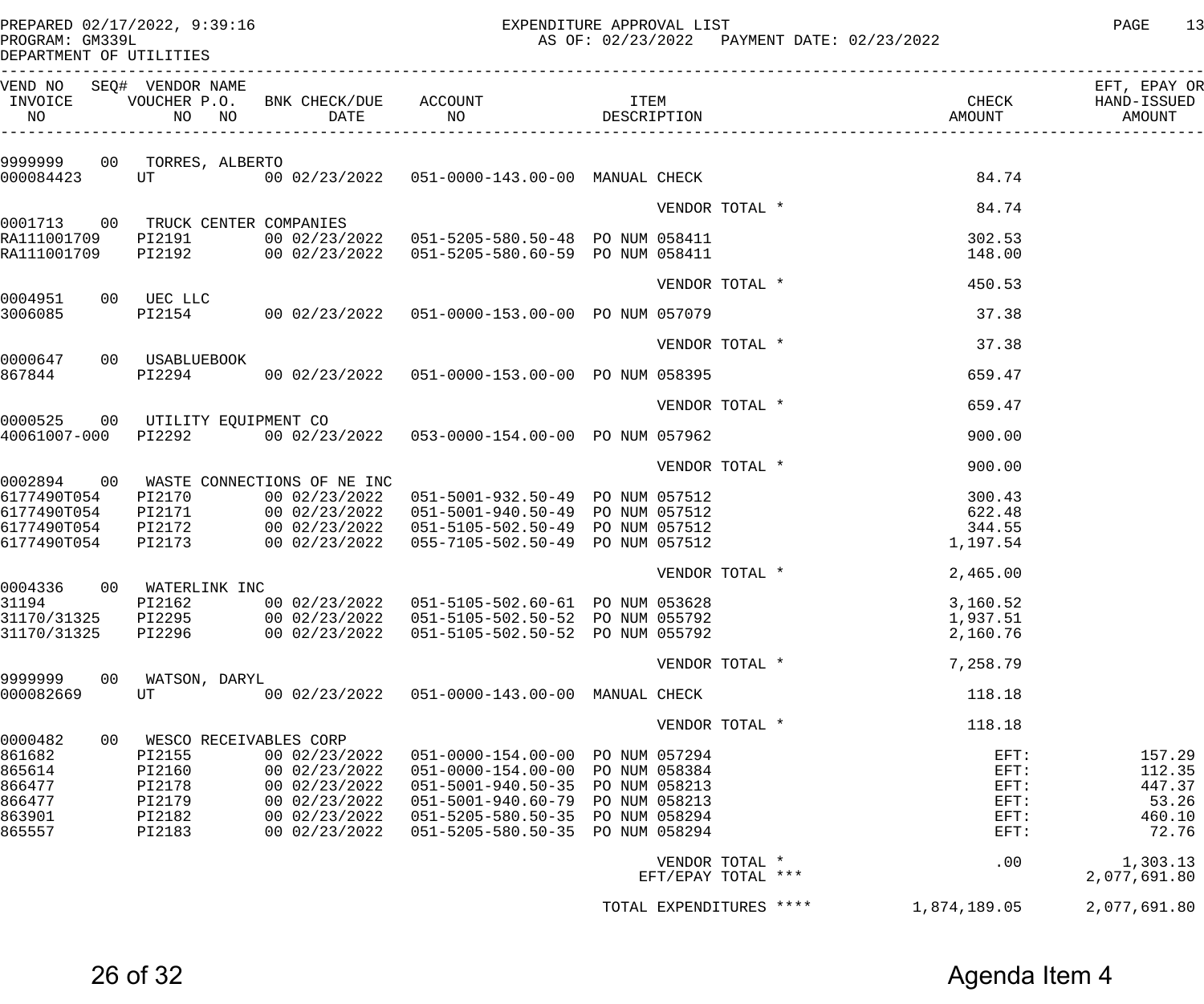| PROGRAM: GM339L          | PREPARED 02/17/2022, 9:39:16<br>DEPARTMENT OF UTILITIES |                       |               | EXPENDITURE APPROVAL LIST         | AS OF: 02/23/2022  PAYMENT DATE: 02/23/2022 |                 | 14<br>PAGE                            |
|--------------------------|---------------------------------------------------------|-----------------------|---------------|-----------------------------------|---------------------------------------------|-----------------|---------------------------------------|
| VEND NO<br>INVOICE<br>NO | SEO#<br>VENDOR NAME<br>VOUCHER P.O.<br>NO<br>NO         | BNK CHECK/DUE<br>DATE | ACCOUNT<br>ΝO | ITEM<br>DESCRIPTION               |                                             | CHECK<br>AMOUNT | EFT, EPAY OR<br>HAND-ISSUED<br>AMOUNT |
| 0000482                  | 00                                                      |                       |               | GRAND TOTAL ********************* |                                             |                 | 3,951,880.85                          |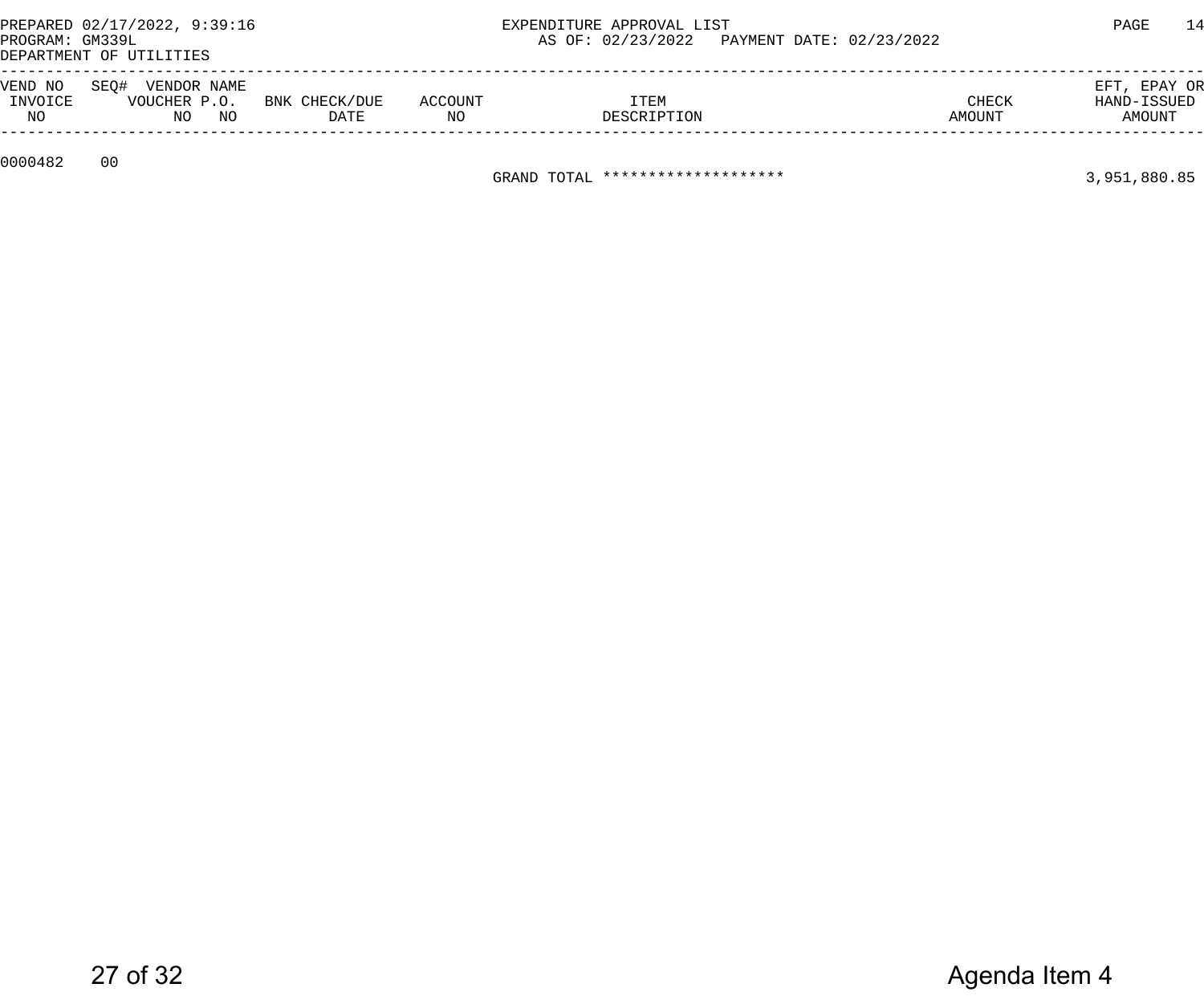### **STAFF REPORT**

TO: UTILITY AND INFRASTRUCTURE BOARD

FROM: Dave Goedeken, P.E. Director of Public Works/City Engineer

DATE: February 22, 2022

SUBJECT: Accept Bids for Construction of the Project

Recommendation: Recommend Approval

**Background:** The City of Fremont and NDOT have entered into a Program Agreement for the design and construction of the Fremont, Rawhide Creek Trail Project. The NDOT has provided the City with review plans for the project. City Staff has reviewed the plans and recommends the City Council approve the plans and specifications as submitted. Bids were received by the NDOT on February 10, 2022. The low bidder for the project was K2 Real Estate Development, LLC, for \$1,222,054.30.

Approval of the resolution commits the City of Fremont to commit funds for this project, accepts the low bid, and accepts the plans and specification the bids were received on.

**Fiscal Impact:** The City has a program agreement with the NDOT where the City is committed to an approximate 20% share of the cost of the project. The City's share of this contract will be approximately \$245,000.00.

Total Approximate Project Breakdown

| <b>PE Cost</b>           | \$<br>365,000.00   |
|--------------------------|--------------------|
| <b>ROW Cost</b>          | 555,000.00         |
| <b>Const Cost</b>        | 1,222,000.00       |
| <b>Const Engineering</b> | 140,000.00         |
| Audit                    | 2,500.00           |
|                          |                    |
| <b>Total Estimate</b>    | \$<br>2,284,500.00 |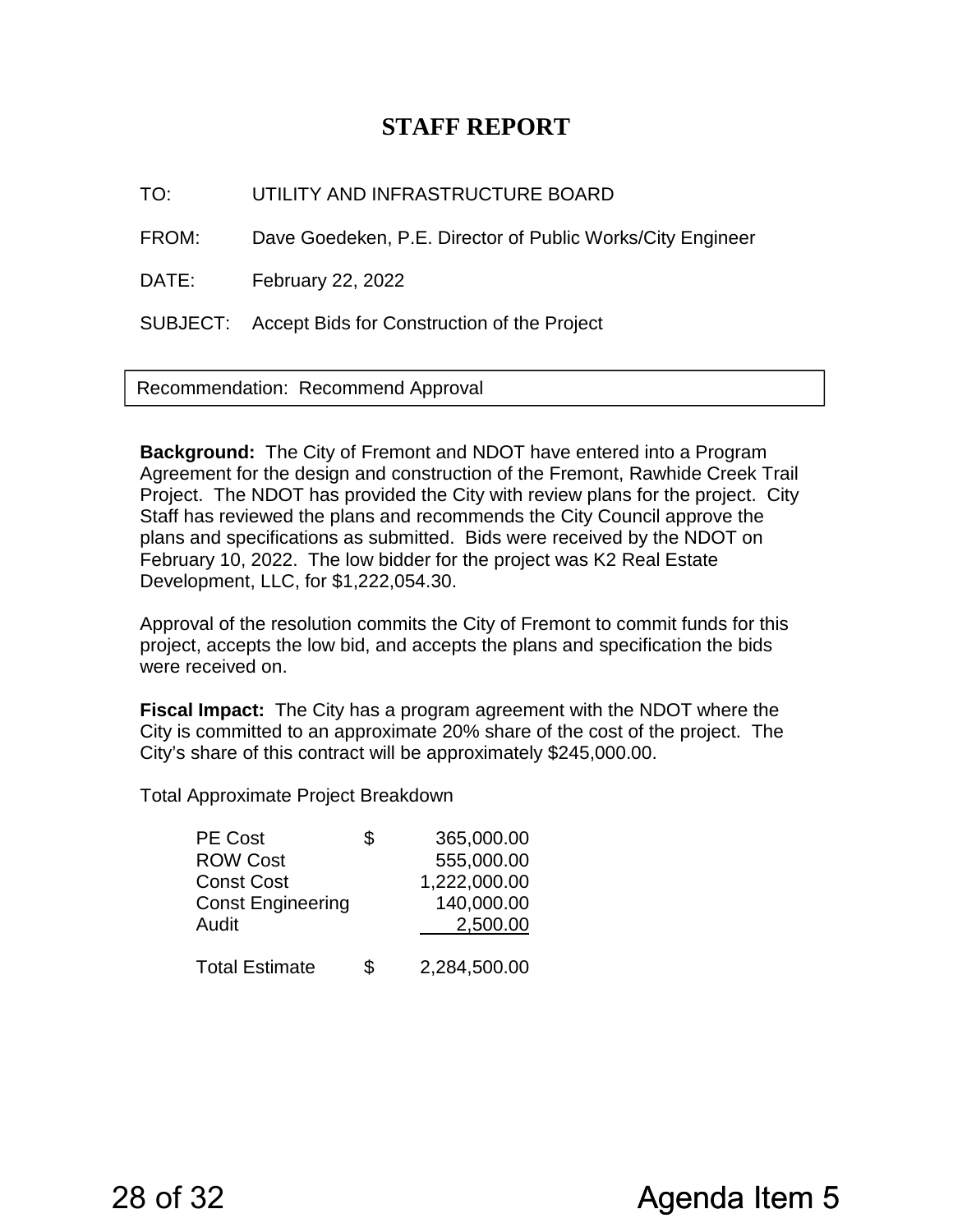|          | <b>RANK</b><br>$\sim$ $\sim$<br>VENDOR<br>NO.<br>3816<br>3575                           | VENDOR NO.    | LETTING DATE: 2/10/2022<br>CALL ORDER: 210         | DEPARTMENT OF TRANSPORTATION<br>$\overline{\phantom{a}}$<br>一九九九 |  |  |
|----------|-----------------------------------------------------------------------------------------|---------------|----------------------------------------------------|------------------------------------------------------------------|--|--|
|          | K2 REAL ESTATE DEVELOPMENT, LLC<br>T.R. HARRIS CONSTRUCTION, INC.<br><b>VENDOR NAME</b> | BID NOTES     | CONTRACT DESCRIPTION: RAWHIDE CREEK TRAIL, FREMONT | YSY                                                              |  |  |
|          |                                                                                         |               | DISTRICT: 2<br><b>CONTRACT ID: 22472</b>           |                                                                  |  |  |
|          |                                                                                         |               |                                                    | BID TABULATIONS                                                  |  |  |
|          | $$1,222,054.30$<br>$$1,670,924.25$<br>TOTAL BID                                         |               |                                                    |                                                                  |  |  |
|          | 100.0000 %<br>% OVER<br>LOW BID                                                         |               | PROJECT: ENH-27(61)<br>COUNTY: DODGE               |                                                                  |  |  |
|          | ł                                                                                       |               |                                                    |                                                                  |  |  |
|          |                                                                                         |               |                                                    | 02/11/2022<br>09:55 AM                                           |  |  |
| 29 of 32 |                                                                                         | Agenda Item 5 |                                                    |                                                                  |  |  |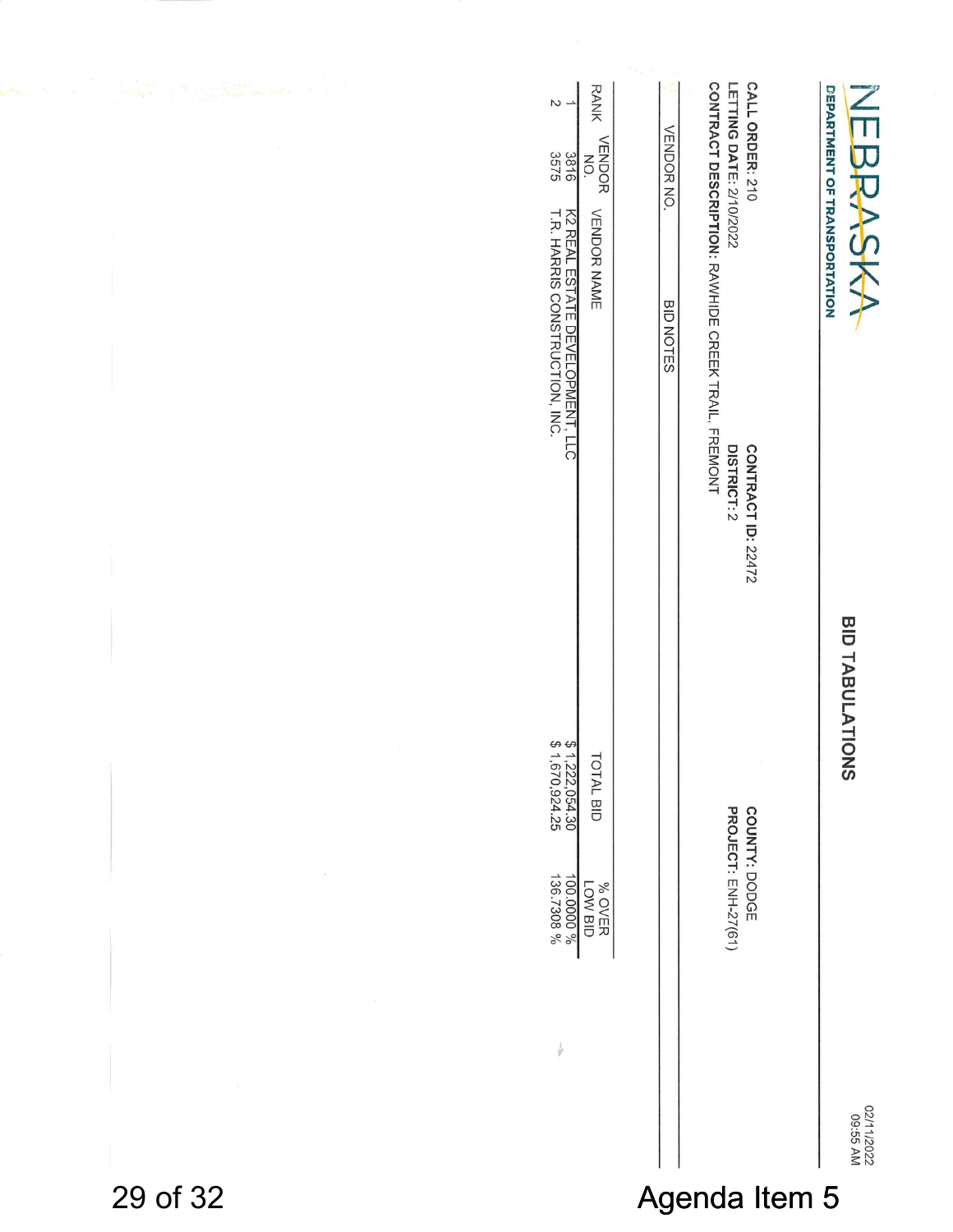#### **RESOLUTION**

WHEREAS, there has been signed by the CITY OF FREMONT on the 31st day of January 2011 , and the State on the 18th day of February , 2011 , an agreement providing for the construction of a Federal Aid City Project at the following location: RAWHIDE CREEK TRAIL, FREMONT, and

WHEREAS, in the above agreement, the City has pledged sufficient funds to finance its share of the cost of the construction of this project identified as ENH-27(61 ), and

WHEREAS, the above mentioned agreement provided that the City will pay costs as set forth in the agreement, and

WHEREAS, the State, on behalf of the City received bids for the construction of this project based on the final plans and specifications on February 10, 2022, at which time 2 bid(s) were received for the construction of the proposed work, and

WHEREAS, the following Contractor(s) for the items of work listed has/have been selected as the low bidder(s) to whom the contract(s) should be awarded:

K2 REAL ESTATE DEVELOPMENT, LLC, LINCOLN, NE 68507-3265 GRADING, CONCRETE PAVEMENT, CULVERTS, BOX CULVERT AT STATION 209+26.4 , SEEDING, SIGNING, GENERAL ITEMS: \$1,222,054.30

NOW THEREFORE, in consideration of the above facts, the City Council of the CITY OF FREMONT, by this resolution, takes the following official action:

1. If for any reason the Federal Highway Administration rescinds, limits its obligations, or defers payment of the Federal share of the cost of this project, the City hereby agrees to provide the necessary funds to pay for all costs incurred until and in the event such Federal funds are allowed and paid.

2. The Council hereby concurs in the selection of the above mentioned Contractor(s) for the items of work listed, to whom the contract(s) should be awarded.

3. The Council hereby approves of the final plans and specifications that were used in the bidding process for this project.

4. The Council hereby authorizes the Mayor to sign the contract(s) with the *above* mentioned Contractor(s) for the above mentioned work on behalf of the City using State's standard contract signing process, including when applicable, an electronic or digital signing process such as DocuSign©.

DATED THIS \_\_\_\_\_\_\_\_\_\_\_\_ DAY OF \_\_\_\_\_\_\_\_\_\_\_, A.D. \_\_\_\_\_

#### CITY OF FREMONT

(Mayor)

Council Member \_\_\_\_\_\_\_\_\_\_\_\_\_ \_ *moved* the adoption of said resolution.

(City Clerk) **Roll Call:** Press, 2014, 2014 Resolution adopted, signed and billed as adopted.

ATTEST: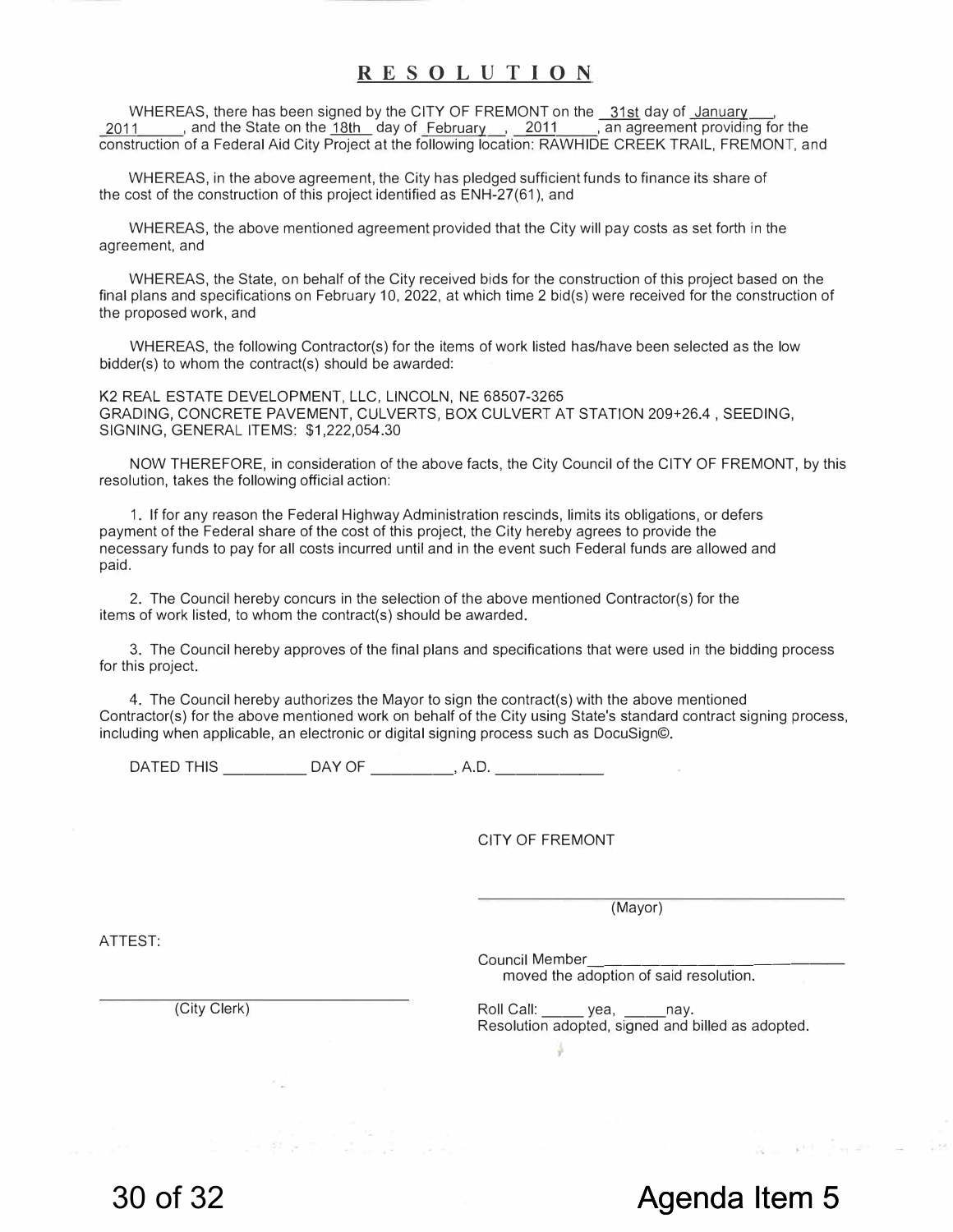#### **RESOLUTION NO. 2022-xxx**

**A Resolution of the City Council of the City of Fremont, Nebraska to the Mayor to sign Nebraska Department of Transportation (NDOT) Resolution awarding the contract for the Rawhide Trail, Fremont Project, to K2 Real Estate Development, LLC, approving final plans and specifications and authorizing the Mayor to sign contract using the NDOT's standard signing process.** 

**WHEREAS**, there has been signed by the City of Fremont on the 31<sup>st</sup> day of January, 2011, and the State on the 18<sup>th</sup> day of February, 2011, an agreement providing for the construction of a Federal Aid City Project at the following location: Rawhide Creek Trail, Fremont, and

**WHEREAS,** in the above agreement, the City has pledged sufficient funds to finance its share of the cost of the construction of this project identified as ENH-27(61), and

**WHEREAS,** the above mentioned agreement provided that the City will pay costs as set forth in the agreement, and

**WHEREAS,** the State, on behalf of the City received bids for the construction of this project based on the final plans and specifications on February 10, 2022, at which time 2 bid(s) were received for the construction of the proposed work, and

**WHEREAS,** the following Contractor(s) for the items of work listed has/have been selected as the low bidder(s) to whom the contract(s) should be awarded:

K2 Real Estate Development, LLC, Lincoln, NE 68507-3265 Grading, Concrete Pavement, Culverts, Box Culvert at Station 209+26.4, Seeding, Signing, General Items: \$1,222,054.30

**NOW THEREFORE**, in consideration of the above facts, the City Council of the City of Fremont, by this resolution, takes the following official action:

- 1. If for any reason the Federal Highway Administration rescinds, limits its obligations, or defers payment of the Federal share of the cost of this project, the City hereby agrees to provide the necessary funds to pay for all costs incurred until and in the event such Federal funds are allowed and paid.
- 2. The Council hereby concurs in the selection of the above mentioned Contractor(s) for the items of work listed, to whom the contract(s) should be awarded.
- 3. The Council hereby approves of the final plans and specifications that were used in the bidding process for this project.